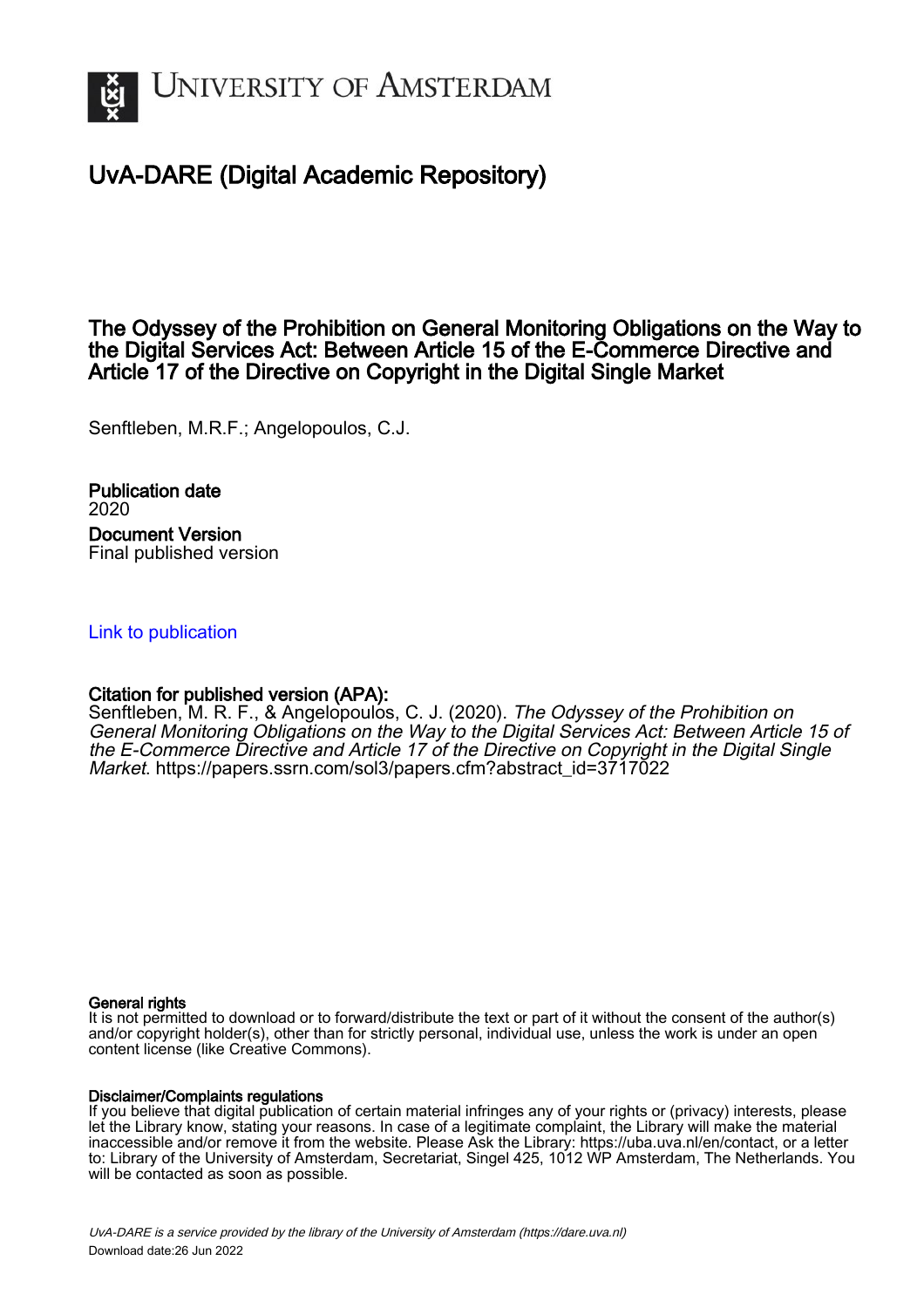



# THE ODYSSEY OF THE PROHIBITION ON GENERAL MONITORING OBLIGATIONS ON THE WAY TO THE DIGITAL SERVICES ACT: BETWEEN ARTICLE 15 OF THE E-COMMERCE DIRECTIVE AND ARTICLE 17 OF THE DIRECTIVE ON COPYRIGHT IN THE DIGITAL SINGLE MARKET

Prof. Dr. Martin Senftleben Institute for Information Law (IViR) University of Amsterdam

Dr Christina Angelopoulos Centre for Intellectual Property and Information Law (CIPIL) University of Cambridge

Amsterdam/Cambridge, October 2020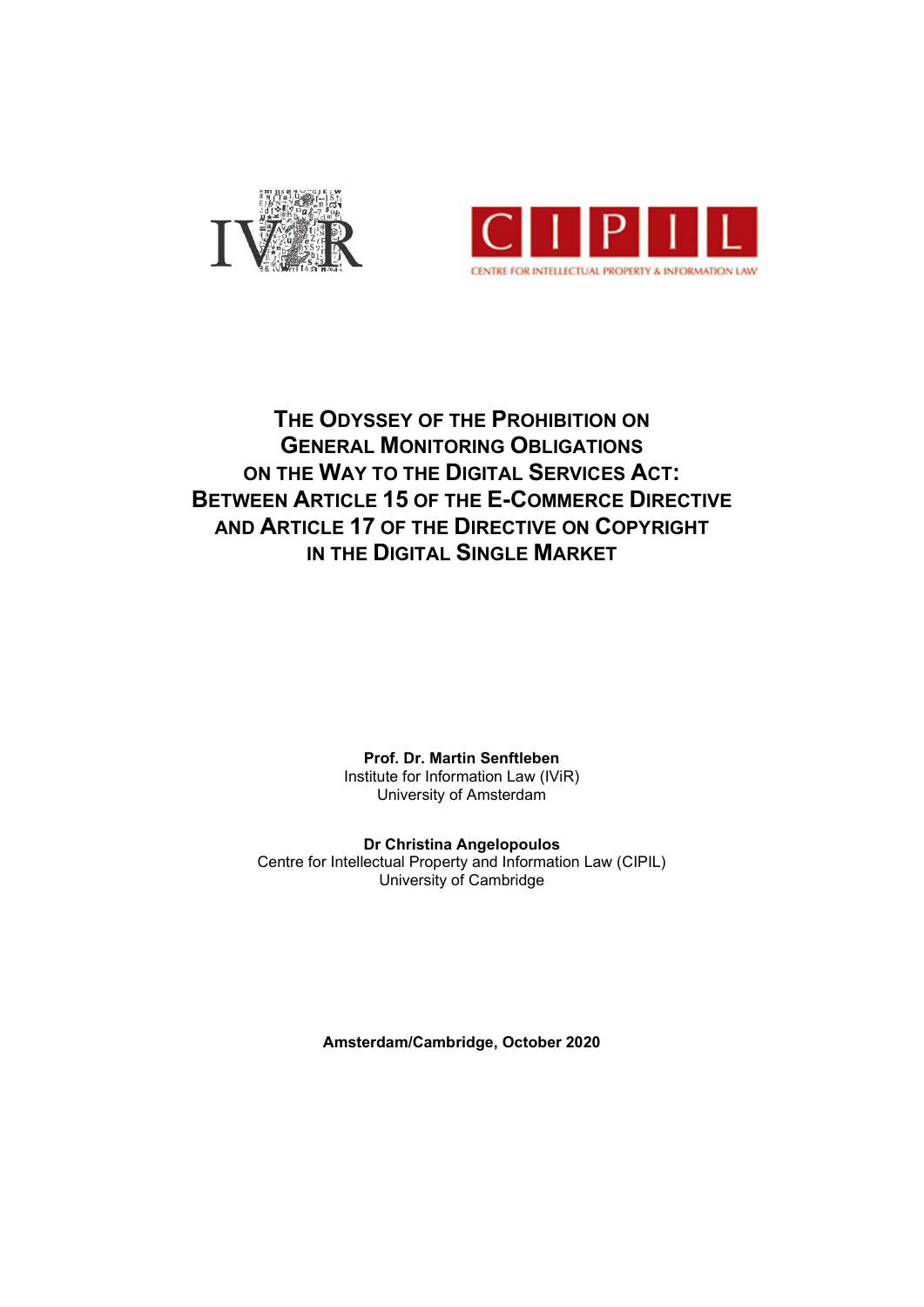## EXECUTIVE SUMMARY

Since the turn of the century, the liability of online intermediaries in the EU has been governed by a regulatory system which, while not harmonising intermediary liability per se, contains a set of horizontal liability exemptions for intermediaries: the 'safe harbours' or 'immunities' that shield intermediaries from liability in a horizontal manner, i.e. from liability arising in all areas of law. The introduction of the safe harbour system rested on the idea that holding platforms liable for the illegal activity of their users would be too heavy a burden. Without the safe harbours, the liability risk would thwart the evolution of intermediaries dealing with third party content and frustrate the development of e-commerce. In the same vein, the safe harbours have been supplemented by a prohibition of general monitoring obligations. EU law provides explicitly that intermediaries may not be obliged to monitor their service in a general manner in order to detect and prevent the illegal activity of their users.

The jurisprudence of the Court of Justice of the European Union ('CJEU') has shed light on several aspects of this general monitoring ban, including its anchorage in primary EU law, in particular the right to the protection of personal data, the freedom of expression and information, the freedom to conduct a business (Articles 8, 11 and 16 of the Charter) and the free movement of goods and services in the internal market. Due to their higher rank in the norm hierarchy, these legal guarantees constitute common ground for the application of the general monitoring prohibition in secondary EU legislation, namely Article 15(1) of the E-Commerce Directive ('ECD') and Article 17(8) of the Directive on Copyright in the Digital Single Market ('CDSMD'). Accordingly, Article 15(1) ECD and Article 17(8) CDSMD can be regarded as exponents of the aforementioned fundamental rights and freedoms and the accompanying principle of proportionality. With regard to the Digital Services Act ('DSA'), this result of the analysis implies that:

- any further manifestation of the general monitoring ban in the DSA would have to be construed and applied – in the light of applicable CJEU case law – as a safeguard against encroachments upon the aforementioned fundamental rights and freedoms. To the extent that filtering would fail to provide adequate protection to rights protected under Articles 8, 11 and 16 of the Charter, it cannot be imposed on intermediaries;
- even if new legislation were to set forth obligations to monitor platform content generally, any filtering this allowed would nevertheless be excluded by the need to strike a 'fair balance' between all protected fundamental rights;
- if the final text of the DSA does not contain a reiteration of the prohibition of general monitoring obligations known from Article 15(1) ECD and Article 17(8) CDSMD, the regulation of internet service provider liability, duties of care and injunctions would still have to avoid inroads into the aforementioned fundamental rights and freedoms and observe the principle of proportionality.

As to the substance of the general monitoring ban, the analysis shows that a misunderstanding of the difference between monitoring specific content and monitoring for specific content is a recurrent theme in the debate on intermediary liability and a central driver of the controversy surrounding it. Rightly understood, a prohibited general monitoring obligation arises whenever content – no matter how specifically it is defined – must be identified among the totality of the content on a platform. The moment platform content must be screened in its entirety, the monitoring obligation acquires an excessive, general nature. Against this background, a content moderation duty can only be deemed permissible if it is specific in respect of both the protected subject matter and potential infringers. The wording of relevant provisions leaves room for this requirement of double specificity. Article 17(4)(b) CDSMD, for instance, obliges rightholders to furnish 'the relevant and necessary information' for ensuring the unavailability of notified works. Similarly, Article 17(4)(c) CDSMD requires a 'sufficiently substantiated notice' of an existing infringement. In the light of the need to safeguard fundamental rights and freedoms, a rightholder notifying only specific works, but failing to notify specific infringers, cannot be considered to have provided all 'relevant and necessary information' or a 'sufficiently substantiated notice'. As a result, the notification will be incomplete and incapable of imposing a valid filtering obligation on OCSSPs. It remains an open question whether and how the requisite degree of specificity with regard to both dimensions can be attained when automated content filtering systems are employed. Regardless, other options also exist, such as infringer suspension, community moderation and warning notices. Until workable solutions have been found, a cautious approach is necessary to avoid violations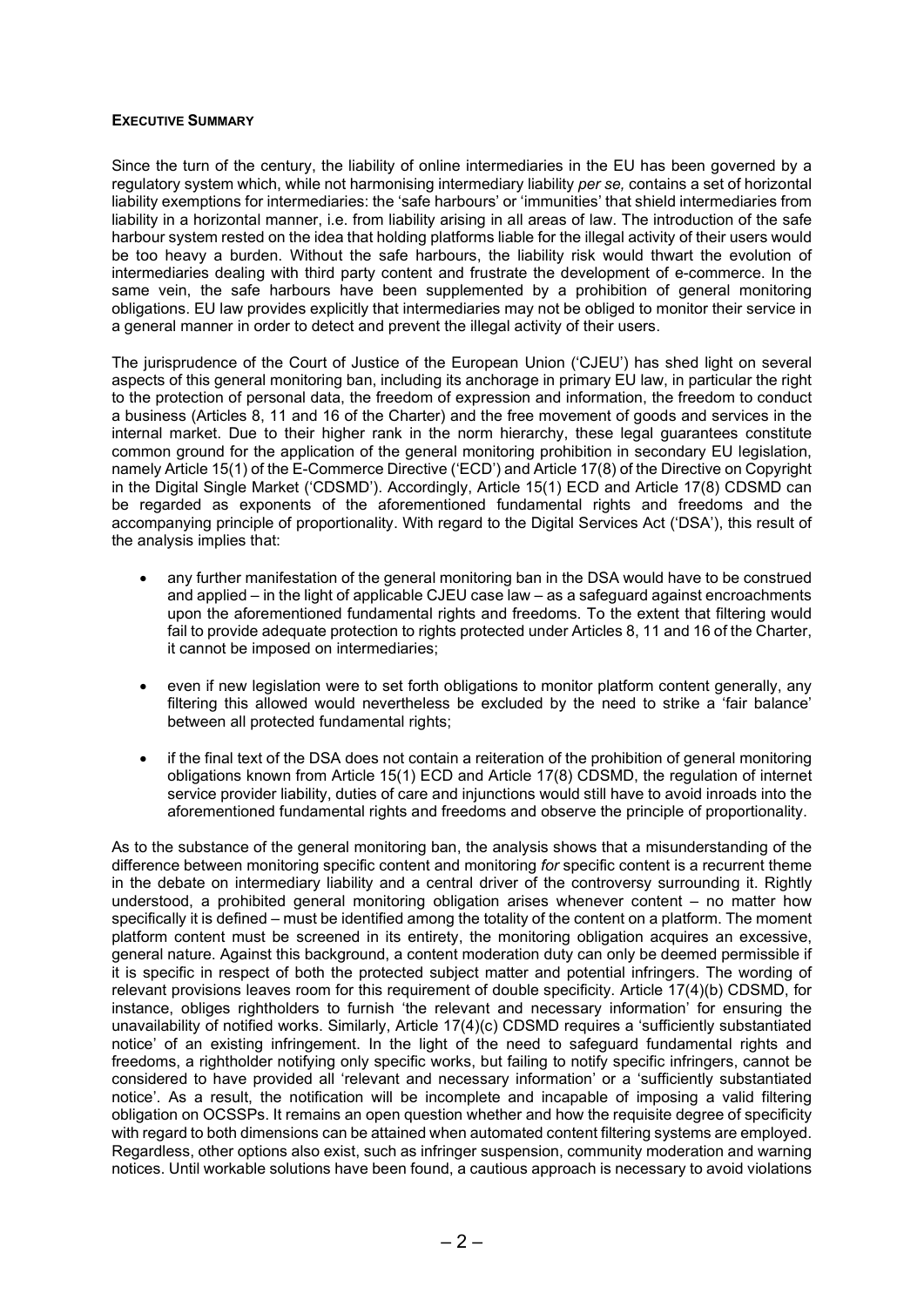of fundamental rights and freedoms, and the principle of proportionality. In particular, it is essential to prevent a snowstorm of notifications culminating in a filtering duty which de facto encompasses all kinds of protected subject matter, such as all kinds of currently exploited copyrighted works.

Finally, the analysis demonstrates that, even if the prohibition of general monitoring obligations would be expressed in a uniform manner in the ECD, the CDSMD and the DSA, its concrete meaning and impact would still depend on the nature and scope of the legal position, in respect of which a rightholder requests the imposition of duties of care, including the introduction of content moderation duties. An examination of general monitoring rules with regard to copyright, trade mark and defamation cases reveals substantial differences:

- the preventive content moderation duties arising from Article 17(4)(b) and (c) CDSMD must be reconciled with the general monitoring ban laid down in Article 17(8) CDSMD. While the initial version of Article 17 (Article 13 in draft versions of the later Directive) and, consequently, the debate surrounding it, focused on automated content recognition and filtering technologies, the subsequent evolution of the Directive indicates that the legislator recognised the legal problems inherent to their deployment. In light of alternative ways of abiding by the requirements of Article  $17(4)(b)$  and (c), such as the aforementioned options of infringer suspension, community moderation and warning notices, it should be accepted that those provisions do not require automated filtering. It should also now be accepted that rightholder notifications are required to be specific not only in respect of works and other protected subject matter, but also in respect of the circle of potential infringers belonging to the audience of the content platform at issue. To the extent that filtering is employed as a way of abiding by the requirements of Article 17(4)(b) and (c), it should therefore be limited to the uploads of such limited circles. In any case, a degree of specificity is required that prevents rightholders from notifying long lists of protected works without tailoring the notification to a specific sub-group of the platform audience. Otherwise, individual notifications may reach such a volume that, adding up the total number of notified specific works, a filtering duty arises which de facto amounts to a prohibited general monitoring obligation even under laxer interpretations that seek to offer more room for filtering measures (the aforementioned risk of a snowball effect);
- in a trade mark context, preventive content moderation duties based on notifications of specific protected subject matter, as envisaged in Article 17(4)(b) CDSMD with regard to copyright works, are most probably incompatible from the outset with freedom of competition and the principle of the free movement of goods and services in the internal market. In L'Oréal v eBay, the CJEU clarified that a monitoring obligation could not have as its object or effect a general and permanent prohibition on the selling, on that marketplace, of goods bearing a specific trade mark.<sup>1</sup> Otherwise, the filtering obligation would impede legitimate trading activities, such as advertising and offers for sale relating to parallel imports from other EU Member States after the exhaustion of trade mark rights. Hence, any automated content moderation system based on the notification of a specific trade mark runs the risk of encroaching upon freedom of competition and the guarantee of the free movement of goods and services in the internal market;
- finally, defamation cases are more context-specific than copyright or trade mark cases. They differ substantially from copyright and trade mark scenarios because of the absence of holders of large right portfolios who could trigger a snowball effect by notifying long lists of protected subject matter. Filtering requests in copyright cases concern content that is fixed after publication; in trade mark cases the distinctive elements of the protected sign are fixed after registration. In defamation cases, by contrast, the legitimacy of a filtering request depends on the specific – defamatory – nature of uploaded content. Considering these substantial differences, case law in the area of defamation, such as the CJEU decision in Eva Glawischnig-Piesczek, $2$  fails to provide guidance for the assessment of content moderation measures relating to trade marks or literary and artistic works.

If EU legislation intends to include a horizontal regulation of content moderation duties in the DSA, it is thus important to take differences between the scope of rights and the characteristics of infringement

<sup>1</sup> CJEU, C-324/09, L'Oréal v eBay International, ECLI:EU:C:2011:474, 12 July 2011, para. 140.

<sup>&</sup>lt;sup>2</sup> CJEU, C-18/18, Eva Glawischnig-Piesczeck, 3 October 2019, para. 53.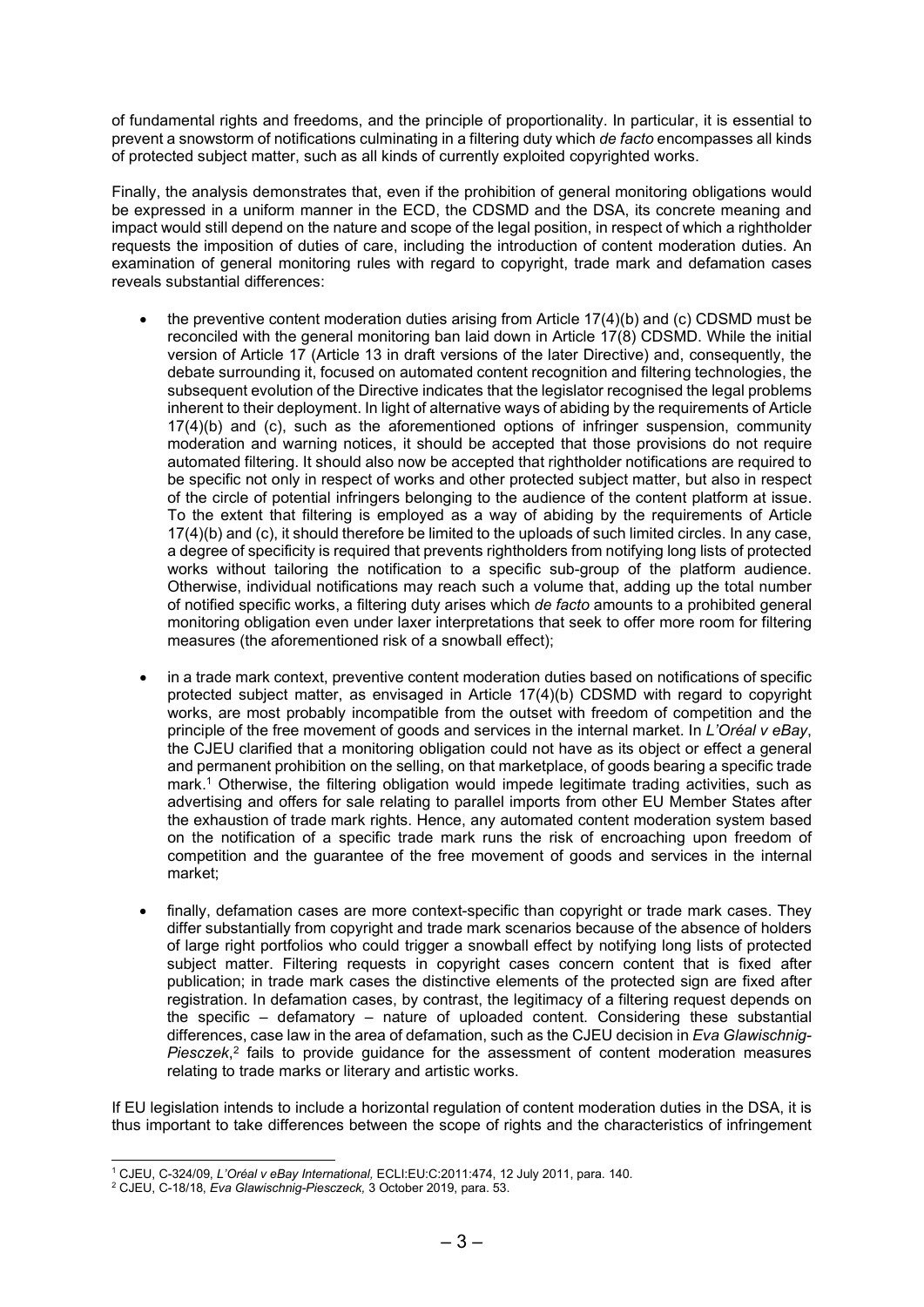into account. Only measures that lead to appropriate results across all problem scenarios addressed in the DSA can serve as a basis for a global, horizontal rule.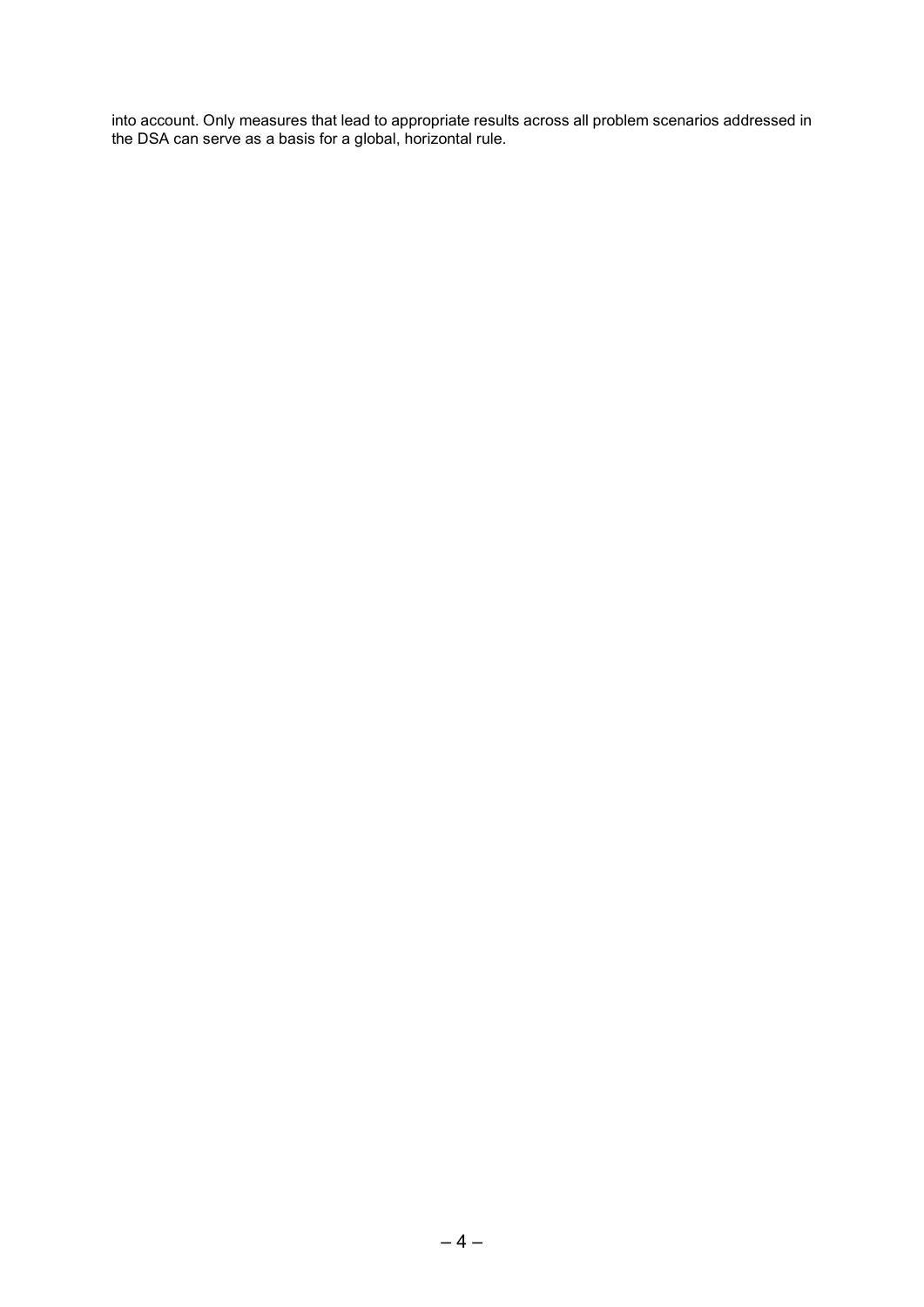## **PREFACE**

In the context of the current debate on the potential further harmonisation of the responsibilities of online platforms and information service providers in the Digital Services Act, the following study seeks to clarify the correct interpretation of the scope of the prohibition of a general monitoring obligation in the E-Commerce Directive and the Directive on Copyright in the Digital Single Market in order to identify guidelines for the potential inclusion and further development of the general monitoring ban in the Digital Services Act.

The study was prepared by Prof. Dr. Martin Senftleben (Institute for Information Law (IViR), University of Amsterdam) and Dr Christina Angelopoulos (Centre for Intellectual Property and Information Law (CIPIL), University of Cambridge). Funding for this project was secured from Copyright for Creativity (C4C). However, the authors have carried out the study in complete academic independence.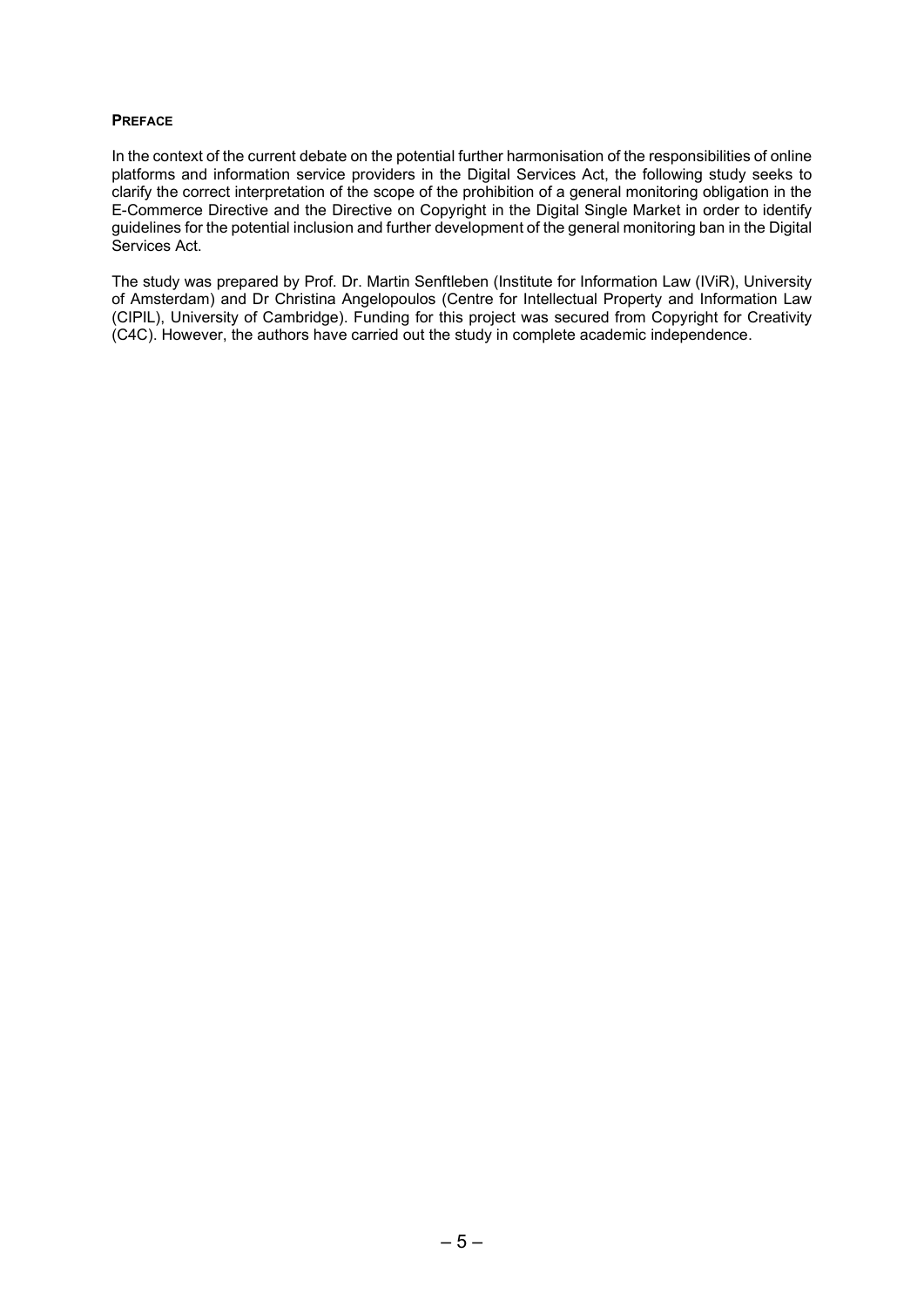## 1. Introduction

Since the turn of the century, the liability of online intermediaries in the EU has been governed by the E-Commerce Directive 2000/31/EC ('ECD').<sup>3</sup> While not harmonising intermediary liability per se, the ECD contains a set of horizontal liability exemptions for intermediaries: the 'safe harbours' or 'immunities' that shield intermediaries from liability in a horizontal manner, i.e. from liability arising in all areas of law. The safe harbours grant this protection to intermediaries when they engage in the provision of three types of services: 'mere conduit' (Article 12), 'caching' (Article 13) and 'hosting' (Article 14). Each safe harbour is governed by a separate set of conditions that must be met before the intermediary may benefit.

The introduction of the safe harbour system rested on the idea that holding platforms liable for the illegal activity of their users would be too heavy a burden. Without the safe harbours, the liability risk would thwart the evolution of intermediaries dealing with third party content and frustrate the development of e-commerce.<sup>4</sup> In the same vein, Article 15(1) ECD supplements the safe harbours by explicitly providing that intermediaries may not be obliged to monitor their service in a general manner in order to detect and prevent the illegal activity of their users:

'Member States shall not impose a general obligation on providers, when providing [mere conduit, caching and hosting services], to monitor the information which they transmit or store, nor a general obligation actively to seek facts or circumstances indicating illegal activity.'

Article 15(1) extends to obligations imposed both through duties of care and injunctive orders. This is important, given that all three safe harbours contain express permissions in their final paragraphs regarding the imposition of injunctions on providers by courts and administrative authorities 'to terminate or prevent an infringement'.<sup>5</sup>

The most controversial of the three safe harbours has proven to be the hosting safe harbour. This provides immunity to intermediaries that store information posted by third parties, under the condition that the host does not have actual or constructive knowledge that the information is illegal or, upon obtaining such knowledge, removes it. $6$  In other words, hosting providers need to have an efficient 'notice-and-take-down' system in place that allows them to react promptly when an infringement is notified. While the reach of the hosting safe harbour was contested in the early years after the adoption of the ECD, subsequent CJEU case law has confirmed that it has a broad field of application. Crucially, according to the CJEU, the hosting safe harbour covers modern platforms, ranging from online marketplaces to social media.<sup>7</sup>

The legal requirements for the notice-and-take-down procedures of host service providers are a hotly debated issue.<sup>8</sup> Nevertheless, the notice-and-take-down principle as such remained untouched until

<sup>&</sup>lt;sup>3</sup> Directive 2000/31/EC of the European Parliament and of the Council of 8 June 2000 on certain legal aspects of information society services, in particular electronic commerce, in the Internal Market (Directive on electronic commerce) (OJ L 178, 17.7.2000, p. 1) (hereinafter ECD).

<sup>4</sup> Article 15(1) ECD.

<sup>5</sup> Articles 12(3), 13(2), 14(3) ECD. See also, Recital 45 ECD. Article 18 ECD also requires that Member States 'ensure that court actions available under national law concerning information society services' activities allow for the rapid adoption of measures, including interim injunctions, designed to terminate any alleged infringement and to prevent any further impairment of the interests involved.'

<sup>&</sup>lt;sup>6</sup> Article 14(1) ECD. For commentary from a comparative EU/US perspective, see M. Peguera, "The DMCA Safe Harbour and Their European Counterparts: A Comparative Analysis of Some Common Problems", Columbia Journal of Law and the Arts 32 (2009), 481. For detailed commentary on the EU provisions, see C Angelopoulos, European Intermediary Liability in Copyright: A Tort-Based Analysis, Alphen aan den Rijn: Kluwer Law International 2016; M Husovec, Injunctions Against Intermediaries in the European Union – Accountable But Not Liable?, Cambridge: Cambridge University Press 2017; S Kulk, Internet Intermediaries and Copyright Law – Towards a Future-Proof EU Legal Framework, Utrecht: University of Utrecht 2018; M.R.F. Senftleben, "Breathing Space for Cloud-Based Business Models: Exploring the Matrix of Copyright Limitations, Safe Harbours and Injunctions, Journal of Intellectual Property, Information Technology and Electronic Commerce Law 4 (2013), 87-103.<br><sup>7</sup> CJEU, cases C-236/08-238/08, Google France and Google v Louis Vuitton et al., ECLI:EU:C:2010:159,

<sup>114;</sup> CJEU, C-324/09, L'Oréal v eBay International, 12 July 2011, ECLI:EU:C:2011:474, para. 109-110 and CJEU, C-360/10, SABAM v Netlog, ECLI:EU:C:2012:85, 16 February 2012, para. 27.

<sup>&</sup>lt;sup>8</sup> As to CJEU decisions dealing with this liability privilege, see CJEU, case C-236/08, Google v Louis Vuitton, 23 March 2010, para. 114-118; CJEU, case C-324/09, L'Oréal v eBay, ECLI:EU:C:2011:474, 12 July 2011, para. 120-122. For commentary, see C Angelopoulos, European Intermediary Liability in Copyright: A Tort-Based Analysis, Alphen aan den Rijn: Kluwer Law International 2016; M Husovec, Injunctions Against Intermediaries in the European Union – Accountable But Not Liable?, Cambridge: Cambridge University Press 2017; T Hoeren & S Yankova, "The Liability of Internet Intermediaries – The German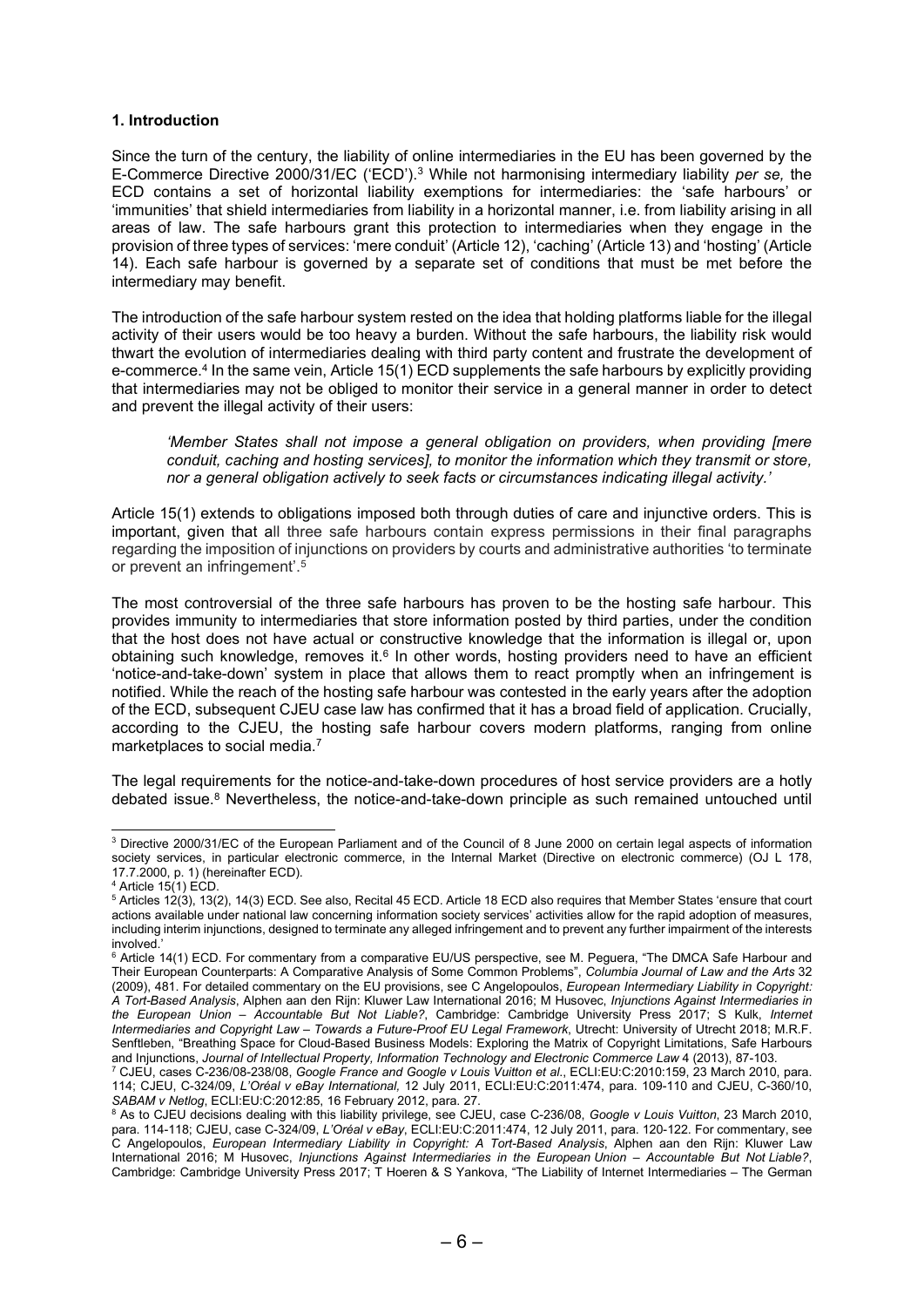the adoption of the Directive on Copyright in the Digital Single Market ('CDSMD') on 17 April 2019.<sup>9</sup> Motivated by concern over the so-called 'value gap' (a perceived misalignment between the volume of creative content accessed online and the revenue this generates for copyright holders, compared to intermediaries), the EU legislator sought to curtail the broad scope of the hosting safe harbour. Article 17(3) CDSMD thus declares the liability shield of Article 14 ECD inapplicable to copyright infringements occurring on the platforms of providers of online content-sharing services ('OCSSPs'),<sup>10</sup> undermining the principle of horizontal applicability that underlies the ECD safe harbour system.

At the same time, Article 17(8) CDSMD confirms that the application of the new liability system in copyright law 'shall not lead to any general monitoring obligation.' Hence, the question arises whether 'general monitoring' in Article 15(1) ECD means the same thing as 'general monitoring' in Article 17(8) CDSMD. If not, whether the ban on general monitoring obligations known from Article 15(1) ECD has survived the introduction of a new copyright liability system as a horizontal principle of EU law has to be determined. This question is significant in the light of the connection drawn by the CJEU between the prohibition of general monitoring obligations and the protection provided by the Charter of Fundamental Rights of the EU ('Charter').<sup>11</sup> As the fundamental rights and freedoms in the Charter are higher-ranking norms of primary EU law, they are applicable horizontally and impact both Article 15(1) ECD and Article 17(8) CDSMD alike. This horizontal impact of the Charter is particularly relevant to the Commission's current work on a Digital Services Act ('DSA'), which may reconfigure altogether the approach to the liability of internet intermediaries for illegal content.

Against this background, the following analysis discusses the present status of the prohibitions on general monitoring obligations in the ECD (section 2) and the CDSMD (section 3). To this end, it will discuss court decisions in trade mark, copyright and defamation law, these being the areas in which decisions on the prohibition of general monitoring obligations have been handed down by the CJEU. It will also link the prohibition of general monitoring obligations to underlying principles of primary EU law in the form of fundamental rights protected by the Charter. From this discussion, the analysis shall seek to derive guidelines for the development of (potentially) new rules in the DSA (concluding section 4).

## 2. The prohibition of general monitoring obligations in Article 15(1) ECD

As already indicated, a significant limitation to the permissible scope of the measures that can be imposed on online intermediaries for the enforcement of third party rights is introduced by the prohibition on general monitoring obligations of Article 15(1) ECD. However, no definition of 'general monitoring' is given in the ECD. Recital 47 provides an indication by contrasting 'monitoring obligations of a general nature' with monitoring obligations imposed in a 'specific case'. 'Monitoring' clearly referring to the supervision of the service, the definition of 'general monitoring' therefore rests on the interpretation of the word 'general'. This has proved highly controversial. AG Jääskinen has balefully compared solving the problem to 'Odysseus' journey between the two monsters of Scylla and Charybdis.'<sup>12</sup> The saga of the general monitoring prohibition has indeed proven Odyssean.

The debate has centred on the limits imposed by the general monitoring prohibition on obligations to take preventive measures against future infringements. The ECD is clear that such obligations should be possible. Recital 45 states that injunctions may be imposed on intermediaries in order both to terminate and to prevent infringements. Similarly, Recital 48 indicates that the imposition of duties of care specifically on hosting providers to detect and to prevent illegal activities should be allowed. While a variety of ways of taking preventive action can be envisaged, the most obvious option is the adoption of filtering systems, i.e. automatic content recognition technologies that process content managed by an intermediary either before or after it has been posted by the end user, in order to detect and exclude

<sup>10</sup> As to the scope of this concept, see the definition in Article 2(6) CDSMD. <sup>11</sup> Charter of Fundamental Rights of the European Union, opened for signature 7 December 2000, [2000] OJ C 364/01 (entered into force 1 December 2009) (hereinafter 'the Charter').

Perspective", International Review of Intellectual Property and Competition Law 43 (2012), 501; R Matulionyte & S Nerisson, "The French Route to an ISP Safe Harbour, Compared to German and US Ways", International Review of Intellectual Property and Competition Law 42 (2011), 55; M Peguera, "The DMCA Safe Harbour and Their European Counterparts: A Comparative Analysis of Some Common Problems", Columbia Journal of Law and the Arts 32 (2009), 481; C Alberdingk Thijm, "Wat is de zorgplicht van Hyves, XS4All en Marktplaats?", Ars Aequi 2008, 573; M Leistner, "Von "Grundig-Reporter(n) zu Paperboy(s)" Entwicklungsperspektiven der Verantwortlichkeit im Urheberrecht", Gewerblicher Rechtsschutz und Urheberrecht 2006, 801. <sup>9</sup> Directive (EU) 2019/790 of the European Parliament and of the Council of 17 April 2019 on Copyright and Related Rights in the Digital Single Market and Amending Directives 96/9/EC and 2001/29/EC, OJ L 130, 17.5.2019, p. 92 (hereinafter CDSMD).

<sup>12</sup> Opinion of AG Jääskinen, C-324/09, L'Oréal v eBay International, ECLI:EU:C:2010:757, 9 December 2010, para. 171.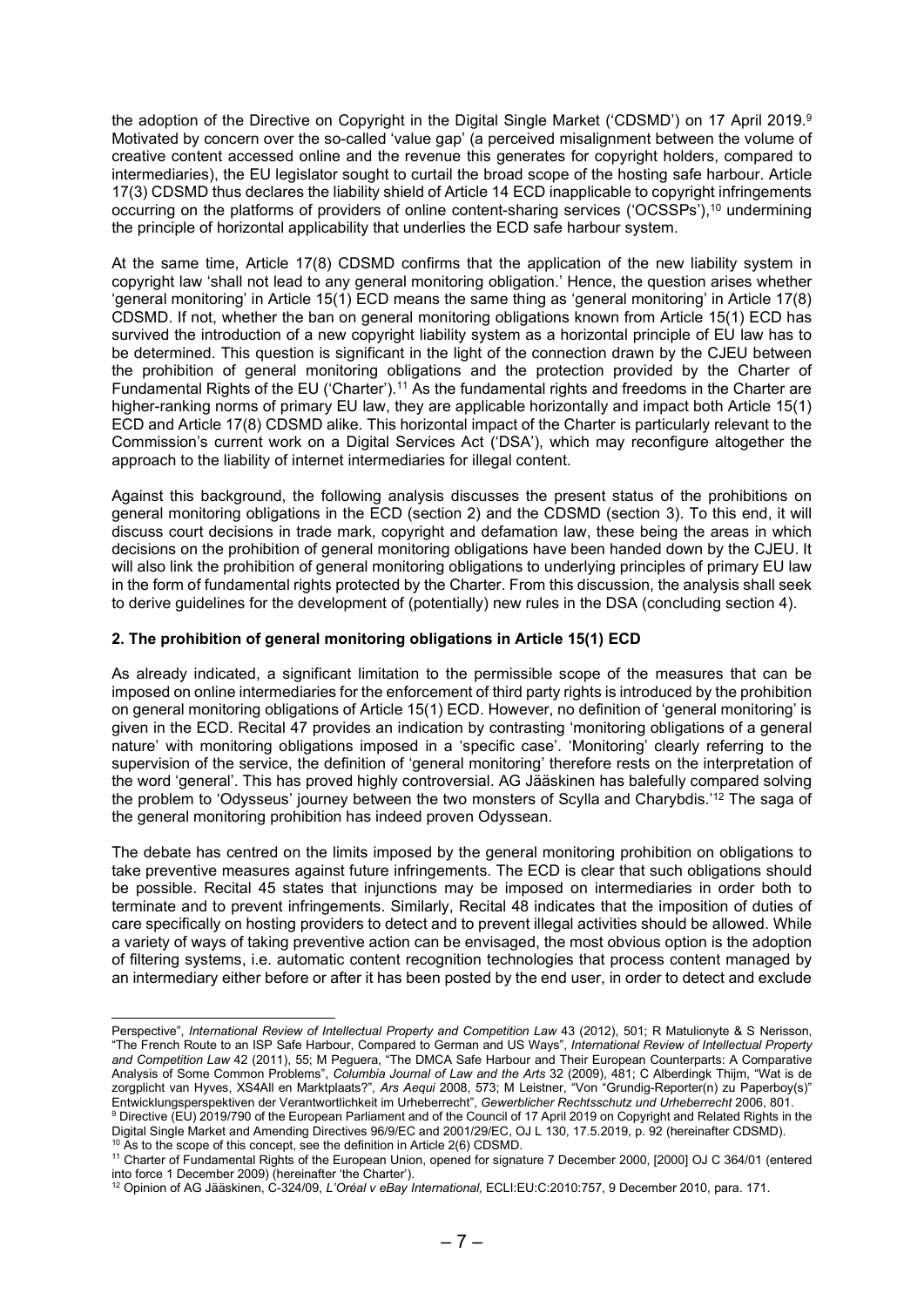unlawful content.<sup>13</sup> But is the imposition of filtering duties compatible with the prohibition on general monitoring obligations?

As the analysis below shall show, in the years since the adoption of the ECD, three main schools of thought have emerged on the meaning of 'general monitoring':

## Interpretative Option A – 'basic' interpretation:

The ban on general monitoring prohibits the imposition of any obligation to monitor all or most of the information handled by an intermediary in general.

According to this approach, monitoring of this kind can never be classified as 'specific', regardless of its purpose or the authority requesting it.<sup>14</sup> This approach relies on the distinction in the wording of Article 15(1) ECD between 'a general obligation […] to monitor the information which providers transmit or store' and 'general obligations actively to seek facts or circumstances indicating illegal activity'. If these sentences are to have a different meaning, the ban on 'a general obligation […] to monitor' must cover all situations where platform content is screened in its entirety – even if this content screening is carried out to detect infringements of a specific right. It cannot refer to a requirement to proactively identify any unspecified illegality. This would instead be covered by the 'general obligation to seek out facts or circumstances indicating illegal activity'.

Under this interpretation, filtering obligations would be incompatible with the general monitoring prohibition even if they concern a specific, pre-identified right. The monitoring of all content on an online platform in search of infringements of a specific copyrighted work, for instance, would still amount to prohibited general monitoring because it requires the service provider to sift through all content on the platform.

#### Interpretative Option B – 'basic minus' interpretation:

The ban on general monitoring prohibits the imposition of any obligation to monitor all or most of the information handled by an intermediary only in order to detect and prevent any unlawful activity in general. This interpretation leaves room for the imposition of monitoring obligations concerning all or most of the information handled by the intermediary, if this general monitoring is carried out in search of infringements of a specific right. In other words, according to this approach, the generality or specificity of the monitoring is not determined by what is being monitored, but by the generality or specificity of the subject matter which the monitoring seeks to identify in uploaded content.

This option can be broken down into two variants:

#### B1: basic interpretation minus injunctions ('basic single minus'):

This approach would permit obligations to monitor all the information handled by an intermediary, if that has been ordered by a court to address a 'specific' kind of illegality, e.g. infringements of a particular trade mark or copyright-protected work.

This view rests on the wording of Recital 47, according to which the prohibition on general monitoring obligations does not affect 'in particular' orders by national authorities in accordance with national legislation. Proponents of 'basic single minus' read the words 'in particular' as suggesting, not merely that specific monitoring should be allowed 'in particular' when ordered by a court, but that all court-ordered monitoring amounts to specific monitoring.<sup>15</sup>

Under this interpretation, filtering obligations focusing on a specific right would be compatible with the general monitoring prohibition if ordered by a court. The authority a court order bestows is seen as a guarantee that the monitoring is targeted at information that has in fact been confirmed to be illegal.

<sup>&</sup>lt;sup>13</sup> For a description of some of the most common filtering technologies, see E Engstrom and N Feamster, 'The Limits of Filtering: A Look at the Functionality and Shortcomings of Content Detection Tools', Engine, March 2017, available at: https://www.engine.is/the-limits-of-filtering.

<sup>&</sup>lt;sup>14</sup> See, for example, M Senftleben et al, "Recommendation on Measures to Safeguard Fundamental Rights and the Open Internet in the Framework of the EU Copyright Reform" (2018) 40(3) European Intellectual Property Review 149-163.

<sup>&</sup>lt;sup>15</sup> See, for example, G Spindler, 'The Liability System of Art. 17 DSMD and National Implementation – Contravening Prohibition of General Monitoring Duties?' 10 (2020) JIPITEC 344.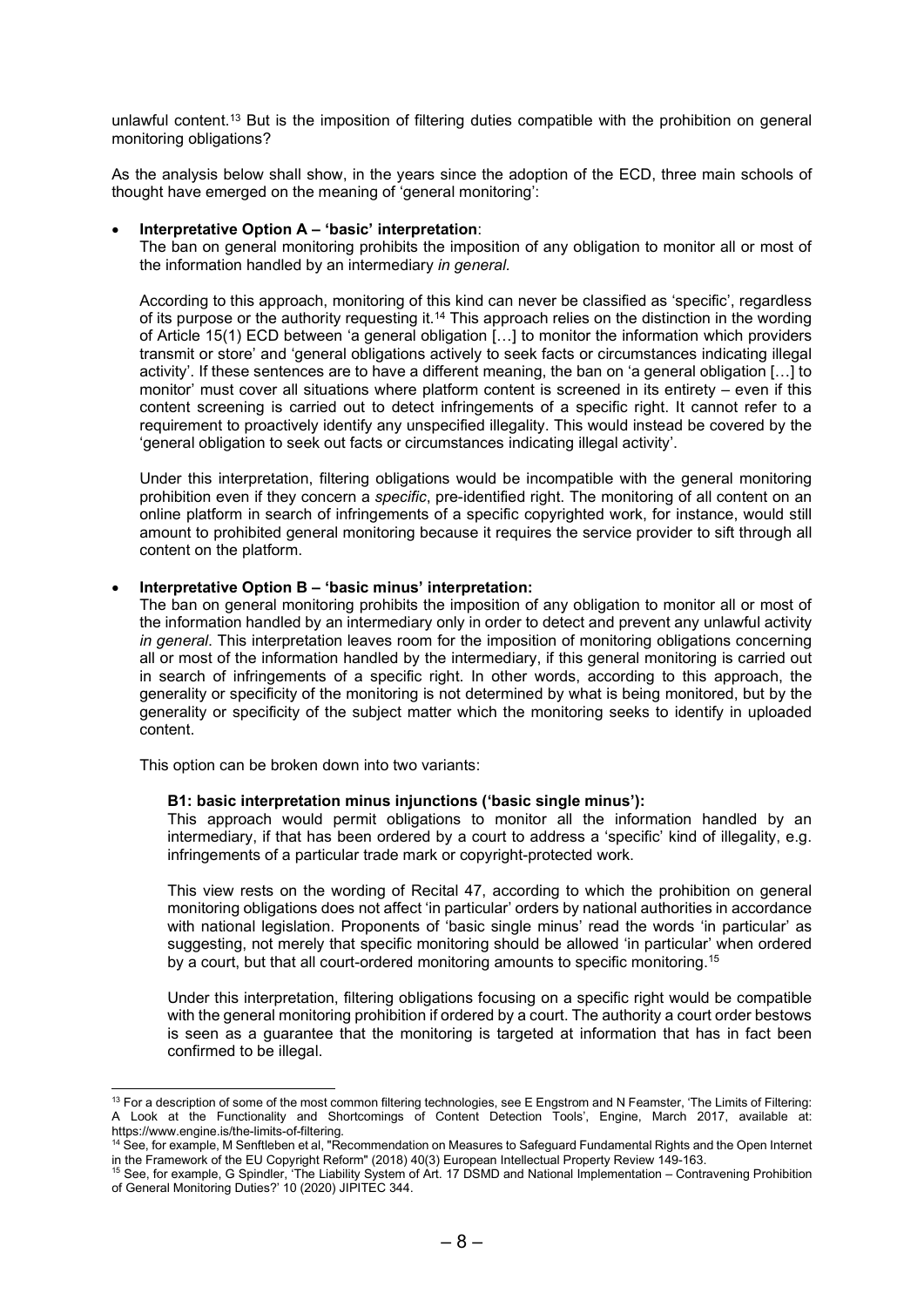B2: basic interpretation minus injunctions minus notifications ('basic double minus'): This approach would permit obligations to monitor all the information handled by an intermediary, if that has been ordered by a court to address a 'specific' illegality and/or such a 'specific' illegality has previously been brought to the intermediary's attention via a notification, e.g. by the rightholder.

This means that the monitoring of all of the information handled by the intermediary may still be 'specific', as long as it is targeted at searching for pre-identified illegal content.<sup>16</sup> This approach dispenses with the requirement of a court order and embraces any notification, regardless of the authority of the origin (including both courts and rightholders), as capable of triggering an obligation to monitor all or most of the content handled by an intermediary.

The following overview summarises the policy choices that are inherent in the different interpretative options:



## 2.1 Interpretative case law of the CJEU

The interpretations outlined above have emerged in the context of policy and academic debate. The CJEU jurisprudence on the topic has been more constant. Up until recently, the case law of the CJEU on Article 15(1) ECD had appeared to unambiguously embrace Option A: the 'basic' interpretation. The relevant decisions concentrated on the liability of intermediaries for the infringement of intellectual property rights. More recently, however, in the area of defamation, the CJEU has shifted to Option B1 ('basic single minus'), by carving out room from the general monitoring prohibition for injunctive orders to monitor all the content handled by the intermediary.

The following analysis shall examine this evolution. It has been organised according to area: the case law on general monitoring in trade mark law is first discussed, then that on general monitoring in copyright and finally that on general monitoring in defamation. Subsequently, the analysis shall look towards upcoming developments. The relevance of the Charter and the European Convention on Human Rights ('ECHR') shall also be considered.

<sup>16</sup> See, for example, J B Nordemann/J Waiblinger/J Tylewski, "Digital Services Act: Improving the Functioning of the Single Market", in: European Parliament, "Digital Services Act – European Added Value Assessment, Brussels: European Parliament Research Service, October 2020, Annex III, 247 (294-295); M Leistner, "European Copyright Licensing and Infringement Liability Under Art. 17 DSM-Directive Compared to Secondary Liability of Content Platforms in the U.S. – Can We Make the New European System a Global Opportunity Instead of a Local Challenge?', Zeitschrift fur Geistiges Eigentum/Intellectual Property Journal 2020, forthcoming, 15-16, available at: https://papers.ssrn.com/abstract=3572040; A Lucas-Schloetter, "Transfer of Value Provisions of the Draft Copyright Directive (recitals 38. 39. article 13)". available online at: the Draft Copyright Directive (recitals 38, 39, article 13)", available online at: https://authorsocieties.eu/content/uploads/2019/10/lucas-schloetter-analysis-copyright-directive-en.pdf.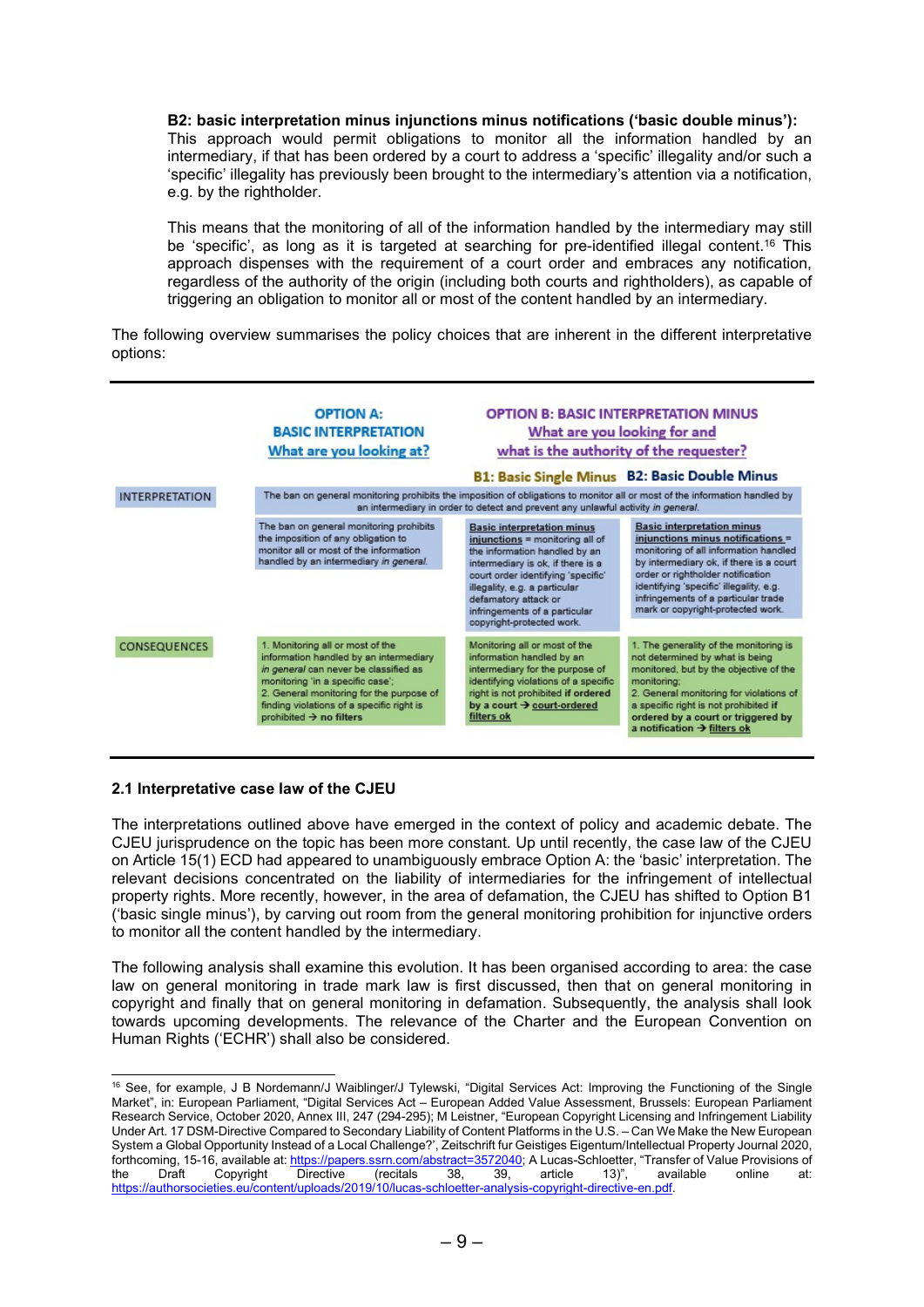## 2.1.1 Trade Marks: L'Oréal v eBay

The CJEU first applied itself to the question of general monitoring in L'Oréal v eBay.<sup>17</sup> The case concerned the permissible scope of injunctions intended to prevent future infringements of trade marks by customer-sellers using the services of eBay, an online marketplace whose website facilitates customer-to-customer sales. The Court, referring back to Article 18 ECD and Recital 24 of the Enforcement Directive,<sup>18</sup> accepted that preventive measures are permissible. At the same time, it cautioned that such measures must respect Article 15(1) ECD. According to the Court, this means that

'the measures required of the online service provider […] cannot consist in an active monitoring of all the data of each of its customers in order to prevent any future infringement of intellectual property rights via that provider's website.'<sup>19</sup>

Substantiating this ban on comprehensive active monitoring, the CJEU referred to Article 3 of the Enforcement Directive. According to the Court, a general monitoring obligation would be incompatible, not only with Article 15(1) ECD, but with that provision as well, which requires that measures adopted for the enforcement of intellectual property rights must be fair and proportionate and must not be excessively costly.<sup>20</sup> The Court also addressed the concern articulated in Article 3(2) of the Enforcement Directive, namely the avoidance of barriers to legitimate trade. This is of particular importance in the trade mark context. To avoid an impediment of legitimate trading activities, injunctions aimed at preventing infringements must not have 'as its object or effect a general and permanent prohibition on the selling, on that marketplace, of goods bearing those trade marks.'<sup>21</sup>

In L'Oréal v eBay, the focus, thus, clearly was on a 'specific case' in the sense of a specific incident of infringement (measures targeted at a specific infringing activity) – and not on a 'specific case' in the sense of all incidents of using a specific trade mark (e.g. general monitoring for a specific trade mark). This understanding of Recital 47's 'specific case' requirement is confirmed by the two concrete examples of permissible preventive measures provided by the Court. According to the CJEU, the following would both prevent future infringement and respect the limitations set by EU law:

- the suspension of the perpetrator of the infringement of intellectual property rights in order to prevent further infringements of that kind by the same person in respect of the same right; $2<sup>2</sup>$ and
- the adoption of measures to make it easier to identify users, in particular infringers operating 'in the course of trade and not in a private matter'.<sup>23</sup>

In identifying these two possibilities, the Court drew clear inspiration from the analysis provided by AG Jääskinen. In his Opinion, the AG had made a distinction between, on the one hand, injunctions against the intermediaries to prevent any further trade mark infringements and, on the other hand, injunctions against the intermediaries requiring the prevention of the continuation of a specific act of infringement and of the repetition of the same or a similar infringement in the future. He concluded that the former should be prohibited, but advised that the latter does not challenge EU law, as long as

'the intermediary can know with certainty what is required from him, and that the injunction does not impose impossible, disproportionate or illegal duties like a general obligation of monitoring'.<sup>24</sup>

The AG suggested a rule of thumb for identifying the limit to the scope of permissible injunctions in what he called a 'double requirement of identity'. According to this, injunctions should be permissible where they are targeted at the prevention of an infringement of a) the **same trade mark** by b) the **same** 

<sup>17</sup> CJEU, C-324/09, L'Oréal v eBay International, ECLI:EU:C:2011:474, 12 July 2011.

<sup>&</sup>lt;sup>18</sup> Directive 2004/48/EC of the European Parliament and of the Council of 29 April 2004 on the Enforcement of Intellectual Property Rights (OJ L 157, 2.6.2004, p. 45) (hereinafter Enforcement Directive).

 $19$  CJEU, C-324/09, L'Oréal v eBay International, ECLI:EU:C:2011:474, 12 July 2011, para. 139.

<sup>20</sup> CJEU, id., para. 139.

<sup>21</sup> CJEU, id., para. 140.

<sup>22</sup> CJEU, id., para. 141.

<sup>23</sup> CJEU, id., para. 142.

<sup>&</sup>lt;sup>24</sup> Opinion of AG Jääskinen, C-324/09, L'Oréal v eBay International, ECLI:EU:C:2010:757, 9 December 2010, para. 181.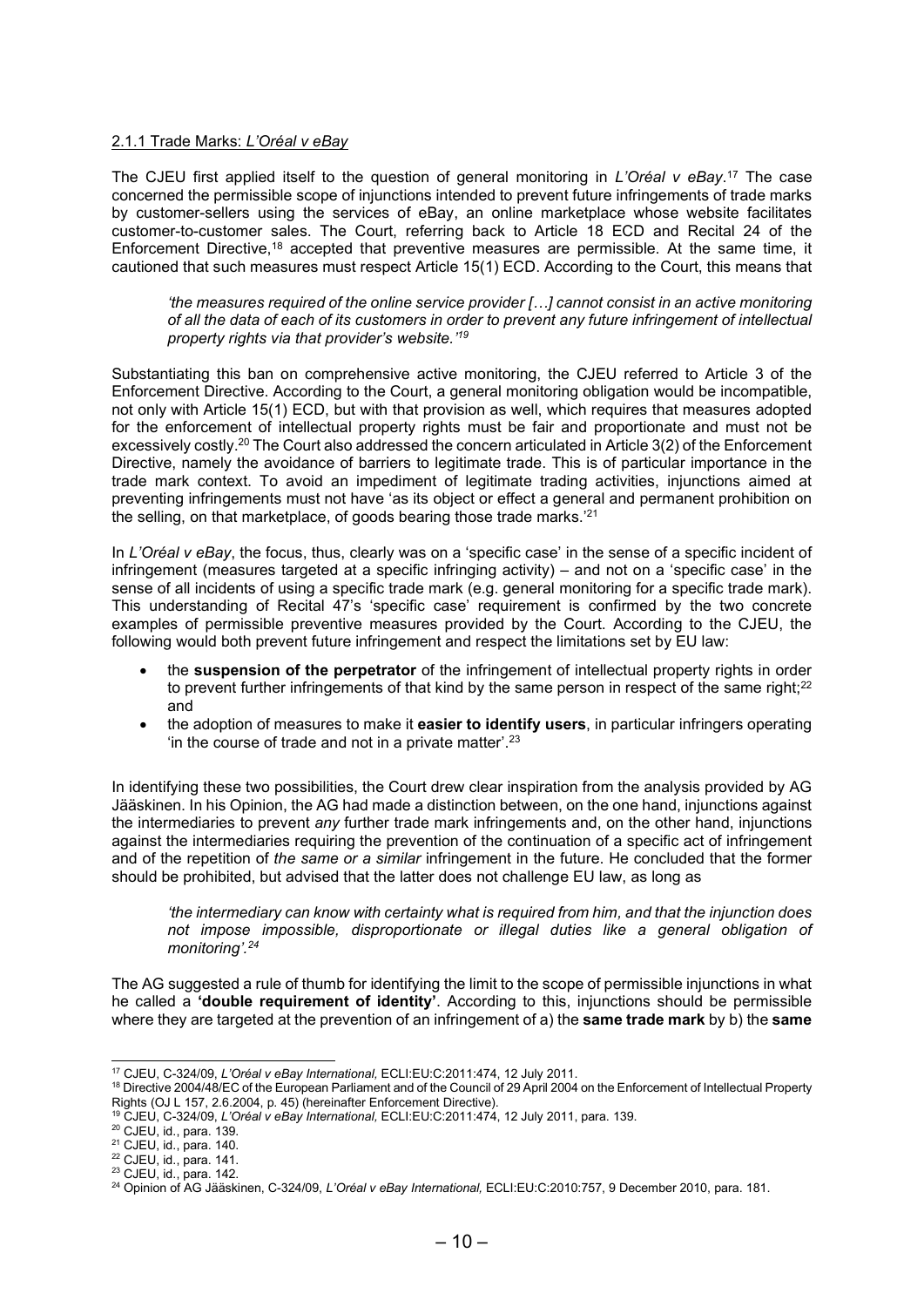infringing third party. The first measure suggested by the Court (the suspension of the perpetrator) clearly follows from the application of these conditions.<sup>25</sup>

The AG also noted that, in order to determine whether the infringer is the same, reasonable measures to reveal the true identity of the person behind a user name may be required. He concluded that such measures would constitute a specific, not a general, monitoring obligation.<sup>26</sup> This stipulation translates into the Court's second proposed measure concerning identification. Caution is necessary however, given that, as the Court acknowledged, such identification measures might conflict with the EU's data protection rules. The Court noted that, as pointed out above, the decision in L'Oréal concerned customer-sellers operating in the course of trade and not in a private matter, and who therefore must be clearly identifiable.<sup>27</sup>

The judgement offers a solid start to the disambiguation of the prohibition on general monitoring obligations. The definition adopted by the Court is compatible with both interpretative options A and B identified above, by only confirming that monitoring of all the data of all customers to prevent any future infringement amounts to general monitoring, but not clarifying whether that general purpose is necessary to make a monitoring obligation general. At the same time, the rest of the analysis leans heavily towards Option A. The AG's 'double requirement of identity' suggests that monitoring all of the content posted on the marketplace would not be considered in line with Article 15(1) ECD. It is likewise notable that both of the example measures provided by the Court are in line with the 'basic' interpretation of the general monitoring prohibition (Option A).

## 2.1.2 Copyright: Scarlet, Netlog and McFadden

While L'Oréal discussed measures that would be compatible with the general monitoring prohibition (namely, 'double identity' measures confined to a specific infringed right and a specific infringer), the subsequent SABAM judgments addressed measures that would be excluded. The first, SABAM v Scarlet Extended,<sup>28</sup> involved an internet access provider and the second, SABAM v Netlog,<sup>29</sup> a host service provider. Both cases examined the legality of injunctions ordering the implementation of filtering technology in order to prevent the infringement of copyright-protected works in the repertoire of Belgian collecting society SABAM.<sup>30</sup> The Court observed that the filtering system at issue would require the intermediaries to:

- identify, within all the content moving through their systems, the files which contained works in respect of which holders of intellectual-property rights claim to hold rights;
- determine whether those files were being shared unlawfully; and, if so,
- block or remove access to them.

The CJEU concluded that the contested system would require the 'active observation' of 'all information' provided by 'all users'. On this basis, it found that it would amount to general monitoring and would thus be excluded by Article 15(1) ECD. While the Court did then refer back to the L'Oréal definition of 'active monitoring of all the data relating to all customers in order to prevent any future infringement', the facts of the case make clear that the 'any future infringement' element was not relevant in the two cases: the court orders at issue would not require a filter to identify 'any infringement', but only the infringement of works owned by SABAM. The reference in the description of the relevant technology by the Court to a 'claim' by a rightholder also suggests that the Court had in mind measures to identify infringements post-notification, as opposed to on a pro-active basis.

Although seemingly straightforward, what the SABAM cases mean for filtering, and by extension the prohibition on general monitoring obligations, has engendered some doubt. Both injunctions required

<sup>26</sup> Opinion of AG Jääskinen, C-324/09, L'Oréal v eBay International, ECLI:EU:C:2010:757, 9 December 2010, fn 81.

<sup>&</sup>lt;sup>25</sup> Indeed, the AG suggests it as an obvious solution, see Opinion of AG Jääskinen, C-324/09, L'Oréal v eBay International, ECLI:EU:C:2010:757, 9 December 2010, para. 181.

<sup>27</sup> CJEU, C-324/09, L'Oréal v eBay International, ECLI:EU:C:2011:474, 12 July 2011, para 142.

<sup>28</sup> CJEU, C-70/10, Scarlet Extended, ECLI:EU:C:2011:771, 24 November 2011.

<sup>29</sup> CJEU, C-360/10, Netlog, ECLI:EU:C:2012:85, 16 February 2012.

<sup>&</sup>lt;sup>30</sup> In general, the term filtering may be said to apply to content-control software applications designed to automatically block the display or downloading of selected material on a web browser or other internet application. See: Council of Europe, "Report by the Group of Specialists on human rights in the information society (MC-S-IS) on the use and impact of technical filtering measures for various types of content in the online environment", CM(2008)37 add, 26 February 2008.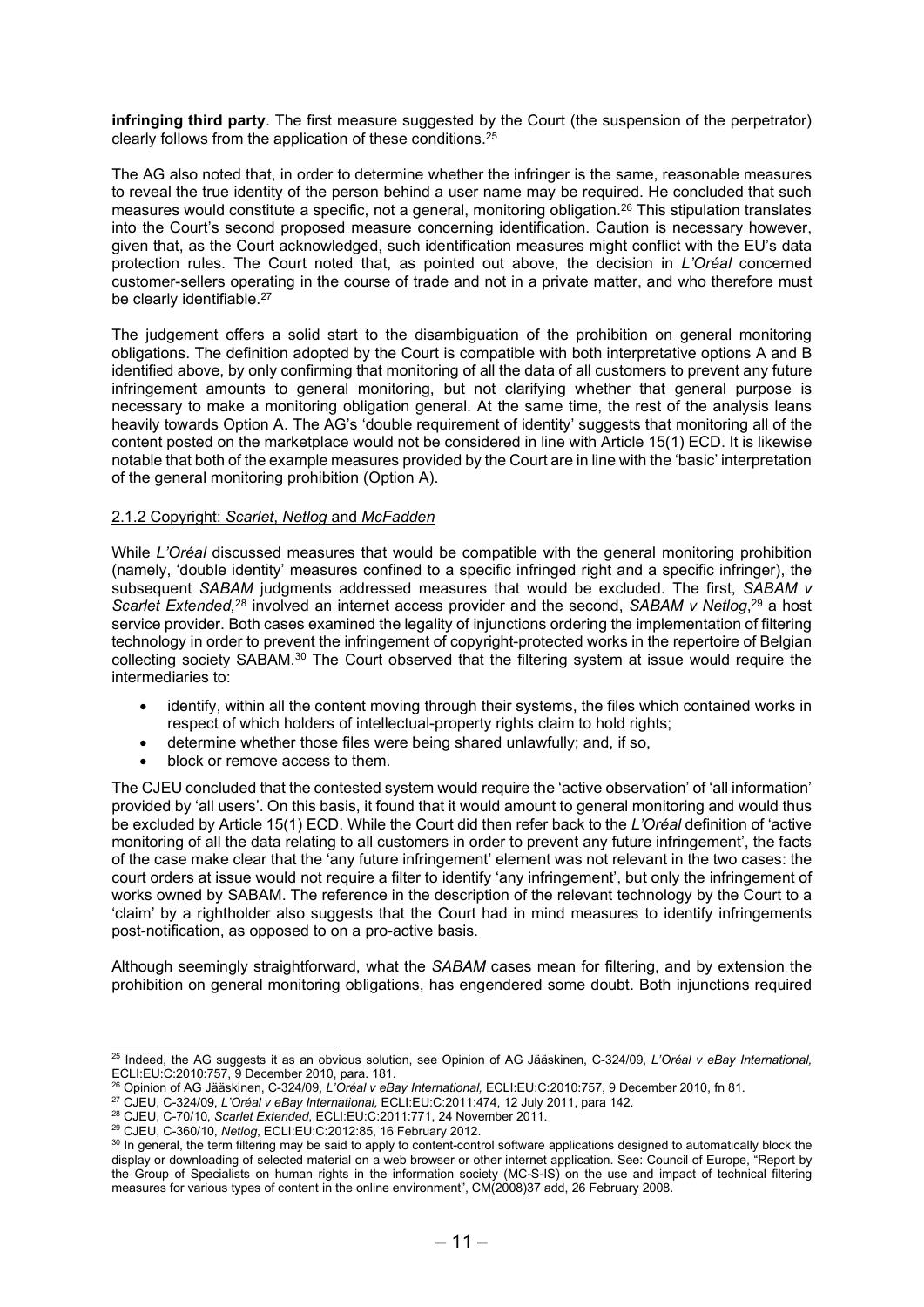the installation of strikingly broad filtering mechanisms.<sup>31</sup> As AG Cruz-Villalón put it in his Opinion on Scarlet, they would have applied 'systematically and universally, permanently and perpetually'. As such, their scope was general with regard to three different perspectives: ratione temporis (they applied for an unlimited period), ratione materiae (they applied to all content) and ratione personae (they applied to all end users).<sup>32</sup>

The broad nature of the SABAM measures has caused commentators to question whether narrower filtering mechanisms might be permissible. For example, the Commission has opined that 'if filtering techniques had become flawless and costless, the need for a prohibition on imposing a general monitoring obligation would have become obsolete.<sup>'33</sup> Other commentators have suggested, in line with interpretations B1 ('basic single minus') and B2 ('basic double minus'), that monitoring obligations are only general if the provider is under an obligation to proactively locate all potentially illegal content on its platform without clear instructions following from specific notifications or court orders. Proponents of this view reconcile it with the SABAM judgements by noting that the filter at issue in those cases would have enjoined the intermediaries to determine themselves whether or not content was infringing.<sup>34</sup>

These arguments are not convincing. Improved filtering technology could certainly mitigate costs, eliminate delays and limit the risk of over- and under-blocking, thus affecting fairness and effectiveness. This could help bring filtering better into line with some of the requirements of Article 3 of the Enforcement Directive. Under none of the definitions that have been proposed however, can it affect whether the monitoring is 'general' or not. Likewise, whether the intermediary is called upon to assess the lawfulness of the content itself might be relevant to matters of proportionality and fairness (especially given that it is likely to result in over-blocking by cautious providers), but not on its 'general' nature. Indeed, even where prior notification is provided by the rightholders, the intermediary will still be called upon to use its judgment in assessing whether they are correct in their legal analysis.

More importantly, it is clear from the judgments that the Court's conclusion in the SABAM cases on the incompatibility of the contested filtering system with the general monitoring prohibition resulted from the need to monitor all the content posted or communicated by all the users. Although limitations can be imposed on the temporal reach of a filtering system, in the context of the ban on general monitoring obligations, the decisions do not focus on this aspect of the proposed filtering system.<sup>35</sup> Instead, as indicated above, the Court's reasoning rests on the need for active observation of all activity by all end users (monitoring all the content for infringements of the specific works belonging to the SABAM repertoire). By the very definition of its functionality, no filter can shake off this quintessential generality ratione materiae and ratione personae. As AG Villalón Cruz noted, filtering is of a dual character, combining the blocking or removal of content with prior monitoring:<sup>36</sup> without the monitoring of all information handled by the intermediary the system cannot know which content to block or remove. Inevitably, this monitoring will affect some non-infringing content or users in the sense of checking and confirming that the content or users are non-infringing – indeed, if it is to be effective, all content posted by all users must pass through the filter. It is, after all, precisely from the grain of lawfully communicated information that filtering seeks to separate the chaff of infringements. This would suggest that, at most, the only truly 'specific' filtering measure that might be permissible under Article 15(1) ECD would be filtering that is limited to content posted by a pre-identified sub-group from among all of an intermediary's users, e.g. users somehow labelled as particularly likely to post infringing material.<sup>37</sup> This conclusion is in line with the 'double identity' rule that emerged in L'Oréal: requiring preventive measures to be specific with regard to both the infringed right and the infringer (section 2.1.1).

<sup>&</sup>lt;sup>31</sup> The questions submitted by the referring courts described them as applying "for all [the intermediary's] customers, in abstracto and as a preventive measure, exclusively at the cost of that ISP and for an unlimited period, a system for filtering all electronic communications, both incoming and outgoing, passing via its services", see CJEU, C-70/10, Scarlet Extended, ECLI:EU:C:2011:771, 24 November 2011, para. 28; CJEU, C-360/10, Netlog, ECLI:EU:C:2012:85, 16 February 2012, para. 25. <sup>32</sup> CJEU, Opinion of AG Cruz Villalón, case C-70/10, Scarlet Extended, ECLI:EU:C:2011:255, 14 April 2011, para. 53-59.

<sup>33</sup> Commission Staff Working Paper, 'Online Services, Including E-Commerce, in the Single Market', SEC(2011) 1641 final, 11 January 2012, p. 50.

<sup>34</sup> See e.g. A Lucas-Schloetter, "Transfer of Value Provisions of the Draft Copyright Directive (recitals 38, 39, article 13)", available online at: https://authorsocieties.eu/content/uploads/2019/10/lucas-schloetter-analysis-copyright-directive-en.pdf. See also Spindler, id., 354-355.

<sup>&</sup>lt;sup>35</sup> By contrast, the permanence of the contested system was relevant, according to the Court, to its compatibility with the providers' freedom to conduct a business, see CJEU, C-70/10, Scarlet Extended, ECLI:EU:C:2011:771, 24 November 2011, para. 47-48; CJEU, C-360/10, Netlog, ECLI:EU:C:2012:85, 16 February 2012, para. 45-46.

<sup>36</sup> CJEU, Opinion of AG Cruz Villalón, case C-70/10, Scarlet Extended, ECLI:EU:C:2011:255, 14 April 2011, para. 46.

<sup>37</sup> S Kulk & F Borgesius, "Filtering for Copyright Enforcement in Europe after the Sabam Cases" (2012) 34(11) European Intellectual Property Review 791. Identifying these users may pose challenges in light of data protection laws, but this is not an issue that falls under the purview of Article 15(1) ECD.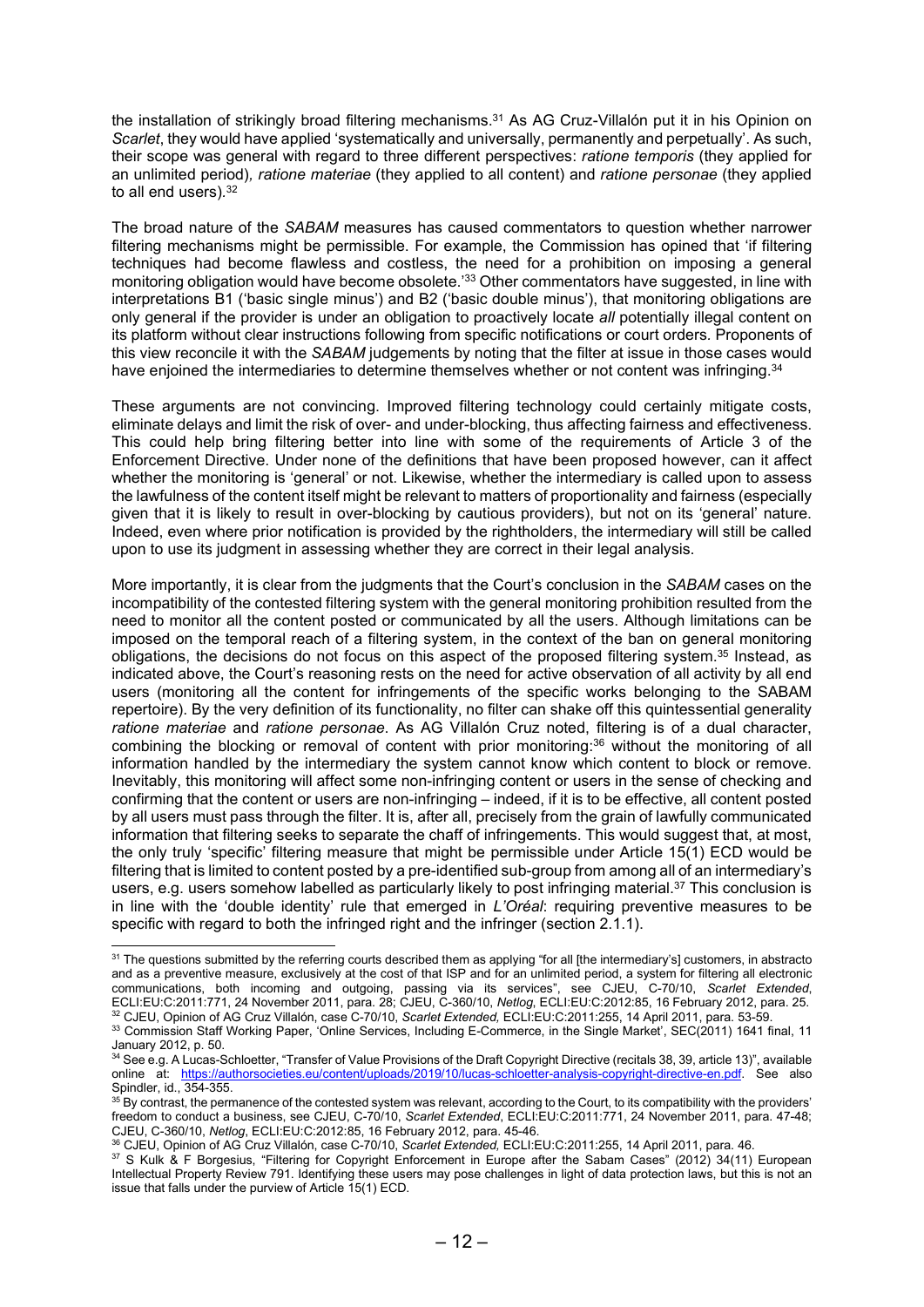Further developments in copyright law confirm this position. That filtering duties cannot overcome Article 15(1) ECD when they concern specific, pre-notified works was made explicitly clear in a subsequent copyright decision, McFadden.<sup>38</sup> This concerned an injunction requiring a Wi-Fi provider to prevent third parties from using its network to infringe copyright. The referring court had already pre-determined that only three mechanisms could be used to achieve that result: the termination of the network, the password-protection of the network and the examination of all communication passing through the network in order to ascertain whether the particular copyright-protected work is unlawfully transmitted again (i.e. 'filtering'). The third of these options clearly corresponds to interpretative option B1 ('basic single minus'). It thus raised questions of compatibility with the ban on general monitoring obligations in Article 15(1) ECD. In this respect, the CJEU took a clear position. The Court rejected filtering injunctions from the outset as contrary to Article 15(1) ECD. The Court noted that such measures would necessitate 'monitoring all of the information transmitted'. It then clearly identified injunctions to engage in such monitoring as prohibited general monitoring obligations:<sup>39</sup>

'As regards, first, monitoring all of the information transmitted, such a measure must be excluded from the outset as contrary to Article 15(1) of Directive 2000/31, which excludes the imposition of a general obligation on, inter alia, communication network access providers to monitor the information that they transmit.<sup>'40</sup>

Significantly, no qualification regarding the specificity of the material for the protection of which the measure would be employed was made. Indeed, the case concerned the infringement of producer Sony Music's related rights in a single pre-identified phonogram, about which the defendant had been notified.<sup>41</sup> The CJEU could thus have drawn a distinction between content monitoring concerning unlawful network communications in general, and monitoring with a focus on the specific phonogram at issue. Instead, what seems to have been decisive for the Court was that all network communications would have had to be checked to ban infringing traces of the pre-identified single phonogram. It was this, rather than the specificity of the targeted related right, which determined the generality of the monitoring.

While McFadden involved an access provider, there is no reason why a different conclusion would apply to other types of intermediaries, given that Article 15(1) ECD does not distinguish between different safe harbour services.<sup>42</sup> Indeed, the CJEU's decision in Netlog also concerned a hosting provider. It thus seems that, in copyright as well as trade mark law, the CJEU has embraced Option A and the 'basic' interpretation of the general monitoring prohibition: whenever content filtering requires the monitoring of all the information handled by an intermediary, it amounts to a general monitoring obligation that is incompatible with Article 15(1) ECD – regardless of its (potentially limited) purpose and regardless of the authority requesting it.

## 2.1.3 Defamation: Eva Glawischnig-Piesczek

L'Oréal, the SABAM cases and McFadden all point towards the CJEU's embracing of the 'basic' interpretation (Option A): a definition of general monitoring that covers the monitoring of all or most of the content handled by the intermediary on behalf of all or most of its users, even when this is carried out to identify infringements of a specific right. More recently, however, a ripple has appeared in this clear line of case law. In Eva Glawischnig-Piesczek, a defamation case, the CJEU held that an injunction ordering a host to remove content which is identical or equivalent to content that has previously been declared to be unlawful by a court would be compatible with Article 15(1) ECD, as long as the 'monitoring of and search for' the equivalent content covers only content which is essentially unchanged, so that the host provider would not have to carry out an independent assessment of its legality.<sup>43</sup> The ruling seems to fly in the face of the above-discussed earlier findings, as the location of such identical or equivalent future postings would require monitoring all of the content hosted by the

<sup>38</sup> CJEU, C-484/14, McFadden, ECLI:EU:C:2016:689, 15 September 2016.

<sup>39</sup> CJEU, id., para. 87.

<sup>40</sup> CJEU, id., para. 87.

<sup>41</sup> CJEU, id., para. 25-27.

<sup>&</sup>lt;sup>42</sup> While Recital 48 ECD appears to reserve separate treatment for host service providers for the purposes of duties of care, this cannot affect the law with regard to injunctions. Regardless, Recital 48 should be interpreted as having merely declaratory value. There is no reason why other intermediary service providers should not also be subject to preventive duties of care, as long as the prohibition on general monitoring obligations is respected.

<sup>43</sup> CJEU, C-18/18, Eva Glawischnig-Piesczeck, 3 October 2019, para. 53.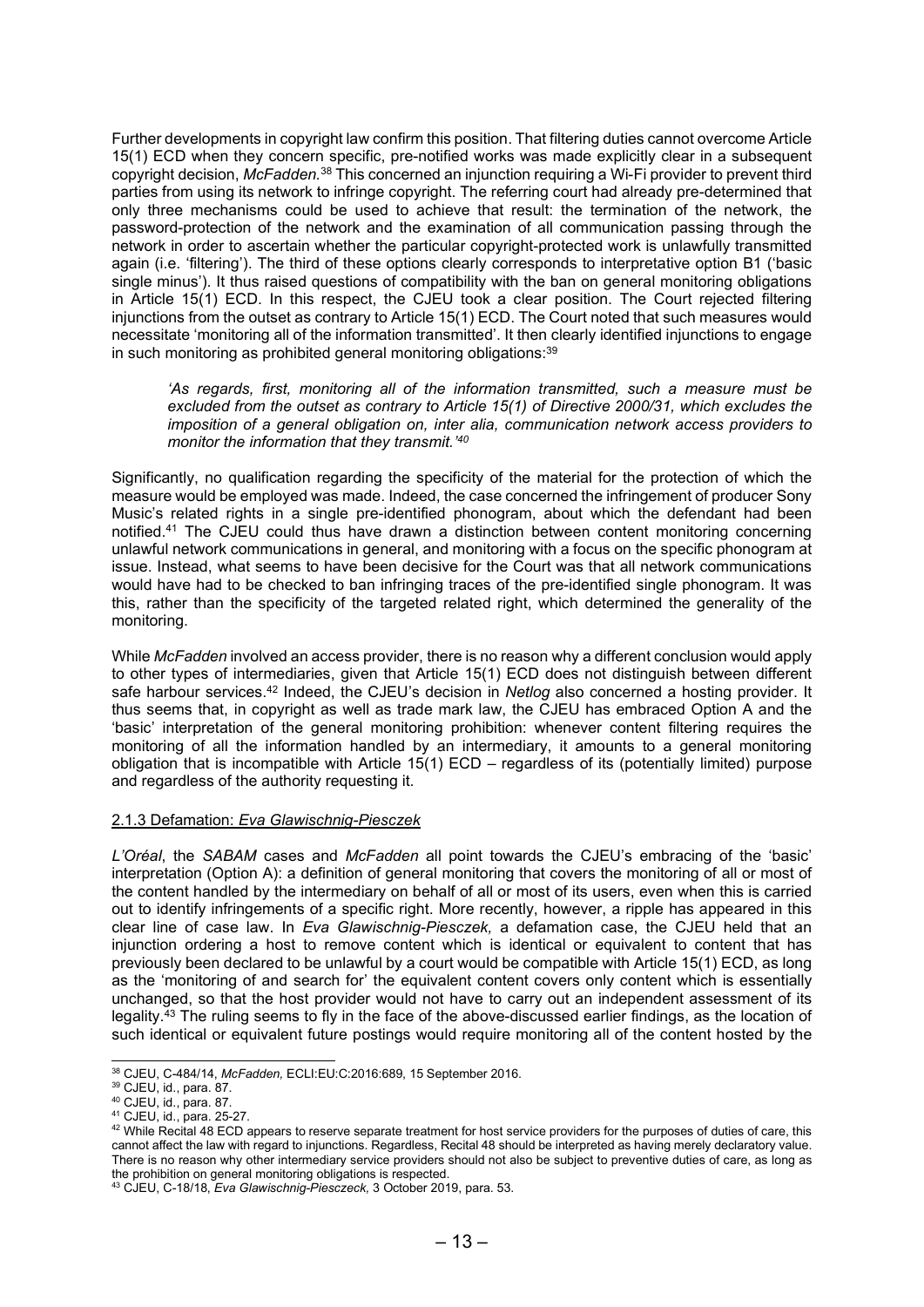intermediary in precisely the way that was rejected in *McFadden*. It would thus shift, at least for the area of defamation, the CJEU-approved definition of general monitoring from interpretative option A ('basic') to Option B1 ('basic single minus').

The CJEU's approach appears to be based on an interpretation of the prohibition on general monitoring obligations as a reasonableness rule. It thus states that Article 15(1) ECD requires that an 'excessive obligation' may not be imposed on the provider.<sup>44</sup> The Court relies in this regard on Recital 41 ECD, that talks about balancing the different interests at stake. While Recital 41, however, confirms that the ECD 'strikes a balance between the different interests at stake', the CJEU treats this as aspirational: 'in adopting that directive, the EU legislature wished to strike a balance between the different interests at stake' (emphasis added). In this way, instead of accepting that the right balance was achieved in Article 15, the Court relies on the need for balance to mitigate the consequences of adopting a definition of 'general monitoring' that is driven (contrary to previous case law), not by the generality of what is being monitored, but by the reasonableness of the monitoring.

The Court has likely taken inspiration from the German doctrine of Störerhaftung and the Kerntheorie ('core theory') that accompanies this.<sup>45</sup> This relies on the existence of a 'reasonable duty to review' before imposing a monitoring obligation on intermediaries identified as Störer (i.e. persons interfering with protected rights) to identify content identical in its 'core' to content previously found to be unlawful. Störerhaftung thus relies on interpretative option B1 ('basic single minus') to contend compatibility with EU law. However, while Störerhaftung finds its basis in the general provisions in the German Civil Code, this approach finds no support in the text of the EU directives.<sup>46</sup> Potentially, a reasonableness analysis could be incorporated into a fundamental rights based 'fair balance' analysis (see below section 2.2). But Article 15(1) ECD does not offer similar flexibilities: 'general' is not the same as 'reasonable'.

Disconcertingly, it is not clear that the Court has fully appreciated the consequences of its decision. It is notable that the Court's wording appears to suggest that providers ought to only monitor the identical or equivalent content. It is not clear how the Court anticipates that this will be possible, given that the purpose of any monitoring injunction would be to identify that content among the totality of the content on the platform's website. A misunderstanding of the difference between monitoring specific content and monitoring for specific content appears to be a recurrent theme in the debate on intermediary liability and a central driver of the controversy surrounding it.

How to reconcile Eva Glawischnig-Piesczek with the CJEU's previous case law is not obvious. There are a number of options. Firstly, it is possible that the notion of 'general monitoring' has a different interpretation in the context of defamation than it does with regard to trade marks and copyright. While the horizontal nature of the ECD argues against this, the reasonableness approach adopted by the CJEU in Glawischnig suggests otherwise. It is relevant that in Glawischnig the CJEU emphasised that:

- with regard to identical content, the use of a particular piece of information renders each posting part of a single 'specific case';<sup>47</sup> and
- with regard to equivalent content, the host should not be compelled to carry out an independent assessment, but should rely on automated technologies.<sup>48</sup>

Neither of these arguments would be compelling in the context of intellectual property rights. While it is unlikely that different persons will engage in identical or equivalent defamatory attacks without any causal connection, different persons may copy and post the same protected content online for

<sup>44</sup> CJEU, id., para. 44.

<sup>45</sup> For more on this see J Bornkamm, 'E-Commerce Directive vs. IP Rights Enforcement – Legal Balance Achieved?' (2007) GRUR Int 642; A Bayer, 'Liability 2.0 – Does the Internet Environment Require New Standards for Secondary Liability? An Overview of the Current Legal Situation in Germany' in M J Adelmann et al., Patents and Technological Progress in a Globalized World (Springer 2009) 365; M Leistner, "Structural Aspects of Secondary (Provider) Liability in Europe", Journal of Intellectual Property Law and Practice 9 (2014), 75 (78-82); C Angelopoulos, European Intermediary Liability in Copyright: A Tort-Based Analysis, Alphen aan den Rijn: Kluwer Law International 2016; M Husovec, Injunctions Against Intermediaries in the European Union – Accountable But Not Liable?, Cambridge: Cambridge University Press 2017; C Angelopoulos, "On Online Platforms and the Commission's New Proposal for a Directive on Copyright in the Digital Single Market" (2017), available at: https://papers.ssrn.com/sol3/papers.cfm?abstract\_id=2947800.

<sup>&</sup>lt;sup>46</sup> This was indicated already by the AG in his Opinion on *L'Oréal*, see Opinion of AG Jääskinen, C-324/09, *L'Oréal v eBay* International, ECLI:EU:C:2010:757, 9 December 2010, fn 82.

<sup>47</sup> CJEU, C-18/18, Eva Glawischnig-Piesczeck, ECLI:EU:C:2019:821, 3 October 2019, para. 35. See also Opinion of AG Szpunar, case C-18/18, Eva Glawischnig-Piesczeck, ECLI:EU:C:2019:458, para. 59-60.

<sup>&</sup>lt;sup>48</sup> CJEU, C-18/18, *Eva Glawischnig-Piesczeck,* ECLI:EU:C:2019:821, 3 October 2019, para. 46.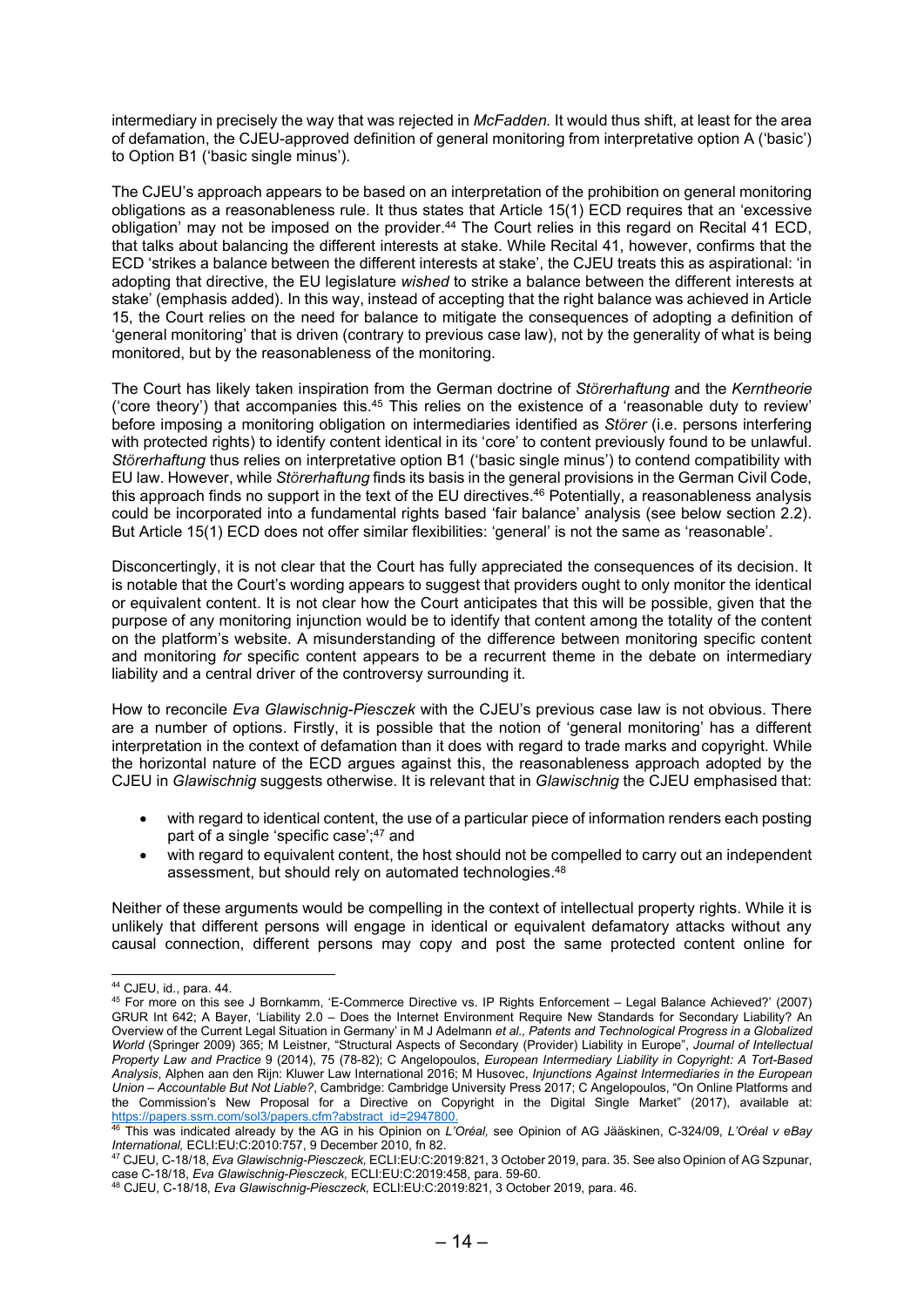unconnected reasons. As a use of content protected by intellectual property rights may be unlawful for one user (e.g. one who does not have a license and cannot rely on an exception or limitation) and lawful for another (e.g. one who has a license or can rely on an exception or limitation), even re-postings of the same content by different parties in different contexts have to be approached as separate cases of infringement. For the same reasons, the ability of automated technologies to avoid problematic overblocking is severely exacerbated in the area of intellectual property.<sup>49</sup>

## 2.1.4 Moving forward: Peterson v YouTube

It is important to note that *Glawischnig* concerned an injunctive order. The CJEU's reasoning in that case rested heavily on the existence of a prior assessment by the national court that had declared the content at issue to be illegal. As a result, its conclusions on general monitoring would not necessarily be applicable to obligations arising from a duty of care to prevent unlawful activity. This means that, while Glawischnig may offer support for interpretative option B1 ('basic single minus'), it does not do so for interpretative option B2 ('basic double minus'), that views filtering based on a mere rightholder notification of unlawful content without court involvement as compatible with Article 15(1) ECD.

This latter issue is addressed by AG Saugmandsgaard Øe, in his Opinion on Peterson v YouTube, a case currently pending before the CJEU.<sup>50</sup> The case concerns the liability of hosting providers YouTube and Uploaded for copyright-infringing content posted onto their services by their users. The question arose as to whether these providers are obliged to monitor their services in order to ensure compliance with copyright law in order to enjoy the protection of Article 14 ECD. The AG opined that that should not be the case. The knowledge or awareness referred to in the safe harbour should be taken to be knowledge or awareness of specific illegal information, not general and abstract knowledge that the provider's services are used for illegal activities. The AG suggested that to find otherwise would conflict with Article 15(1) ECD.<sup>51</sup> The AG also emphasised that the safe harbour incorporates only a noticeand-take-down, not a notice-and-stay-down regime. While removing information requires the service provider to react to a notification, blocking information would necessitate the introduction of filtering technology.<sup>52</sup>

By contrast, the AG found that stay-down obligations may be imposed on providers by means of injunctions.<sup>53</sup> Taking cue from the Court's judgment in Glawischnig, the AG concluded that Article 15(1) ECD precludes injunctions to filter in order to detect any infringement, but does not prevent injunctions to block the reposting of content identical or equivalent to content that has been found to be unlawful by a court. The AG did emphasise that, in his view, such injunctions should be proportionate, so that account must be taken of the resources of the provider. In addition, users may not be prevented from using the content legally.<sup>54</sup>

While the AG's proposal does respect the CJEU's *Glawischnig* case law, it is not clear why filtering would be problematic in the context of a notice-and-stay-down system, but acceptable where there is an injunctive order. The AG emphasises that not all providers will have access to the necessary technologies.<sup>55</sup> But if that is the case, then injunctions should also not be allowed to impose monitoring obligations that can hardly be fulfilled without employing automated tools. It is also unclear how users'

<sup>&</sup>lt;sup>49</sup> For a description of some of the most common filtering technologies, see E. Engstrom and N. Feamster, 'The Limits of Filtering: A Look at the Functionality and Shortcomings of Content Detection Tools', Engine, March 2017, available at: https://www.engine.is/the-limits-of-filtering. For a discussion of the risk of over-blocking, see M Perel and N Elkin-Koren, 'Accountability in Algorithmic Copyright Enforcement', Stanford Technology Law Review 19 (2016), 473 (490-491). For empirical studies confirming the risk of over-blocking in respect of traditional notice-and-take-down systems, see S Bar-Ziv and N Elkin-Koren, 'Behind the Scenes of Online Copyright Enforcement: Empirical Evidence on Notice & Takedown', Connecticut Law Review 50 (2017), 3 (37): 'Overall, the N&TD regime has become fertile ground for illegitimate censorship and removal of potentially legitimate materials'; J Urban, J Karaganis and B Schofield, 'Notice and Takedown in Everyday Practice', UC Berkeley Public Law and Legal Theory Research Paper Series, Version 2, March 2017, available at https://ssrn.com/abstract=2755628, 2: 'About 30% of takedown requests were potentially problematic. In one in twentyfive cases, targeted content did not match the identified infringed work, suggesting that 4.5 million requests in the entire six-month data set were fundamentally flawed. Another 19% of the requests raised questions about whether they had sufficiently identified the allegedly infringed work or the allegedly infringing material.'

<sup>&</sup>lt;sup>50</sup> Opinion of AG Saugmandsgaard Øe, 16 July 2020, joined cases C-682/18 and C-683/18, YouTube and Cyando, ECLI:EU:C:2020:586.

<sup>51</sup> AG Saugmandsgaard Øe, id. para. 185.

<sup>52</sup> AG Saugmandsgaard Øe, id. para. 194.

<sup>53</sup> AG Saugmandsgaard Øe, id. para. 195.

<sup>54</sup> AG Saugmandsgaard Øe, id. para. 221-222.

<sup>55</sup> AG Saugmandsgaard Øe, id. para. 194.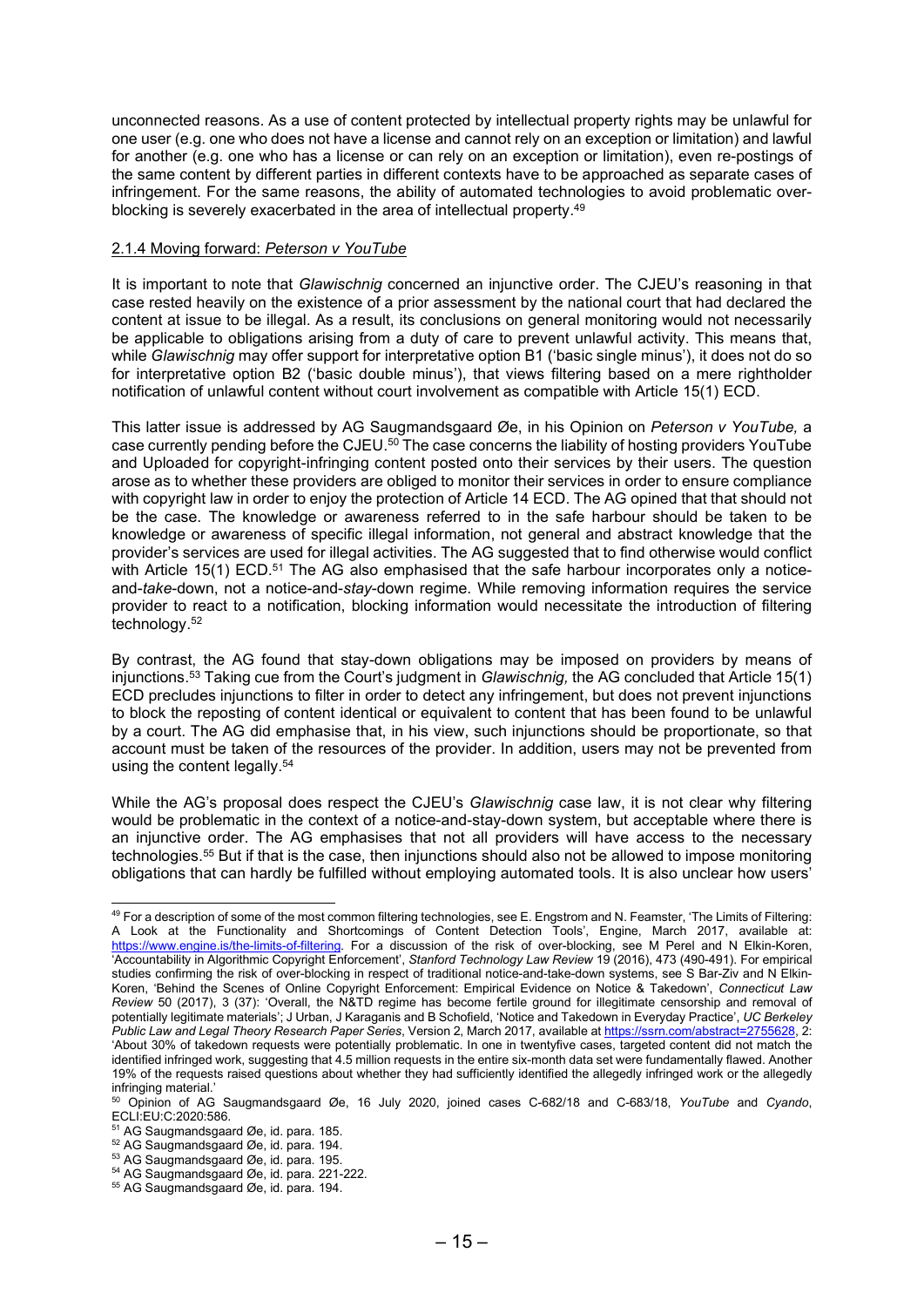rights are to be defended from the over-blocking that is inherent to automated filtering systems.<sup>56</sup> It is hard to avoid the conclusion that, in an otherwise diligently researched and methodically thought-out Opinion, the AG is struggling to reconcile Glawischnig with Article 15(1) ECD and the prior case law of the CJEU.

## 2.2 Connection to the Charter

The CJEU's case law on general monitoring obligations does not rest solely on Article 15(1) ECD. A significant fundamental rights dimension also exists.<sup>57</sup> This Charter-based case law has been propelled forward by EU law on intellectual property rights. This is unsurprising given the greater harmonisation which that area of law enjoys at the EU level, providing a foothold for the application of the Charter.

The leading CJEU judgement in the area of intermediary liability was handed down in 2008 in Promusicae.<sup>58</sup> Here, the CJEU was called upon to clarify whether EU law requires that Member States impose a duty on internet access providers to retain and communicate, in the context of civil proceedings, the personal data of their users in order to ensure an effective protection of copyright. The Court found that, in principle, no such obligation exists. In view of the paucity of guidance in the directives,<sup>59</sup> the CJEU then turned to the only tool available in its interpretative arsenal: the law of fundamental rights. For this purpose, it interpreted the circumstances of the case as an instance of a clash between fundamental rights. The Court then stated that, in transposing the directives and implementing the transposing measures,

'the Member States must […] take care to rely on an interpretation of the directives which allows a 'fair balance' to be struck between the various fundamental rights protected by the Community legal order'.<sup>60</sup>

In follow-on case law, the CJEU has confirmed this 'fair balance' approach. As a general rule, in cases of intermediary liability, the CJEU sets up a tripartite dynamic: the fundamental right of owners to the protection of their intellectual property under Article 17(2) of the Charter has to be balanced against the intermediary's freedom to conduct a business under Article 16 of the Charter, as well as the fundamental rights of end users, including their freedom of expression and information, under Article 11 of the Charter, and their right to the protection of their personal data, under Article 8 of the Charter.

Information on how to achieve such a balance has gained in detail over time. Often, the issue is considered in parallel to Article 15(1) ECD. So, in L'Oréal, after suggesting its example preventive measures, the Court went on to warn that any measure imposed in the form of an injunction on the intermediary to tackle online trade mark infringement must strike a 'fair balance' between the relevant rights and interests.<sup>61</sup> This suggests that fundamental rights operate as an additional safeguard: once the 'double requirement of identity' (section 2.1.1) is satisfied, compatibility with the Charter should also be ensured. This might, for instance, place limits on the identification measures that can be taken against end users.

The SABAM cases offer more concrete guidance. Here, the Court concluded that the contested filtering system would fail to achieve a 'fair balance'. On the one hand, it would impose too complex, costly and permanent burdens on the intermediary's business model, thereby violating Article 16 of the Charter.<sup>62</sup> On the other, it would also interfere with users' rights on two fronts. First, it would require the

<sup>60</sup> CJEU, Case C-275/06, Promusicae v Telefónica de España, ECLI:EU:C:2008:54, 29 January 2008, para 68.

<sup>56</sup> See the literature references, supra note 49.

<sup>&</sup>lt;sup>57</sup> Cf. M Leistner, "European Copyright Licensing and Infringement Liability Under Art. 17 DSM-Directive Compared to Secondary Liability of Content Platforms in the U.S. – Can We Make the New European System a Global Opportunity Instead of a Local Challenge?', Zeitschrift fur Geistiges Eigentum/Intellectual Property Journal 2020, forthcoming, 15, available at: https://papers.ssrn.com/abstract=3572040, who confirms that fundamental rights concerns 'have to be taken very seriously'. <sup>58</sup> CJEU, Case C-275/06, *Promusicae v Telefónica de España*, ECLI:EU:C:2008:54, 29 January 2008.

<sup>59</sup> Aside from the E-Commerce, Copyright and Enforcement Directives, the CJEU examined the relevant provisions in the E-Privacy Directive (Directive 2002/58/EC of the European Parliament and of the Council of 12 July 2002 concerning the processing of personal data and the protection of privacy in the electronic communications sector (Directive on privacy and electronic communications) [2002] OJ L 201/37) and the Data Protection Directive (Directive 95/46/EC of the European Parliament and of the Council of 24 October 1995 on the protection of individuals with regard to the processing of personal data and on the free movement of such data [1995] OJ L281/31).

 $61$  CJEU, C-324/09, L'Oréal v eBay International, ECLI:EU:C:2011:474, 12 July 2011, para. 143.

<sup>62</sup> CJEU, Case C-70/10, Scarlet Extended v SABAM, 24 November 2011, para. 46-49 and CJEU, C-360/10, SABAM v Netlog, 16 February 2012, para. 44-46.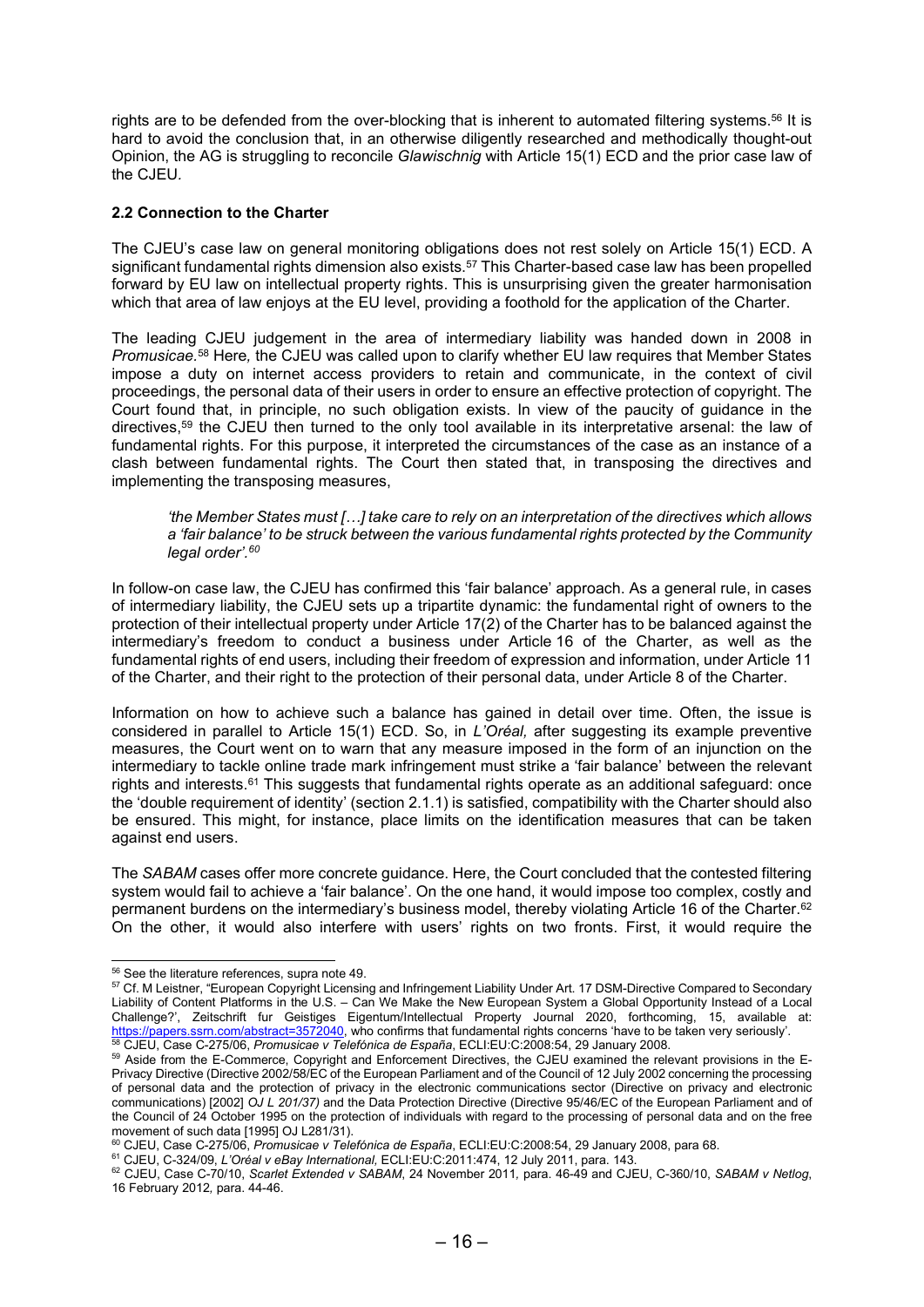identification, systematic analysis and processing of information concerning all users, including noninfringing ones. Given that that information allows for the identification of those users and therefore constitutes protected personal data, the measure would also infringe Article 8 of the Charter.<sup>63</sup> Secondly, it would run the risk of failing to distinguish adequately between lawful (e.g. parody) and unlawful (i.e. piracy) content, thus potentially leading to the blocking of lawful communications. This would bring it out of line with Article 11 of the Charter. In this regard, the Court emphasised the complicated and fragmented nature of European copyright law that makes the accurate identification of infringements difficult: as the Court noted, exceptions to copyright vary from one Member State to another, while works may also fall within the public domain at different times.<sup>64</sup> As a result, the Court rejected the contested measure as incompatible with the Charter.

This analysis bolsters the incompatibility of interpretative options B1 and B2 with the prohibition on general monitoring obligations. Clearly, an interpretation of Article 15(1) ECD that would be incompatible with the Charter cannot be accepted. To the extent that, at least in the area of copyright, filtering would fail to provide adequate protection to rights protected under Articles 8, 11 and 16 of the Charter, it cannot be imposed on intermediaries. What this means is that, even if interpretative options B1 ('basic single minus') and B2 ('basic double minus') were accepted, any filtering this allowed would nevertheless be excluded by the need to strike a 'fair balance' between all protected fundamental rights.

In UPC Telekabel Wien,<sup>65</sup>the CJEU once again applied the notion of 'fair balance'. The case concerned the imposition of an injunction on an internet access provider ordering the blocking of access to websites with copyright infringing content. The Court held that blocking injunctions imposed on an intermediary for the enforcement of copyright will strike a 'fair balance' with that intermediary's freedom to conduct its business, provided that the intermediary is given the right to choose the measure it will apply and is able to avoid incurring coercive penalties for breach of the injunction by showing that it has taken all reasonable measures.<sup>66</sup> The measures taken must, according to the CJEU, also take users' rights to freedom of expression into account. Echoing the conclusions of L'Oréal, the Court confirmed that they must be 'strictly targeted, in the sense that they must serve to bring an end to a third party's infringement, without thereby affecting internet users from accessing lawful information'.<sup>67</sup> In order to ensure this 'fair balance', the measures adopted must:

'(i) [...] not unnecessarily deprive internet users of the possibility of lawfully accessing the information available and (ii) [...] have the effect of preventing unauthorised access to the protected subject-matter or, at least, of making it difficult to achieve and of seriously discouraging internet users who are using the services of the addressee of that injunction from accessing the subject-matter that has been made available to them in breach of the intellectual property right, that being a matter for the national authorities and courts to establish.'<sup>68</sup>

This break-down confirms that, while copyright must be protected, if a measure would have a disproportionate effect on other relevant rights, merely 'making difficulty' and 'seriously discouraging' infringement should be accepted as sufficient protection for copyright owners. Importantly, according to Telekabel, end users should be given locus standi to defend their rights against measures that do not strike a fair balance:

'Accordingly, in order to prevent the fundamental rights recognised by EU law from precluding the adoption of an injunction such as that at issue in the main proceedings, the national procedural rules must provide a possibility for internet users to assert their rights before the court once the implementing measures taken by the internet service provider are known.'<sup>69</sup>

While the decision did not discuss monitoring per se, it provides valuable insight into the balancing mechanism through which the permissibility of measures imposed on intermediaries for the online enforcement of information law should be assessed.

<sup>63</sup> CJEU, Case C-70/10, Scarlet Extended v SABAM, ECLI:EU:C:2011:771, 24 November 2011, para. 50-51 and CJEU, C-360/10, SABAM v Netlog, ECLI:EU:C:2012:85, 16 February 2012, para. 48-49.

<sup>64</sup> CJEU, C-70/10, Scarlet Extended, ECLI:EU:C:2011:771, 24 November 2011, para. 50 and 52 CJEU, C-360/10, Netlog, ECLI:EU:C:2012:85, 16 February 2012, para. 48 and 50.

<sup>65</sup> CJEU, case C-314/12, UPC Telekabel Wien GmbH v Constantin Film Verleih GmbH, ECLI:EU:C:2014:192, 27 March 2014. <sup>66</sup> CJEU, id., para 48-54.

<sup>67</sup> CJEU, id., para 56.

<sup>68</sup> CJEU, id., para 64.

<sup>69</sup> CJEU, id., para. 57.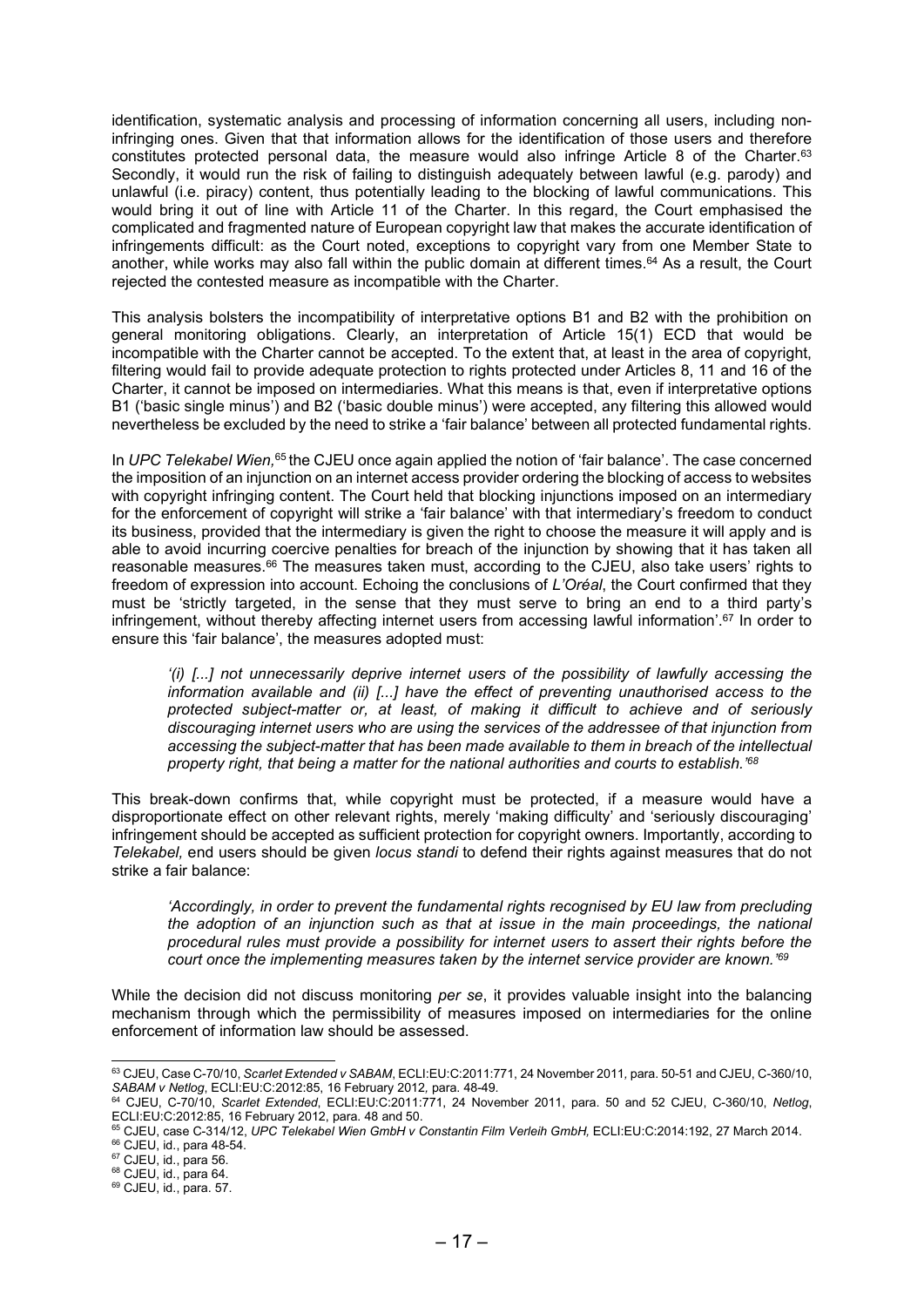No fundamental rights analysis was undertaken by the Court in Glawischnig. This is arguably a result of the fact that fundamental rights were not addressed by the referring court in the submitted questions, which instead concentrated exclusively on the interpretation of Article 15(1) ECD. Arguably, this explains the CJEU's willingness to depart from its previous 'basic' interpretation of 'general monitoring' (Option A).

AG Szpunar's Opinion on the case did suggest that permitting injunctions to search for identical content ensures a 'fair balance' between the fundamental rights involved. In other words, he considered interpretative option B1 ('basic single minus') to be compatible with the notion of a 'fair balance', though only where the monitoring is geared at identifying identical data. According to the AG, such injunctions would not require sophisticated technology and therefore would not represent an extraordinary burden on the intermediary. They would accordingly be compatible with Article 16 of the Charter. It is not clear why this would be the case, when a similar system was found by the CJEU in the SABAM cases to be complicated, costly and permanent and therefore incompatible with 'fair balance'. In Glawischnig, the AG also concluded that the removal of identical information would not impair third parties' freedom of expression, as it would only affect their ability to post illegal content. The AG acknowledged that the context in which the content is posted might affect this assessment, but did not consider the danger of over-blocking to be sufficient to disrupt 'fair balance'. At the same time, he did caution that third parties must be allowed to challenge the removal of the content before a court.<sup>70</sup>

The above being said, AG Szpunar was of the opinion that obligations to locate information equivalent to that declared to be illegal by a court would not be compatible with the 'fair balance' requirement. This was because the relevant solutions would be costly for the provider to develop and would lead to censorship, so that end users' freedom of expression and information might be systematically restricted.<sup>71</sup> Clearly, the Court either did not consider the issue or reached a different conclusion.

The AG in YouTube also subjected his findings to a rudimentary balancing exercise. Although (as noted above) accepting that stay-down obligations may be imposed via an injunction (i.e. interpretative option B1 ('basic single minus')), he cautioned that they must ensure a 'fair balance' between the various rights and interests at play and must not create obstacles to the legal use of the service. The AG noted that such obligations should not be such as to prevent users from uploading legal content to the platform.<sup>72</sup> While it is possible that this would be an attainable objective with regard to the areas of law in which illegality is easily ascertainable,<sup>73</sup> given the delicate balances at play in intellectual property law, it is hard to see how any technological tool – current or future – could satisfy this condition. Indeed, it was precisely for this reason that 'basic single minus' was rejected by the CJEU in the SABAM cases (section 2.1.2).

Based on the analysis of the CJEU case law in the area of general monitoring, it is now possible to draw connections between the three interpretative options identified earlier in the paper and their application by the CJEU:

<sup>70</sup> Opinion of AG Szpunar, case C-18/18, Eva Glawischnig-Piesczeck, ECLI:EU:C:2019:458, para. 62-65.

<sup>71</sup> AG Szpunar, id., para. 74.

<sup>72</sup> Opinion of AG Saugmandsgaard Øe, joined Cases C-682/18 and C-683/18, YouTube, ECLI:EU:C:2020:586, 16 July 2020, para. 222.

<sup>&</sup>lt;sup>73</sup> The AG gives the example of child pornography, see Opinion of AG Saugmandsgaard Øe, joined Cases C-682/18 and C-683/18, YouTube, ECLI:EU:C:2020:586, 16 July 2020, footnote 179. See also C Angelopoulos and S Smet, 'Notice-and-Fair-Balance: How to Reach a Compromise between Fundamental Rights in European Intermediary Liability' (2016) 8(2) Journal of Media Law, p. 266-309.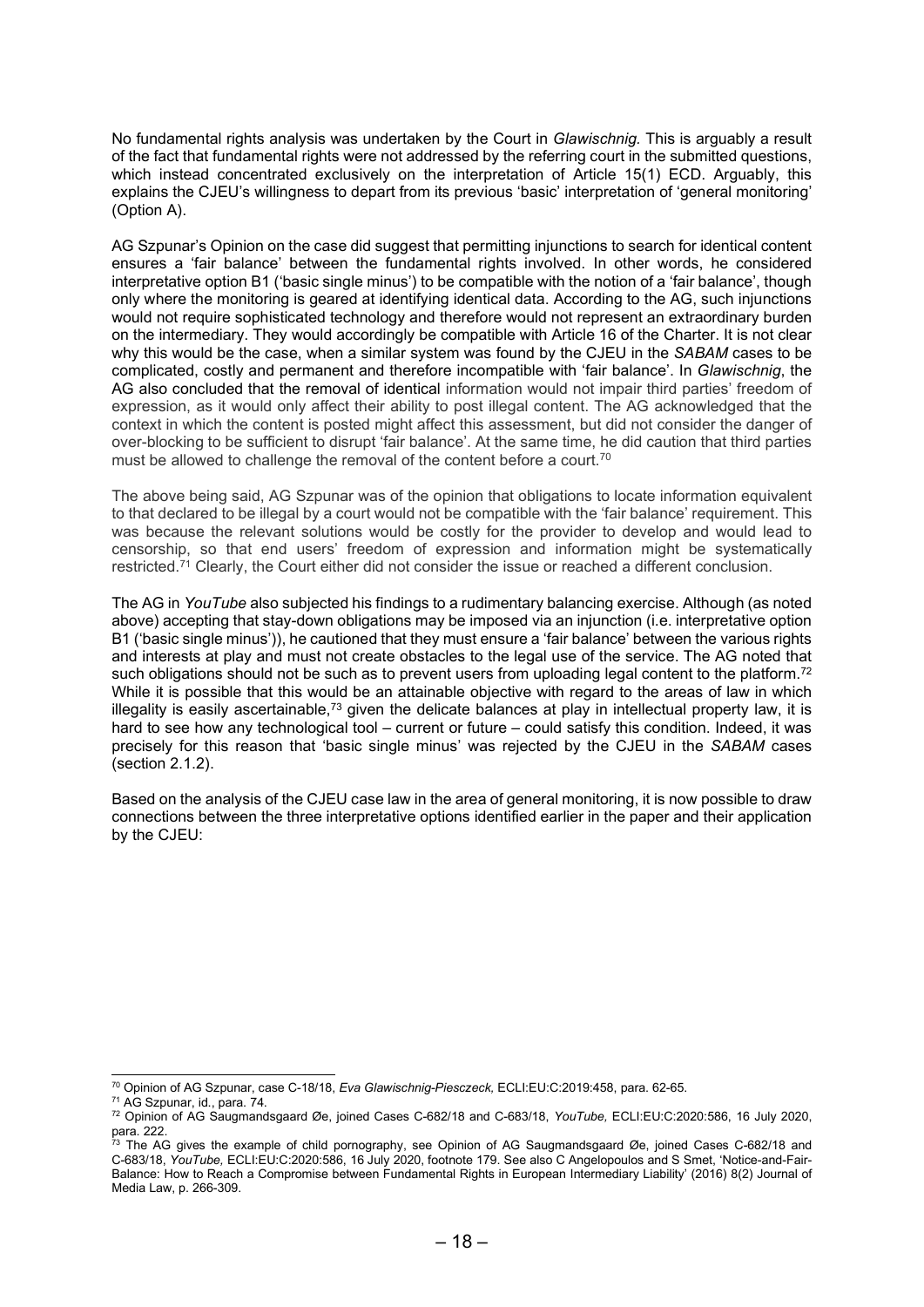

#### 2.3 The case law of the ECtHR

Where does the ECHR stand in this debate? This is relevant, given that Article 51(3) of the Charter indicates that the meaning and scope of rights that are protected both in the Charter and the ECHR should be the same, unless the Charter provides more extensive protection.

The European Court on Human Rights ('ECtHR') has addressed the question of general monitoring from the ECHR perspective in three decisions: Delfi v Estonia,<sup>74</sup>MTE v Hungary<sup>75</sup> and Pihl v Sweden.<sup>76</sup> All three cases concerned the liability of online hosts for allegedly defamatory content posted by anonymous users in the comment sections below online articles published by the platforms. Like the CJEU, the ECtHR has also applied a 'fair balance' test to reason through the issue. This confirms that 'fair balance' and human rights are relevant to the discussion of general monitoring even outside the reach of EU law.

In Delfi, the ECtHR developed four specific factors to guide the balancing process:

- a) the context of the comments;
- b) the measures applied by the platform in order to prevent or remove the comments;
- c) the liability of the actual authors of the comments as an alternative to the platform's liability; and

<sup>&</sup>lt;sup>74</sup> ECtHR, Delfi v Estonia [2015] ECHR 586. See also the Chamber judgment in ECtHR, Delfi v Estonia [2013] ECHR 941.

<sup>&</sup>lt;sup>75</sup> ECtHR, Magyar Tartalomszolgáltatók Egyesülete and Index hu Zrt v Hungary [2016] ECHR 135 (hereafter MTE v Hungary).

<sup>&</sup>lt;sup>76</sup> Pihl v Sweden, [2017] ECHR (application no. 74742/14, 7 February 2017).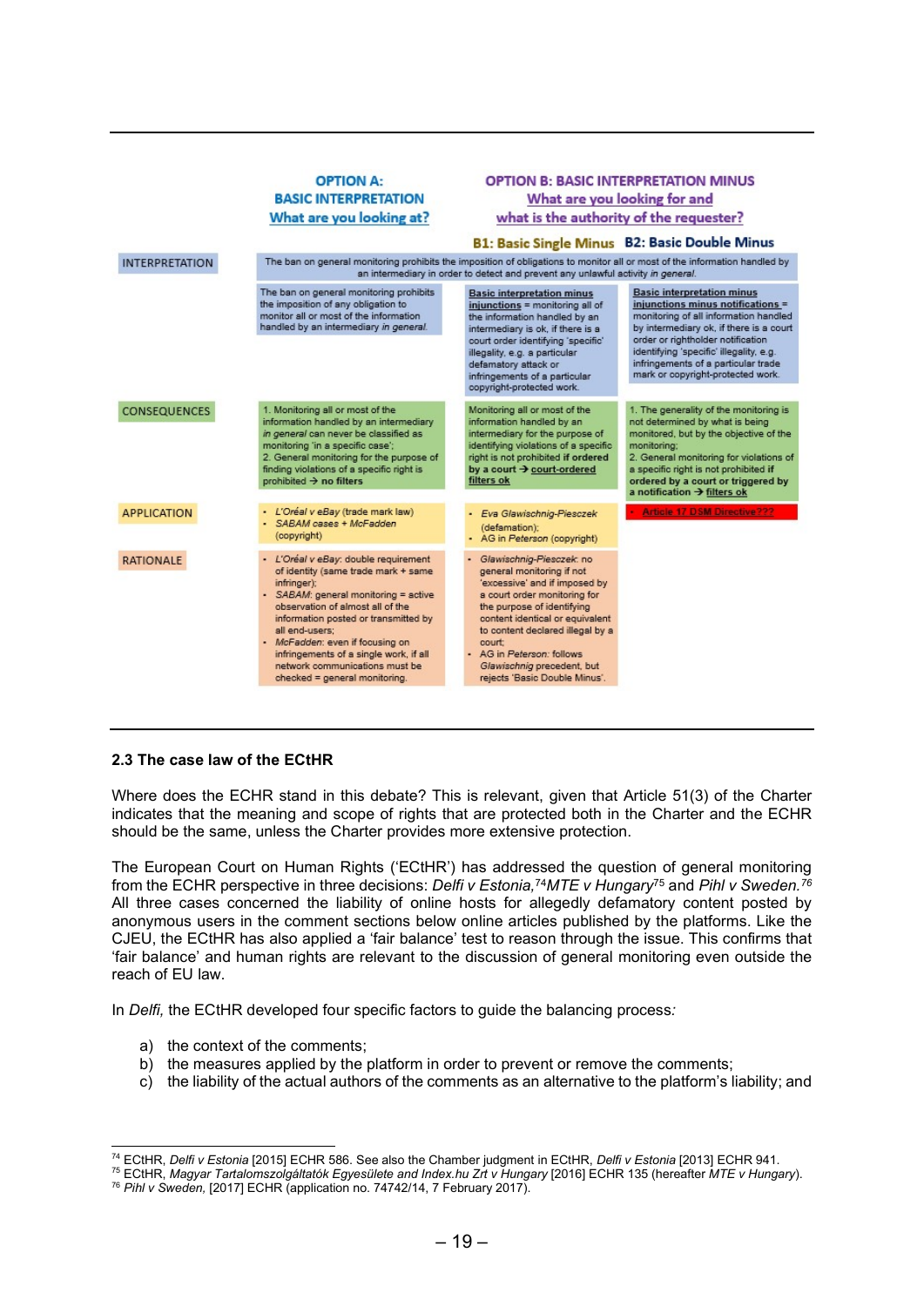d) the consequences of the domestic proceedings for the platform.<sup>77</sup>

In  $MTE$ , the content of the comments was included as an additional consideration under (a), while a fifth factor was also discussed:

e) the consequences of the comments for the victim.<sup>78</sup>

In applying these factors to the three cases, the ECtHR came to two very different conclusions. In Delfi, the Grand Chamber of the Court characterised the contested comments as hate speech and incitement to violence. The Court then decided that, in view of their particularly odious nature, the imposition of liability on the hosting provider by the domestic courts struck a 'fair balance'. It therefore did not entail a violation of the right to freedom of expression under Article 10 ECHR. In MTE, by contrast, the Fourth Section of the Court found that the impugned comments were merely offensive. On this basis, it concluded that the liability imposed on the intermediaries for their dissemination violated the right to freedom of expression. Likewise in Pihl, the refusal of the national authorities to impose liability on the operator of a website for defamatory content posted to that website was not found to interfere with the victim's right to privacy under Article 8 ECHR.

Notably, in Delfi the website operator had had three mechanisms in place for dealing with inappropriate comments: a notice-and-take-down system that allowed users to flag inappropriate comments for deletion; a filtering system that automatically deleted comments that included certain obscene words; and the occasional proactive removal of comments. In addition, 'rules of comment' warned that insulting or vulgar comments would be removed. The ECtHR's judgement in that case therefore set a notably strict standard that appears to require the (manual or automatic) pre-monitoring of all user-uploaded content in order to ensure the removal of hate speech in order to avoid liability. Thus, filtering incompatible with all three interpretative options outlined above (the 'basic' interpretation (Option A), 'basic single minus' (Option B1) and 'basic double minus' (Option B2)) was not only permitted, but required by the Strasbourg Court in order to achieve a 'fair balance'.

Nevertheless, the Court did observe in Delfi that, in many cases, diligent notice-and-take-down systems would be sufficient to achieve a 'fair balance'.<sup>79</sup> The outcome in MTE and Pihl confirms this.<sup>80</sup> As neither decision overruled Delfi, the consequence is that, in cases concerning 'clearly unlawful' content,<sup>81</sup> the ex post removal of unlawful content will not be sufficient and successful ex ante identification is instead necessary under the ECHR. Aside from hate speech, that could arguably be said to be the case for e.g. child abuse material.<sup>82</sup> That being said, as  $MTE$  and Pihl indicate, defamation appears to receive a very different treatment: these judgments exclude more severe measures than notice-and-take-down (including the adoption of monitoring activities falling under the 'basic' Option A interpretation) as incompatible with a 'fair balance'. Arguably, the same would be true for infringements of intellectual property rights, which are also (inter alia, in light of their context-specific exceptions and limitations) difficult to qualify as 'clearly unlawful'.<sup>83</sup> This raises the prospect of a potential clash between the case law of the ECtHR and CJEU. Of course, the CJEU's decision in Glawischnig and the AG's recommendation in YouTube concerned injunctions where the balancing exercise is influenced by the fact that the court authority issuing the monitoring order undertakes a prior judicial review of its scope and impact ('basic single minus' Option B1). However, if the CJEU were in future to extend its Glawischnig conclusion to duties of care arising from mere rightholder notifications ('basic double minus' Option B2), a conflict between the two legal orders could emerge. Indeed, this is arguably already the case, in light of Article 17 CDSMD.

<sup>77</sup> ECtHR, Delfi v Estonia [2015] ECHR 586, para. 142. See also ECtHR, Pihl v Sweden, application no. 74742/14, 7 February 2017, para. 28.

<sup>78</sup> ECtHR, MTE v Hungary [2016] ECHR 135, para. 68-69.

<sup>79</sup> ECtHR, Delfi v Estonia [2015] ECHR 586, para 159.

<sup>80</sup> See ECtHR, MTE v Hungary [2016] ECHR 135, paras 91.

<sup>&</sup>lt;sup>81</sup> ECtHR, MTE v Hungary [2016] ECHR 135, para. 64; Pihl v Sweden, application no. 74742/14, 7 February 2017, para. 32 and 37.

 $82$  See also C Angelopoulos and S Smet, 'Notice-and-Fair-Balance: How to Reach a Compromise between Fundamental Rights in European Intermediary Liability' (2016) 8(2) Journal of Media Law, p. 266-309.

<sup>83</sup> See Opinion of AG Saugmandsgaard Øe, joined Cases C-682/18 and C-683/18, YouTube, ECLI:EU:C:2020:586, 16 July 2020, para. 188.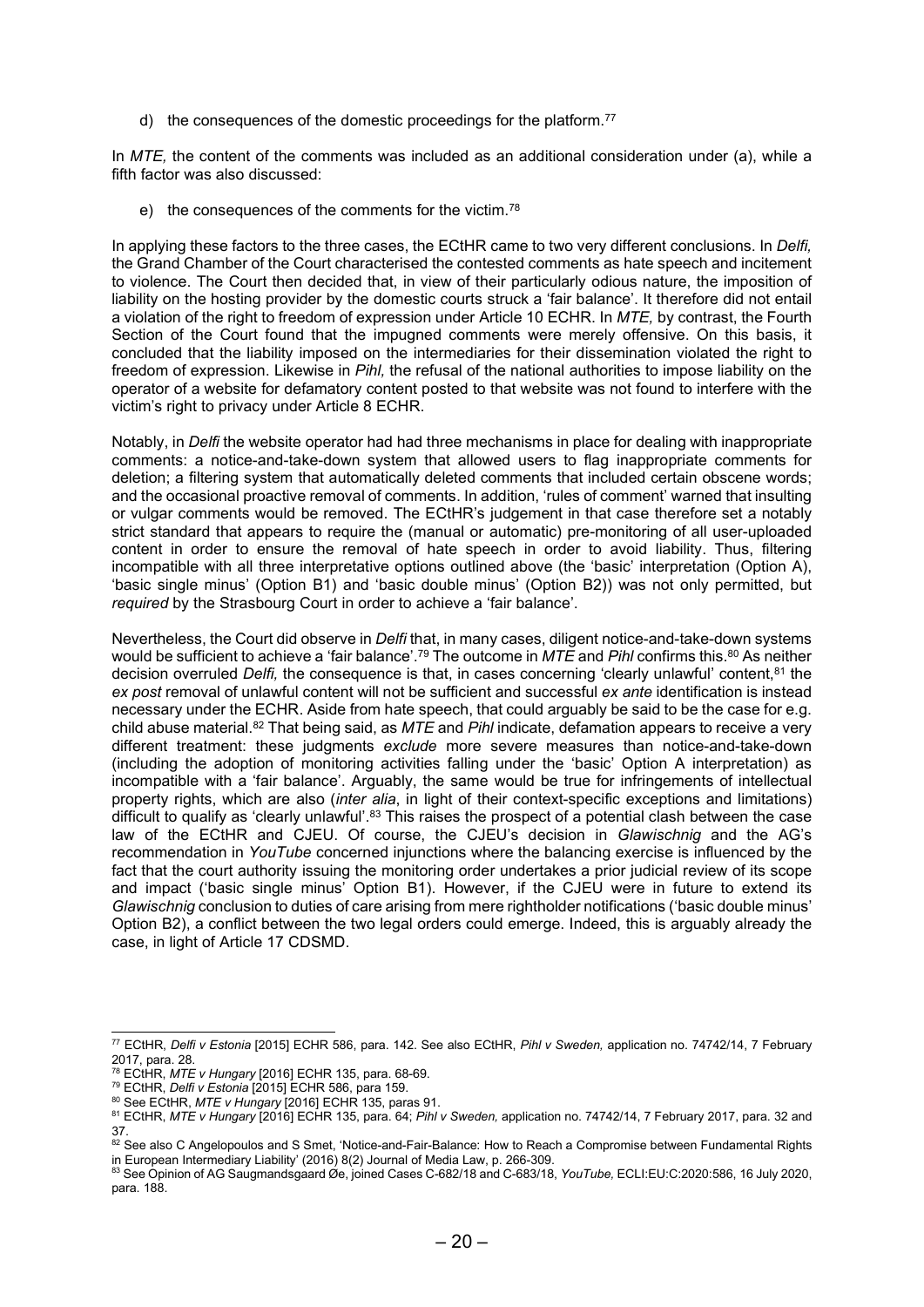## 3. The prohibition on general monitoring obligations in Article 17(8) CDSMD

As already pointed out in section 1 of this study, Article 17 CDSMD leads to a climate change in the field of copyright law. Instead of maintaining the traditional safe harbour and notice-and-take-down approach known from Article 14(1) ECD, Article 17(1) CDSMD takes the strict, primary liability of OCSSPs as a starting point:

'Member States shall provide that an online content-sharing service provider performs an act of communication to the public or an act of making available to the public when it gives the public access to copyright protected works or other protected subject matter uploaded by its users.'

Article 17(3) CDSMD explicitly declares Article 14(1) ECD inapplicable to OCSSPs liable under Article 17(1). Articles 17(1) and (4) make up for this by offering alternative escape routes. Under Article 17(1) in fine, OCSSPs can avoid liability by obtaining an authorisation from copyright holders to offer useruploaded content on their platforms. If no authorisation is available, they can still avoid liability by showing that they took 'best efforts' to obtain that authorisation (under Article 17(4)(a)), taking measures to prevent the availability of works about which they have been notified (Article 17(4)(b)) and, if infringements nonetheless occur, removing these and taking measures to ensure they are not repeated (under Article  $17(4)(c)$ ).<sup>84</sup>

From the perspective of the general monitoring ban, the crux of the new copyright approach, then, lies in the content moderation duties that arise from Article  $17(4)(b)$  and (c). Article  $17(4)(b)$  requires OCSSPs to make

'in accordance with high industry standards of professional diligence, best efforts to ensure the unavailability of specific works and other subject matter for which the rightholders have provided the service providers with the relevant and necessary information;…'<sup>85</sup>

If these efforts nonetheless allow infringing content to slip through, OCSSPs must also expeditiously take down infringements, upon receiving a sufficiently substantiated notice from the rightholders, and make

'best efforts to prevent their future uploads in accordance with point (b).'<sup>86</sup>

#### 3.1 Objective pursued by Article 17 CDSMD

As already indicated above, the so-called 'value gap' argument featured prominently in the legislative process leading to the adoption of Article 17 CDSMD. The argument rests on the policy objective of ensuring the payment of adequate remuneration for the online distribution of copyrighted content.<sup>87</sup> In its 2015 communication 'Towards a modern, more European copyright framework', the European Commission expressed the view that the application of the traditional safe harbour for hosting (Article 14(1) ECD) allowed OCSSPs to generate income without sharing profits with producers of creative content.<sup>88</sup> The value gap argument thus entered the EU debate. In line with this argument, the Commission's proposal for new copyright legislation – including the template for the content moderation

<sup>84</sup> As to the cascade of best effort obligations and possibilities to escape liability, see M Leistner, "European Copyright Licensing and Infringement Liability Under Art. 17 DSM-Directive Compared to Secondary Liability of Content Platforms in the U.S. – Can We Make the New European System a Global Opportunity Instead of a Local Challenge?', Zeitschrift fur Geistiges Eigentum/Intellectual Property Journal 2020, forthcoming, 15-16, available at: https://papers.ssrn.com/abstract=3572040; European Copyright Society, 'Selected Aspects of Implementing Article 17 of the Directive on Copyright in the Digital Single Market into National Law – Comment of the European Copyright Society', 4-9, available at: https://ssrn.com/abstract=3589323. 85 Article 17(4)(b) CDSMD.

 $86$  Article 17(4)(c) CDSMD.

<sup>&</sup>lt;sup>87</sup> For an overview of the discussion on uploaded content prior to the current copyright reform proposals in the EU, see J-P Triaille, S Dusollier, S Depreeuw, JB Hubin, F Coppens, A de Francquen, "Study on the Application of Directive 2001/29/EC on Copyright and Related Rights in the Information Society", prepared by De Wolf & Partners in collaboration with the Centre de Recherche Information, Droit et Société (CRIDS), University of Namur, on behalf of the European Commission (DG Markt), (Brussels: European Union 2013), 457-510.

<sup>88</sup> European Commission, Towards a modern, more European copyright framework, 9 December 2015, Doc. COM(2015) 626 final, 9-10.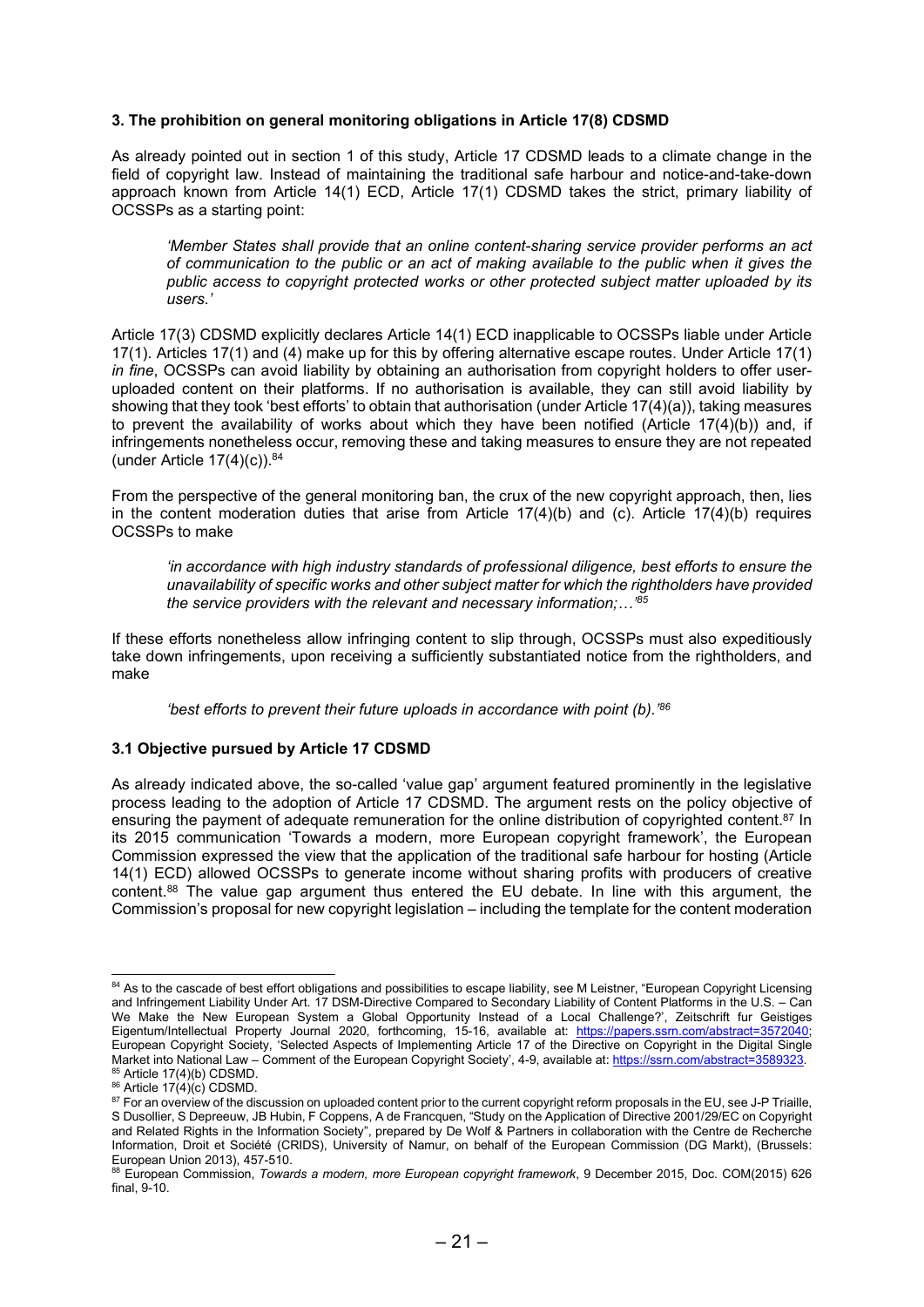system which was ultimately laid down in Article 17 CDSMD – sought to render the traditional liability shield inapplicable when content uploads concern copyrighted works.<sup>89</sup>

The underlying strategy seems to have been the following: deprived of the safe harbour for hosting and exposed to direct liability for infringing user uploads, OCSSPs would have to embark on licensing and filtering of content posted by users. In the face of the erosion of the legal certainty resulting from the traditional liability shield, a platform provider seeking to avoid liability risks would enter into agreements with copyright owners. The initial Commission proposal already contemplated that these agreements with rightholders would bring filtering obligations in their wake. Indeed, Article 13 (the earlier iteration of Article 17) of the proposal explicitly mentions the deployment of 'effective content recognition technologies' (i.e. filtering).<sup>90</sup> Green-lighting the employment of algorithmic enforcement measures, thus, played a role in the EU copyright reform agenda from the outset. The value gap argument and the intention to generate new revenue streams for copyright owners served as a vehicle to present content filtering obligations as a necessary evil that had to be accepted.<sup>91</sup>

The proposal gave rise to widespread criticism. As commentators noted, the introduction of an explicit obligation to adopt filtering technology sits uncomfortably alongside the CJEU's prior case law on such systems (as analysed under section 2 above).<sup>92</sup> As a result of the considerable opposition mounted against this approach, despite the early focus on algorithmic enforcement, the text of the provision was subsequently substantially reworded. An unequivocal filtering obligation is sought in vain in the legislative text that evolved from the EU copyright reform. Instead, the final version of the Directive incorporates a number of safeguards for end users' freedom of expression. To this end, Article 17(7) CDSMD of the final text underlines the need to safeguard copyright limitations that serve the purposes of a) quotation, criticism and review and b) caricature, parody and pastiche. Similarly, Article 17(9) introduces an obligation to ensure that complaint and redress mechanisms are available to end users in the event of disputes over the take-down of uploaded material. Article 17(5) accounts for OCSSPs' freedom to conduct a business by subjecting the 'best efforts' required under Article 17(4) to the principle of proportionality and an indicative list of relevant factors. Finally, Article 17(8) CDSMD repeats the prohibition of general monitoring obligations.

The result is a complicated web of requirements. Clarity remains elusive. Has the filtering obligation for OCSSPs contemplated by Article 13 of the initial Commission proposal survived the final wording of the Directive? Although the text no longer explicitly references content recognition technologies as a method of taking the preventive action required by Article 17(4)(b) and (c), it is an obvious way of achieving that result.<sup>93</sup> It is relevant in this regard that, as shown in section 2 above, the meaning of general monitoring is highly contested. The question therefore emerges: does Article 17(4)(b) and (c) require automated filtering? If so, how can this filtering obligation be reconciled with the general

<sup>89</sup> European Commission, Proposal for a Directive of the European Parliament and of the Council on Copyright in the Digital Single Market (DSM Directive), 14 September 2016, Doc. COM (2016) 593 final, Article 13.

<sup>90</sup> Article 13(1) of the Proposal for a CDSM Directive.

<sup>91</sup> Cf. M Senftleben, "Institutionalized Algorithmic Enforcement – The Pros and Cons of the EU Approach to Online Platform Liability", Florida International University Law Review 14 (2020), 299 (301-303).

As to the resistance which this approach triggered during the legislative process, see M Senftleben, et al, "The Recommendation on Measures to Safeguard Fundamental Rights and the Open Internet in the Framework of the EU Copyright Reform", European Intellectual Property Review 40 (2018), 149; C Angelopoulos, "On Online Platforms and the Commission's New Proposal for a Directive on Copyright in the Digital Single Market" (2017), available at: https://papers.ssrn.com/sol3/papers.cfm?abstract\_id=2947800; G Frosio, "From Horizontal to Vertical: An Intermediary Liability Earthquake in Europe", Oxford Journal of Intellectual Property and Practice 12 (2017), 565-575; G Frosio, "Reforming Intermediary Liability in the Platform Economy: A European Digital Single Market Strategy", Northwestern University Law Review 112 (2017), 19; RM Hilty & V Moscon V. (eds.), "Modernisation of the EU Copyright Rules – Position Statement of the Max Planck Institute for Innovation and Competition", Max Planck Institute for Innovation and Competition Research Paper No. 17-12, Max Planck Institute for Innovation and Competition: Munich 2017; RM Hilty & V Moscon, "Contributions by the Max Planck Institute for Innovation and Competition in Response to the Questions Raised by the Authorities of Belgium, the Czech Republic, Finland, Hungary, Ireland and the Netherlands to the Council Legal Service Regarding Article 13 and Recital 38 of the Proposal for a Directive on Copyright in the Digital Single Market", available at: http://www.ip.mpg.de/; CREATe et al., "Open letter to Members of the European Parliament and the Council of the European Union", available at: http://www.create.ac.uk/policy-responses/eucopyright-reform/; E Rosati, "Why a Reform of Hosting Providers' Safe Harbour is Unnecessary Under EU Copyright Law", CREATe Working Paper 2016/11 (August 2016), available at: https://ssrn.com/abstract=2830440; S Stalla-Bourdillon, E Rosati, et al. "An academic perspective on the copyright reform" (2017) 33(1) C.L.S. Rev 3-13.

 $93$  It is on this reasoning that, after the adoption of the CDSMD, Poland initiated a legal challenge before the CJEU seeking the annulment of Article 17(4)(b) and Article 17(4)(c), in fine or, in the alternative, Article 17 in its entirety (see Case C-401/19, Poland v European Parliament and Council of the European Union). According to the Polish position, Article 17(4)(b) and (c) in fine make it necessary for OCSSPs, in order to avoid liability, to filter content uploaded by users. Such mechanisms undermine the essence of the right to freedom of expression and information and do not comply with the requirement that limitations imposed on that right be proportional and necessary.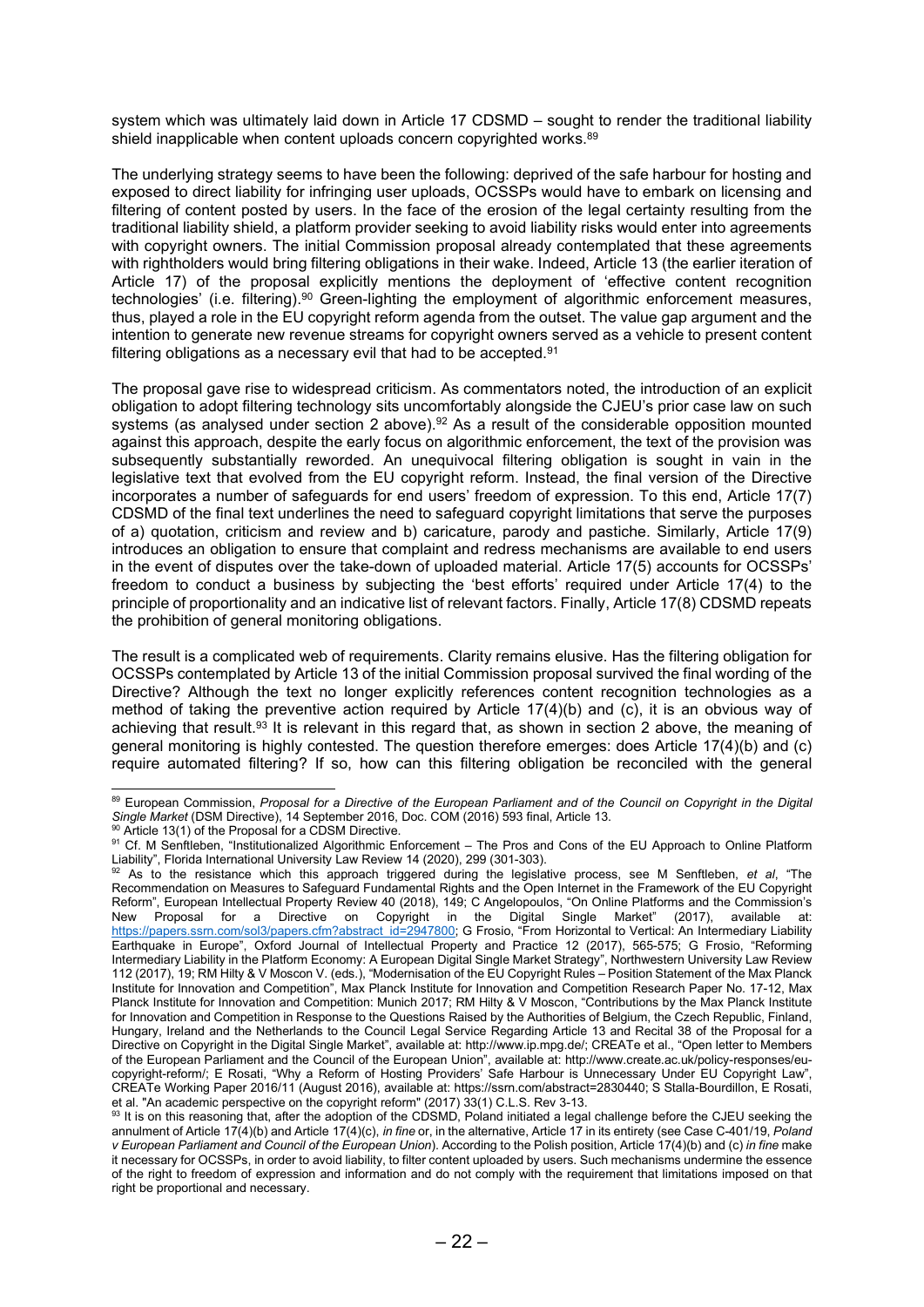monitoring ban in Article 17(8)? Quite clearly, any monitoring activity required by Article 17(4)(b) and (c) would be expected to cover, more generally, all potential incidents of infringement that concern 'specific works and other [protected] subject matter' that have been notified by rightholders. In that case, Article 17(4)(b) and (c) would require the monitoring of all platform content for pre-identified works. Considering the spectrum of CJEU-approved approaches ranging from L'Oréal (limiting preventive duties to specific intellectual property-infringing activities by the same person in respect to the same right – Option A: the 'basic' interpretation), to Glawischnig (permitting court orders that require the prevention of infringing activities identical or equivalent to a specific earlier infringement – a twist on Option B1: the 'basic single minus' interpretation), it becomes apparent that, with the adoption of Article 17(4)(b) and (c) CDSMD, EU legislation risks going beyond the approaches which the CJEU deemed permissible in earlier copyright, trade mark and defamation cases. Article 17(4)(b) and (c) may be understood as an attempt to codify the 'basic double minus' interpretation (Option B2) that allows filtering obligations relating to all platform content not only on the basis of court orders, but also on the basis of rightholder notifications. Such an outcome would be particularly remarkable in a copyright context, as it neglects the position which the CJEU took in McFadden.

In this context, it is important to note that, while filtering would be one way of achieving the effects required by Article 17(4)(b) and (c) – and certainly those provisions encourage its adoption – other preventive measures that would comply with the wording of those paragraphs can also be envisaged that would arguably suffice. Most obviously, and taking direct inspiration from L'Oréal, the 'stay-down' element of Article 17(4)(c) would be satisfied by the suspension of the individual infringer. Compliance with Article 17(4)(b) could also take the form of community moderation, wherein users are asked to report instances they encounter of infringement of protected material and the provider removes this material in accordance with 'relevant and necessary information' received from rightholders. In addition, OCSSPs could deploy pop-up or banner notices warning users against infringement of such material. More generally, preventive measures in the form of terms and conditions warning against copyright infringement or a policy of only allowing trusted users (e.g. users who have been with the site for a certain amount of time) could also be considered.

Doubtless, the efficacy of these measures would disappoint hard-line supporters of the initial version of Article 17, which explicitly suggested content recognition technologies as effective preventive measures. However, it should be accepted that this example was removed from the text for good reason. In its stead, the EU legislator decided to emphasise the importance of freedom of expression and the need for proportionality. The final text also reiterated the prohibition on general monitoring measures. This decision should be taken seriously. The case law has emphasised that copyright, though protected as a fundamental right,<sup>94</sup> is not inviolable and does not attract absolute protection. As noted above, in Telekabel, the Court accepted that, in order to safeguard countervailing rights, preventive measures may have to be limited to those that have the effect

'at least, of making it difficult to achieve and of seriously discouraging internet users who are using the services of the addressee of that injunction from accessing the subject-matter that has been made available to them in breach of the intellectual property right.<sup>'95</sup>

Arguably, the aforementioned measures would achieve that result. While indubitably filtering would present the most effective way of enforcing copyright online, as the EU legislator accepted, the need for a 'fair balance' between all relevant rights and interests seems to preclude their imposition in a general fashion. As the examples provided above show, other approaches exist which, in conjunction with a notice-and-take-down system, make infringement more difficult or seriously discourage it. The text of the Directive itself accepts that 'in some cases availability of unauthorised content can only be avoided upon notification of rightholders.'<sup>96</sup>

This observation is important as it immediately indicates that filtering is not required by definition in order to comply with Article 17(4)(b) and (c). Once again: an explicit reference to content recognition technologies, as in the initial Commission proposal, is sought in vain in the final text. Consequently, automated filtering does not have to be accommodated within the context of Article 17(8) in order to give meaning to Article 17(4)(b) and (c). Other options exist.

<sup>94</sup> See Article 17(2) of the Charter.

<sup>95</sup> CJEU, case C-314/12, UPC Telekabel Wien GmbH v Constantin Film Verleih GmbH, ECLI:EU:C:2014:192, 27 March 2014, para 64.

<sup>&</sup>lt;sup>96</sup> Recital 66 CDSMD.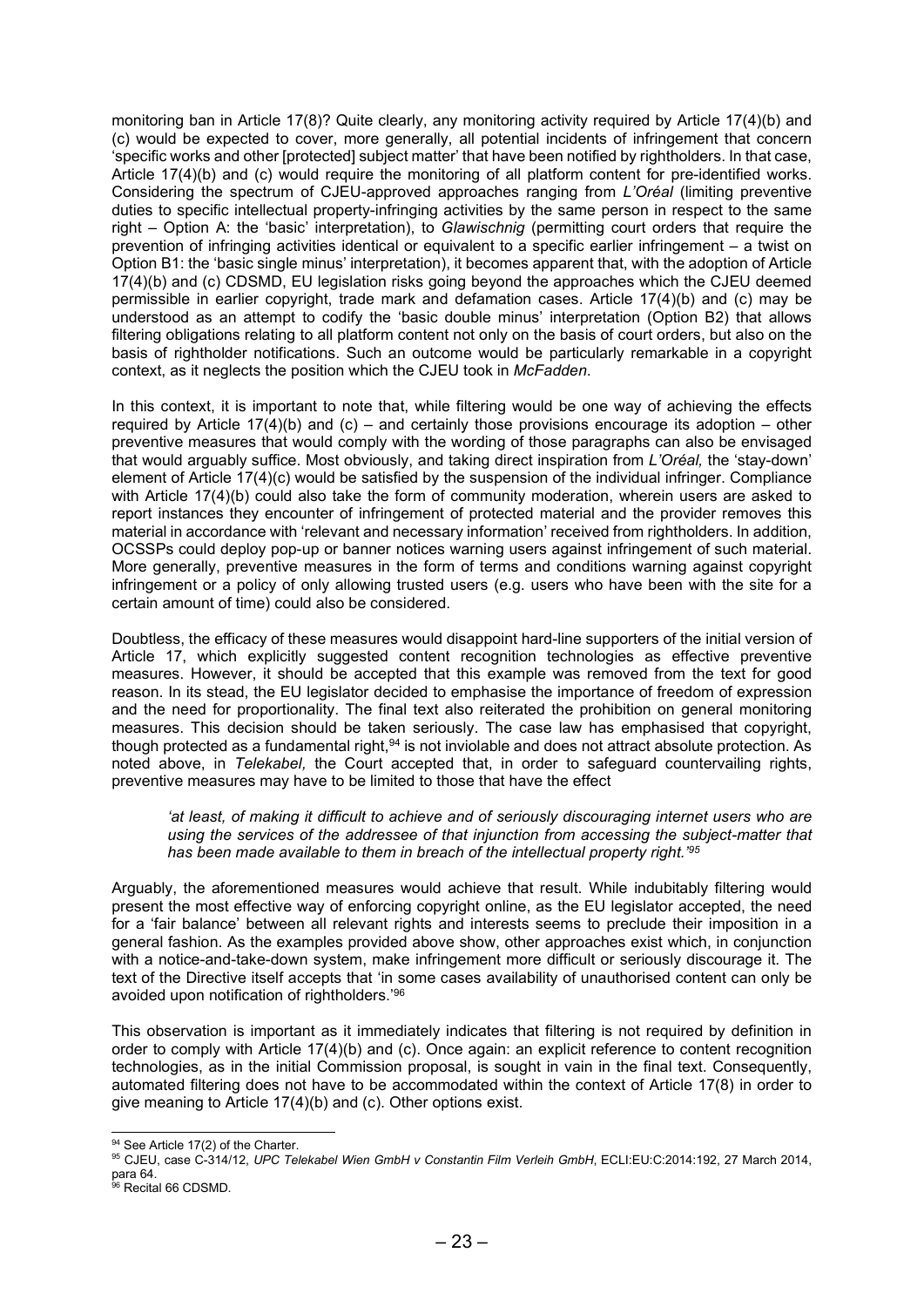## 3.2 Interplay with the prohibition of general monitoring obligations

As explained above, while Article 17 CDSMD departs from the traditional notice-and-take-down approach, it also confirms the ban on general monitoring obligations. This latter element of the traditional liability shield, thus, survived the erosion of the safe harbour approach to online hosts. Instead of abandoning the ban on general monitoring, Article 17(8) CDSMD contains a further manifestation of the overarching principle expressed in Article 15(1) ECD: an unspecific, general content monitoring obligation would be excessive and incompatible with EU law.

The combination of new content moderation duties (Article 17(4)(b) and (c) CDSMD) with the traditional ban on general monitoring (Article 17(8) CDSMD) raises delicate questions on the interplay of these two elements of the new regulatory approach in copyright law. Did the EU legislator intend to say that, by definition, content filtering – based on the notification of 'specific works' by rightholders under Article 17(4)(b) and (c) CDSMD – does not amount to general monitoring and does not violate the prohibition of general monitoring duties in Article 17(8) CDSMD? The result would be the adoption of an Option B2 'basic double minus' interpretation of 'general monitoring'. If so, the question arises whether this statement in copyright law has repercussions on the pre-existing horizontal ban on general monitoring obligations known from Article 15(1) ECD. Three options for answering these questions can be distinguished:

## Interpretative Option I – 'same meaning' approach

The prohibition of general monitoring obligations has the same meaning in Article 15(1) ECD and Article 17(8) CDSMD. The latter is nothing more than a verbatim repetition of the general monitoring ban known from Article 15(1) ECD.

This approach offers the chance of 'importing' the traditional EU acquis that evolved under Article 15(1) ECD into the new copyright rules and aligning the regulatory design in Article 17 CDSMD with this acquis.

#### Interpretative Option II – 'lex specialis' approach

The prohibition of general monitoring obligations has a different meaning in Article 15(1) ECD and Article 17(8) CDSMD. The latter is a reconfigured manifestation of the general monitoring ban known from Article 15(1) ECD, in the sense of having a specific meaning and function with regard to copyright infringements uploaded onto the platforms of OCSSPs.

This approach keeps the new interplay of content moderation systems (Article 17(4)(b) and (c) CDSMD) and the ban on general monitoring obligations (Article 17(8) CDSMD) separate as a lex specialis. As a result, it also minimises the potential impact of Article  $17(4)(b)$  and (c) CDSMD on other areas of law that fall under the horizontal rule expressed in Article 15(1) ECD, such as trade mark and defamation.

## Interpretative Option III – 'lex posterior' approach

Article 17(8) CDSMD – read in conjunction with the new content moderation duties in Article 17(4)(b) and (c) CDSMD – is a further specification of the general monitoring ban that prevails and reconfigures Article 15(1) ECD, as the latest statement of the legislator on the matter (following the maxim lex posterior derogat legi priori).

This approach would mean that Article 15(1) ECD allows the imposition of content moderation duties, as codified in Article 17(4)(b) and (c) CDSMD, not only within the limited context of that provision, but across copyright law, as well as in other areas covered by the horizontal rule in Article 15(1) ECD, such as trade mark and defamation law.

#### 3.2.1 Rejection of 'lex posterior' approach (Option III)

From the outset, the 'lex posterior' interpretation (Option III) must be rejected. Article 1(2) CDSMD leaves no doubt that the legislator did not intend any changes to the acquis that has evolved under Article 15(1) ECD: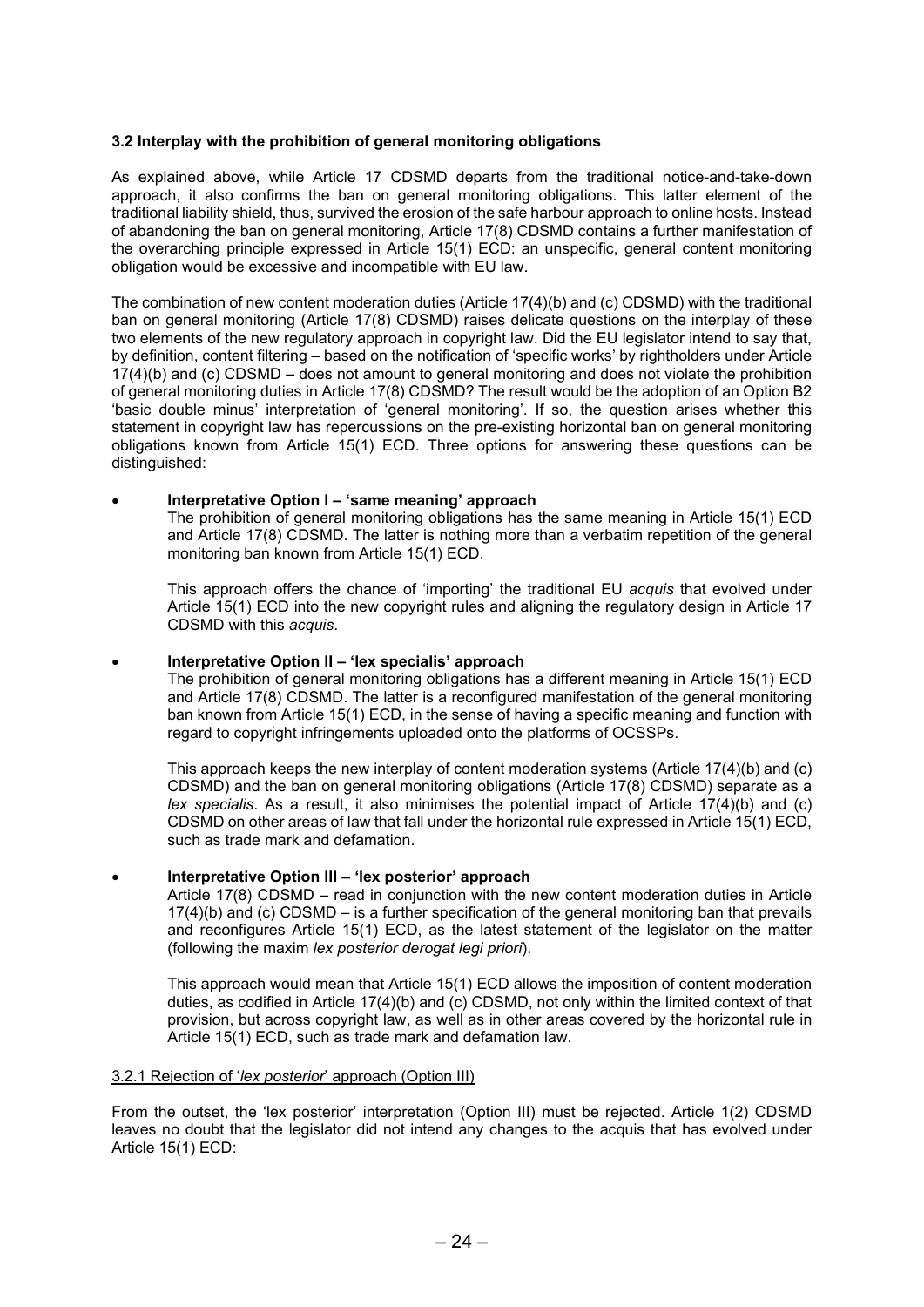'Except in the cases referred to in Article 24, this Directive shall leave intact and shall in no way affect existing rules laid down in the directives currently in force in this area, in particular Directives 96/9/EC, 2000/31/EC, 2001/29/EC, 2006/115/EC, 2009/24/EC, 2012/28/EU and 2014/26/EU.'

Article 24 CDSMD only amends provisions of the Database Directive 96/9/EC<sup>97</sup> and the Information Society Directive 2001/29/EC ('ISD').<sup>98</sup> The ECD, however, remains untouched. In line with Article 1(2) CDSMD, its rules, including Article 15(1) ECD, are affected 'in no way.' Hence, the new regulatory approach set forth in Article 17(1) and (4)(b) CDSMD has no impact on the interpretation of the general monitoring ban in Article 15(1) ECD.

The preparatory work underlying Article 17 CDSMD supports this understanding. In its 2016 communication 'Online Platforms and the Digital Single Market – Opportunities and Challenges for Europe', the European Commission described its strategy for closing the value gap (section 3.1) as follows:

'New forms of online content distribution have emerged that may make copyright-protected content uploaded by end users widely available. While these services are attracting a growing audience and gain economic benefits from the content distribution, there is a growing concern as to whether the value generated by some of these new forms of online content distribution is fairly shared between distributors and rights holders. The Commission intends to address this through sector-specific regulation in the area of copyright.'<sup>99</sup>

From the beginning, the initiative that finally led to the adoption of Article 17 CDSMD, thus, was based on an approach that sought to solve the value gap problem within a very specific corner of copyright law. Instead of unleashing a general debate about established safe harbour principles, the Commission sought to leave existing e-commerce rules intact, such as the general monitoring ban in Article 15(1) ECD. The focus of the new legislative initiative was on sector-specific adjustments in the field of copyright relevant to a particular subset of hosting providers.

Earlier proposals at the national level pointed in the same direction. Prior to the Commission's 2016 communication, the French High Council for Literary and Artistic Property had published a research paper prepared by Pierre Sirinelli, Josée-Anne Benazeraf and Alexandra Bensamoun on 3 November 2015. The researchers had been asked to propose changes to current EU legislation 'enabling the effective enforcement of copyright and related rights in the digital environment, particularly on platforms which disseminate protected content'.<sup>100</sup> They arrived at the conclusion that a provision should be added to current EU copyright legislation making it clear that 'information society service providers that give access to the public to copyright works and/or subject-matter, including through the use of automated tools, do not benefit from the limitation set out by Article 14 [ECD].'<sup>101</sup> Again, a sector-specific solution – the neutralisation of the traditional liability shield within copyright law and only for certain providers – occupied centre stage. There was no intention to recalibrate the horizontal, general rules of the ECD.

Finally, the 'lex posterior' approach would also lead to tensions and inconsistencies within the CDSMD. If the regulatory system of Article 17 CDSMD could impact the interpretation and scope of the traditional prohibition of general monitoring obligations in Article 15(1) ECD, far-reaching filtering duties arising from rightholder notifications of specific protected content, as laid down in Article 17(4)(b) and (c) CDSMD, could also be introduced in other fields where Article 15(1) ECD is applicable. In trade mark law, for instance, the application of the content moderation approach following from Article 17(4)(b) and (c) CDSMD could lead to a situation where online marketplaces, such as eBay, become bound by an obligation to make best efforts to ensure the unavailability of specific trade marks for which rightholders have provided 'the relevant and necessary information'.

<sup>97</sup> Directive 96/9/EC of the European Parliament and of the Council of 11 March 1996 on the legal protection of databases (OJ L 77, 27.3.1996, p. 20).

<sup>98</sup> Directive 2001/29/EC of the European Parliament and of the Council of 22 May 2001 on the harmonisation of certain aspects of copyright and related rights in the information society (OJ L 167, 22.6.2001, p. 10).

<sup>99</sup> European Commission, 25 May 2016, Online Platforms and the Digital Single Market – Opportunities and Challenges for Europe, Doc. COM(2016) 288 final, 8.

<sup>&</sup>lt;sup>100</sup> High Council for Literary and Artistic Property of the French Ministry of Culture and Communication, 3 November 2015, "Mission to Link Directives 2000/31 and 2001/29 – Report and Proposals", 2.

<sup>101</sup> High Council for Literary and Artistic Property of the French Ministry of Culture and Communication, id., 11.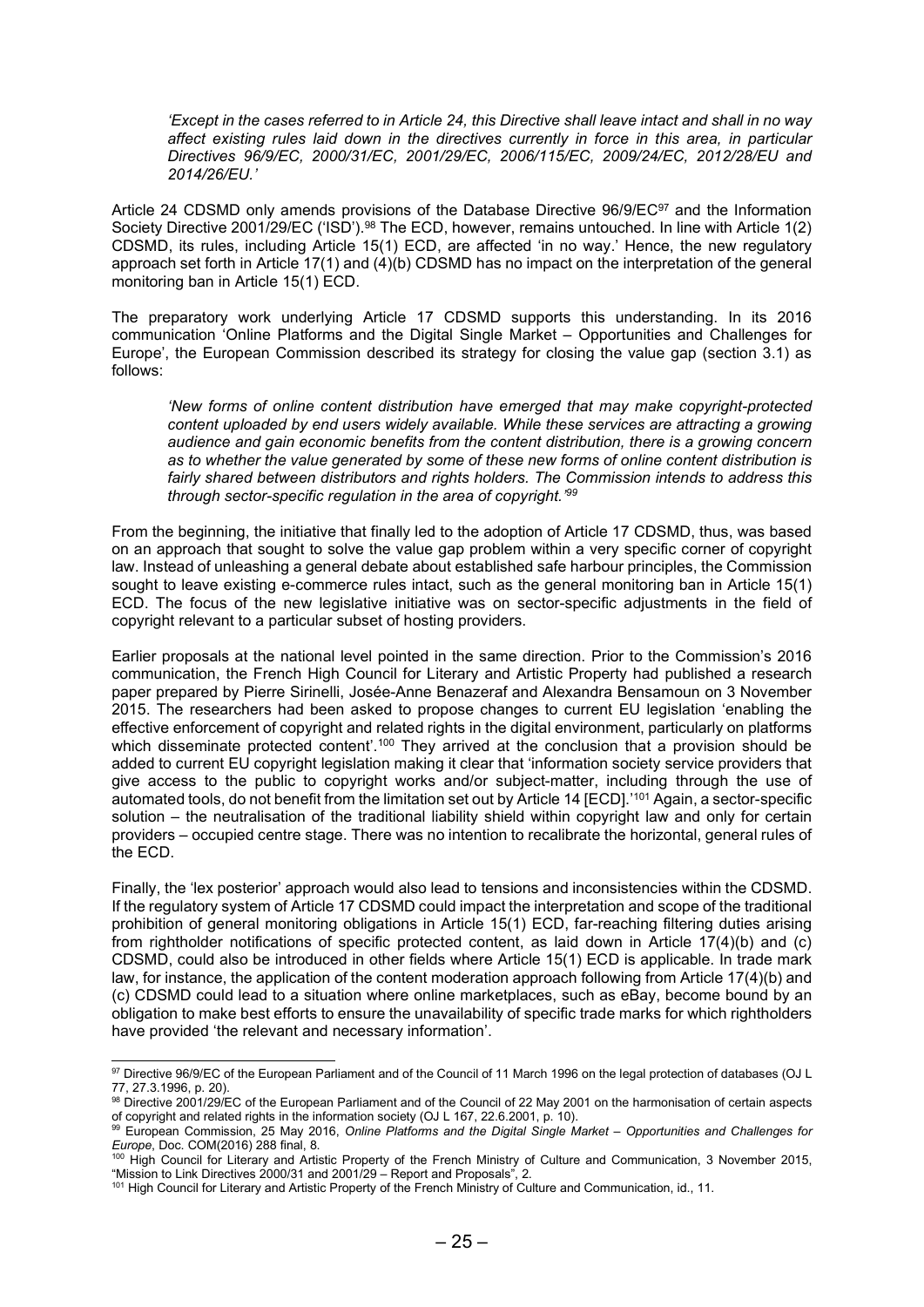This result, however, would be irreconcilable with the explicit exclusion of 'online marketplaces' from the concept of OCSSPs in Article 2(6) CDSMD. Obviously, the EU legislator wanted to preclude an extension of the new content moderation duties arising from Article 17(4)(b) and (c) CDSMD to online marketplaces, such as eBay. The reason for this legislative decision can be found in the ruling of the CJEU in L'Oréal. As explained in section 2.1.1, the CJEU held that a monitoring obligation could not have as its object or effect a general and permanent prohibition on the selling, on that marketplace, of goods bearing a specific trade mark.<sup>102</sup> Otherwise, the filtering obligation would impede legitimate trading activities, such as advertising and offers for sale relating to parallel imports from other EU Member States after the exhaustion of trade mark rights. In other words: it would pose an obstacle to legitimate trade and encroach upon primary EU law by thwarting the free movement of goods and services in the internal market.<sup>103</sup>

The 'lex posterior' interpretation, thus, must be rejected for a variety of reasons. It is incompatible with several provisions of the CDSMD, finds no support in the *travaux* underlying Article 17 CDSMD, and violates primary EU law, in particular the guarantee of the free movement of goods and services in the internal market.

#### 3.2.2 Common ground between the 'lex specialis' and the 'same meaning' approach (Options I and II)

In the debate about the relationship between the right of communication to the public following from Article 17(1) and (4) CDSMD, and the general right of communication to the public granted in Article 3 ISD, powerful arguments have been advanced that support the assumption that the right following from Article 17(1) and (4) CDSMD constitutes a lex specialis to Article 3 ISD. As Martin Husovec and João Pedro Quintais have argued, the provisions in Article 17(1) and 4 CDSMD establish a new right of communication to the public and making available that operates outside the framework of Article 3 ISD, allowing the concepts of 'communication to the public' and 'making available' which it introduces to diverge from those in Article 3.<sup>104</sup> The wording of Article 17(1) CDSMD confirms this interpretation by stating that OCSSPs, when giving the public access to works uploaded by users, perform an act of communication to the public or an act of making available to the public 'for the purposes' of the CDSMD.

Hence, the concepts of 'communication to the public' and 'making available to the public' need not be aligned with those underlying Article 3 ISD. Article 3 ISD and Article 17 CDSMD can operate independently from one another. In this vein, AG Saugmandsgaard Øe advised in his Opinion in YouTube and Cyando that Article 3(1) ISD must be understood to mean that the operator of a videosharing platform and the operator of a file-hosting and sharing platform (i.e., in the language of the CDSMD: OCSSPs) do not carry out acts of 'communication to the public' within the meaning of Article 3 ISD when users upload protected works to their platforms.<sup>105</sup> If the CJEU follows this approach, this will mean that 'communication to the public' will have a different meaning in the ISD and CDSMD. Acts of OCSSPs may not amount to communication to the public in the sense of the ISD, but may still constitute actionable forms of communication to the public under Article 17 CDSMD.

In the light of these findings, one may be tempted to assume that the prohibition of general monitoring obligations in Article 17(8) CDSMD constitutes a lex specialis to Article 15(1) ECD as well (Option II). If the exclusive right regulated in Article 17(1) and (4) CDSMD has a specific nature, it is only a small step to arrive at the conclusion that the prohibition of general monitoring duties in Article 17(8) CDSMD also constitutes a special rule that must be separated from the global ban on general monitoring in Article 15(1) ECD.

Considering the above-described CJEU case law, however, it becomes apparent that the lex specialis question has less relevance in the context of the prohibition of general monitoring duties. Moreover, even if a 'lex specialis' approach is taken in the context of Article 17(8) CDSMD, the fact remains that the CJEU has identified various impact factors and guidelines stemming from primary EU law in its general monitoring jurisprudence. As explained in section 2.1.1, the L'Oréal decision led to the insight that the principle of proportionality must be observed. Moreover, the imposition of monitoring obligations

<sup>102</sup> CJEU, C-324/09, L'Oréal v eBay International, ECLI:EU:C:2011:474, 12 July 2011, para. 140.

<sup>103</sup> CJEU, id., para. 140. Cf. M Senftleben, "Intermediary Liability and Trade Mark Infringement – Proliferation of Filter Obligations in Civil Law Jurisdictions?", in G Frosio (ed.), Oxford Handbook of Online Intermediary Liability, Oxford: Oxford University Press 2020, 381 (389-391).

<sup>104</sup> M Husovec & J Quintais, "How to License Article 17? Exploring the Implementation Options for the New EU Rules on Content-Sharing Platforms", available at: https://ssrn.com/abstract=3463011, 10-20.

<sup>&</sup>lt;sup>105</sup> Opinion of AG Saugmandsgaard Øe, 16 July 2020, joined cases C-682/18 and C-683/18, YouTube and Cyando, ECLI:EU:C:2020:586, para. 94-106. See also case C-500/19, Puls 4 TV, currently pending.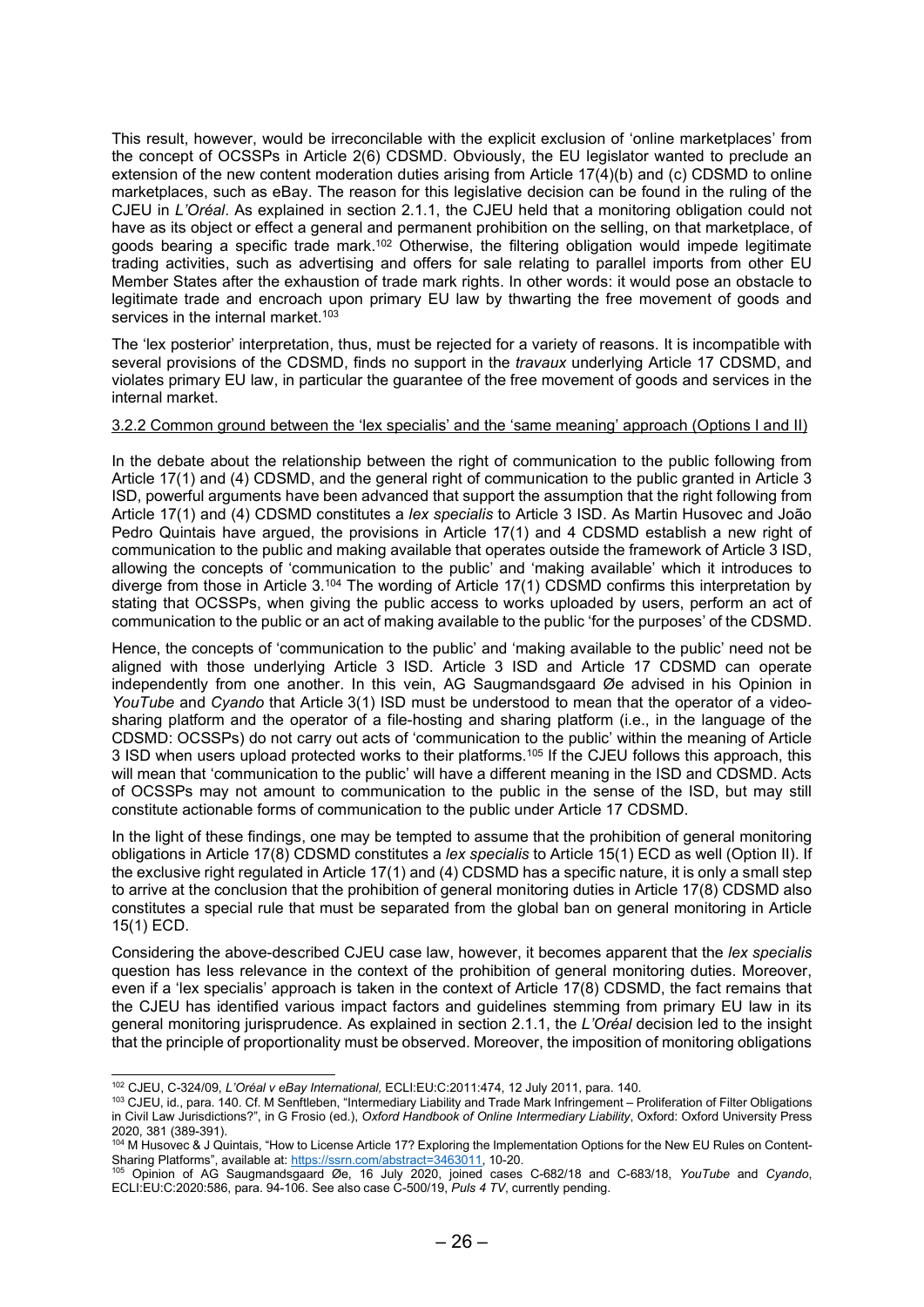must not create barriers to the free movement of goods and services in the internal market. Similarly, as discussed in section 2.2, the SABAM cases shed light on the fundamental rights dimension of general monitoring obligations. Given the corrosive effect on the protection of personal data, the freedom of expression and information, and the freedom to conduct a business, the Court concluded:

'Consequently, it must be held that, in adopting the injunction requiring the hosting service provider to install the contested filtering system, the national court concerned would not be respecting the requirement that a fair balance be struck between the right to intellectual property, on the one hand, and the freedom to conduct business, the right to protection of personal data and the freedom to receive or impart information, on the other (see, by analogy, Scarlet Extended, paragraph 53).<sup>'106</sup>

Obviously, fundamental rights and freedoms, the free movement of goods and services, and the principle of proportionality are higher-ranking norms that impact the application of Article 17(8) CDSMD in the same way as they impact the application of Article 15(1) ECD. Rightly understood, the general monitoring ban is an exponent of overarching, primary EU law that informs the application of Article 15(1) ECD and Article 17(8) CDSMD alike. Even if Article 17(8) is qualified as a lex specialis to Article 15(1) ECD, a departure from fundamental rights and freedoms, and the accompanying principle of proportionality, is inconceivable. These higher-ranking norms form common ground for the application of Article 15(1) ECD and Article 17(8) CDSMD that renders the choice between the 'lex specialis' approach (Option II) and the 'same meaning' approach (Option I) pointless.

## 3.2.3 Risk of prohibited, excessive content moderation

In the light of CJEU jurisprudence, it can hardly be concluded that the imposition of a filtering obligation by Article 17(4)(b) and (c) CDSMD would be unproblematic from the perspective of the fundamental rights and freedoms guaranteed under Articles 8, 11 and 16 of the Charter. By contrast, it would be likely to encroach upon these fundamental rights. The SABAM cases described in section 2.1.2 can serve as reference points. Admittedly, these cases concerned a general monitoring obligation focused on eliminating the infringement of a large collection of content (all of SABAM's repertoire). Against this background, the drafters of Article 17(4)(b) and (c) CDSMD might be seen to make an attempt to find refuge in interpretation B2 ('basic double minus') – that is to say, to escape the verdict of an infringement of fundamental rights by establishing an obligation to filter, as already pointed out, 'specific works and other subject matter for which the rightholders have provided the service providers with the relevant and necessary information.'

However, the success of this strategy is doubtful. It would come as a surprise if the creative industry made a specific selection of works when sending copyright information to OCSSPs in line with Article 17(4)(b) and (c) CDSMD. It seems more realistic to assume that OCSSPs will receive long lists of all works which copyright holders have in their repertoire. Adding up all 'specific works and other subject matter' included in rightholder notifications, it may become apparent that Article 17(4)(b) and (c) de facto culminates in a comprehensive filtering obligation that corresponds with the filtering measures which the CJEU prohibited unequivocally in the SABAM cases.<sup>107</sup> Despite the focus on 'specific' works and other subject matter, Article 17(4)(b) and (c) CDSMD is likely to have a snowball effect that leads to excessive, prohibited general monitoring.<sup>108</sup>

Interestingly, this concern about Article 17(4)(b) and (c) CDSMD is broadly shared. Even proponents of the 'basic single minus' interpretation of the general monitoring ban (Option B1), who are thus willing to offer room for filtering on the basis of court orders,<sup>109</sup> have warned about the evolution of excessive filtering practices. Gerald Spindler, for instance, has pointed out that

<sup>106</sup> CJEU, 16 February 2012, case C-360/10, SABAM v Netlog, ECLI:EU:C:2012:85, para. 51.

<sup>107</sup> M Senftleben, "Bermuda Triangle: Licensing, Filtering and Privileging User-Generated Content Under the New Directive on Copyright in the Digital Single Market" 41(8) (2019) European Intellectual Property Review, 480 (483-484); G Frosio, "Reforming the C-DSM Reform: A User-Based Copyright Theory for Commonplace Creativity" 51 (2020) International Review of Intellectual Property and Competition Law, 709 (724-726).

<sup>108</sup> Cf. M Senftleben, "Content Censorship and Council Carelessness – Why the Parliament Must Safeguard the Open, Participative Web 2.0" [2018] Tijdschrift voor Auteurs-, Media- & Informatierecht (AMI), 139 (142-145).

<sup>109</sup> G Spindler, "The Liability System of Art. 17 DSMD and National Implementation – Contravening Prohibition of General Monitoring Duties?" 10 (2020) Journal of Intellectual Property, Information Technology and E-Commerce Law, 344 (354, para. 55).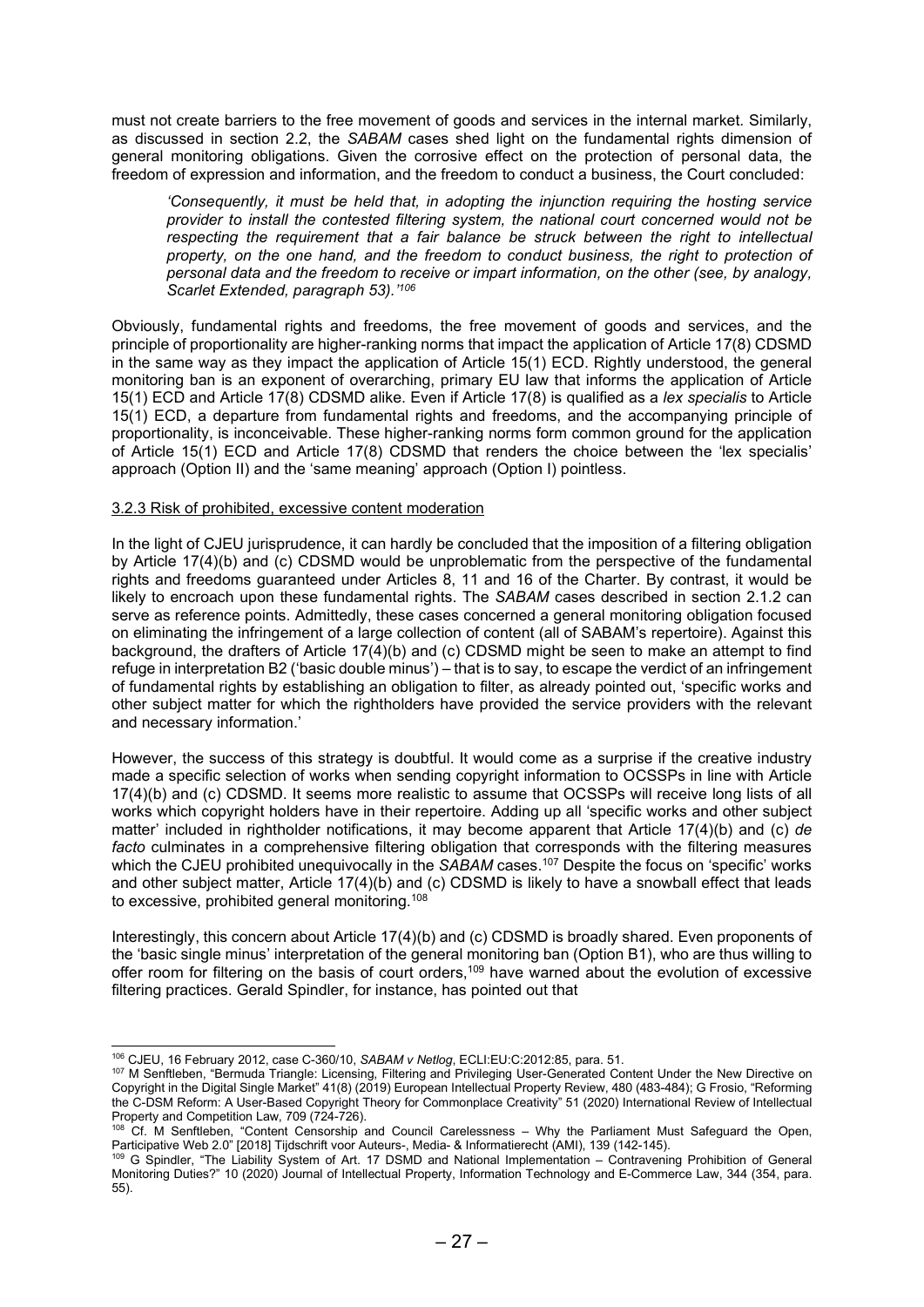'there is reason to fear that, even under Art. 17(4)(b) [CDSMD], when restricting monitoring of the content supplied by rightholders, these lists of content will be so comprehensive that in fact a general monitoring of all content does occur.'<sup>110</sup>

## 3.2.4 Risk minimisation strategies

Considering the risk of a snowball effect of rightholder notifications, the question arises how, if Article 17(4)(b) and (c) CDSMD are to be interpretated as requiring filtering, they could possibly be calibrated to avoid encroachments upon fundamental rights and freedoms. More specifically, the foregoing analysis has shown that, to achieve this goal, at least<sup>111</sup> two substantial hurdles would have to be surmounted:

- first, the filtering duty arising from Article 17(4)(b) and (c) would have to be reconciled with established CJEU case law (sections 2.1.1 and 2.1.2) that follows the 'basic' interpretation (Option A) to safeguard fundamental rights and freedoms;
- second, it would be necessary to prevent rightholders from causing a snowball effect and confronting OCSSPs with a quantity of notified works which, taken together, equals a general monitoring duty that violates fundamental rights and freedoms.

## 3.2.4.1 Long shot: from 'basic' interpretation (Option A) to 'basic double minus' (Option B2)

As already indicated, Article 17(4)(b) and (c) CDSMD can be interpreted to codify a regulatory system that corresponds to the 'basic double minus' interpretation (Option B2) of the general monitoring ban. Under this interpretation, rightholder notifications of specific works or infringements, as envisaged in Article 17(4)(b) and (c), do not violate the general monitoring prohibition, even though the search for infringing use of notified works requires the examination of all content and the activities of all users (see overview of interpretative options at the beginning of section 2). It should be recalled that, as established above, the judgments of the CJEU in L'Oréal (section 2.1.1), the SABAM cases and McFadden (section 2.1.2) followed the stricter, 'basic' interpretation (Option A) to prevent inroads into fundamental rights and freedoms (section 2.2). Under this stricter interpretation, a conflict with the prohibition of general monitoring duties arises whenever all platform content is examined – even if this general content screening is carried out to find infringements of only one specific work. In McFadden, the Court explicitly rejected an obligation to screen all network communication in search of one pre-identified phonogram. In the SABAM cases, the Court rejected an obligation to check all network or social media for traces of works belonging to the SABAM repertoire.

Quite clearly, the notification and content moderation system arising from Article 17(4)(b) and (c) is a legislative departure from this established CJEU case law. Against this background, the reconciliation of the regulatory design of Article 17(4)(b) and (c) with CJEU jurisprudence is a long shot. It requires an abrupt shift from one pole of the spectrum of interpretative options (the 'basic' Option A) to the other (the 'basic double minus' Option B2). Surveying existing CJEU case law, the only decision that could potentially serve as a catalyst to bring about this abrupt change is the ruling in Glawischnig. As explained in section 2.1.3, the Court held in this defamation case that it would be compatible with the general monitoring ban in Article 15(1) ECD to impose an obligation to remove content which is identical or equivalent to content that has previously been declared to be unlawful by a court. The monitoring task arising from such a court order, however, requires the examination of all content on a platform and the activities of all users to identify identical or equivalent defamatory posts. In Glawischnig, the Court itself thus departed from the 'basic' Option A approach which it has applied consistently in intellectual property cases and, instead, adopted the 'basic single minus' Option B1 approach which allows general monitoring for one specific work on the basis of court orders.

The differences between Glawischnig, previous CJEU case law and Article 17(4)(b) and (c) are obvious: Glawischnig was about defamation, the described established CJEU case law evolved from intellectual property cases; Glawischnig concerned filtering on the basis of an injunctive order, Article 17(4)(b) and (c) paves the way for filtering on the basis of mere rightholder notifications.

<sup>110</sup> Spindler, id., 356, para. 64.

<sup>&</sup>lt;sup>111</sup> For a more detailed analysis of potential conflicts with fundamental rights and measures that are necessary to avoid such conflicts, see F Romero Moreno, "'Upload filters' and human rights: implementing Article 17 of the Directive on Copyright in the Digital Single Market", International Review of Law, Computers and Technology 34:2 (2020), 153 (174-175).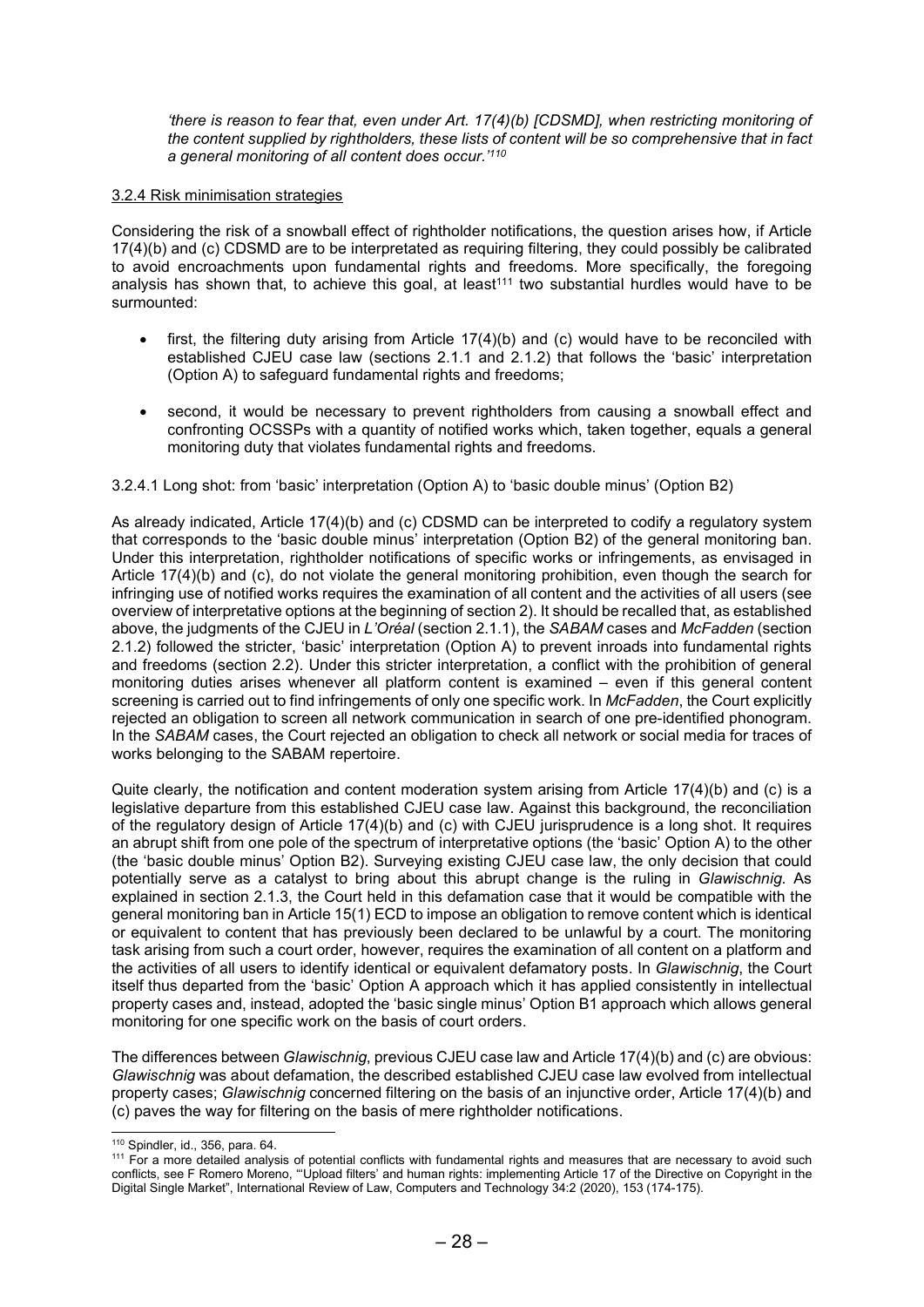These differences are relevant from at least two perspectives:

#### a) The difference between court orders and rightholder notifications.

Even if the Glawischnig ruling in the area of defamation could readily be extended to copyright cases, one would still not arrive at the pole of interpretative approaches that consider notification-based filtering compatible with the general monitoring prohibition. Glawischnig concerned an injunctive order ('basic single minus', Option B1), whereas Article 17(4)(b) and (c) CDSMD concerns a general duty of care that emerges automatically from notifications received from rightholders ('basic double minus', Option B2). Arguably, from a volume perspective, injunctive relief following from a court order will hardly ever reach the proportions of filtering obligations that can arise from mere notifications, the scope of which rightholders can determine (and maximise) themselves without court control. The difference between general monitoring for specific content based on a court order and general monitoring for specific content in reaction to mere rightholder notifications is thus significant. The transition from Option B1 to Option B2 is far from a small step. In particular, the risk of a snowstorm of notifications de facto leading to prohibited general monitoring obligations even according to definition B2 ('basic double minus') must not be underestimated. Even if Glawischnig could serve as a basis for accepting general monitoring of all platform content for specific pre-notified content, the volume of rightholder notifications following from Article 17(4)(b) and (c) can easily reach proportions which would be out of line with the logic behind the more restrictive definition of 'general monitoring' espoused by the proponents of 'basic double minus'. As such, its effects on Articles 8, 11 and 16 of the Charter would equal to those against which the Court objected in the SABAM cases (section 2.2).

#### b) The difference between defamation and intellectual property.

A further problem arises from the different nature of defamatory content and uploads that infringe copyright. As noted in section 2.1.3, defamation scenarios are more context-specific than copyright scenarios. Filtering requests in copyright cases concern content that is fixed after publication. Moreover, they concern acts of copying in a broad, general sense.<sup>112</sup> In defamation cases, by contrast, the 'specific subject matter' to be defended against potential future infringements, a priori depends on a specific – defamatory – context. While it is unlikely that different persons will engage in identical or equivalent defamatory attacks without any causal connection, different persons may copy and post the same copyrighted content online for unconnected reasons. The inherent requirement of a defamatory nature adds a degree of specificity to notifications of defamation that can hardly ever be attained in the case of notifications that merely contain information about works enjoying copyright protection. As long as the operation of Article 17(4)(b) and (c) is simply based on notifications of works – without details of specific infringing circumstances – resulting monitoring duties and content removals will inevitably be broader than those arising from notifications of defamatory content. The fact that the legislator adopted Article 17(7) CDSMD to safeguard the freedom of users to make quotations and parodies shows that it also saw the risk of overbroad (i.e. not sufficiently context-specific) monitoring duties arising from notifications under Article 17(4)(b) and (c). As a solution, the legislator introduced complaint and redress mechanisms in Article 17(9) CDSMD. This ex post remedy, however, does not reduce the monitoring task that results from notifications of copyrighted works. Apart from the considerable broadening of monitoring duties which the switch from court orders ('basic single minus') to rightholder notifications ('basic double minus') brings in its wake, the extension of the Glawischnig approach to copyright scenarios is thus also problematic because of the substantially lower degree of context-specificity of notifications concerning copyrighted works. The risk of inroads into fundamental rights and, in particular, freedom of expression and information, is self-evident.

On balance, it becomes obvious that the use of Glawischnig as a vehicle to declare filtering compatible with CJEU jurisprudence so as to enable the imposition of a filtering obligation via Article 17(4)(b) and (c) faces significant challenges. Scylla and Charybdis again raise their heads: even if Glawischnig could be invoked to demonstrate that the Court is willing to accept notification-based general monitoring in search of specific content (which is not clear because the case concerned injunctive orders), the fact remains that the Court – in light of the *SABAM* decisions – cannot permit a *de facto* general obligation to screen platform content for all kinds of copyrighted material. This monitoring obligation – general in respect of both dimensions: the platform content to be examined and the notified content to be traced – can easily flow from a flood of rightholder notifications with long lists of protected repertoire. Hence, the above-described snowball effect of a notification-based filtering system thwarts the attempt to

<sup>112</sup> See the broad right of reproduction granted in Article 2 ISD, which covers 'direct or indirect, temporary or permanent reproduction by any means and in any form, in whole or in part.'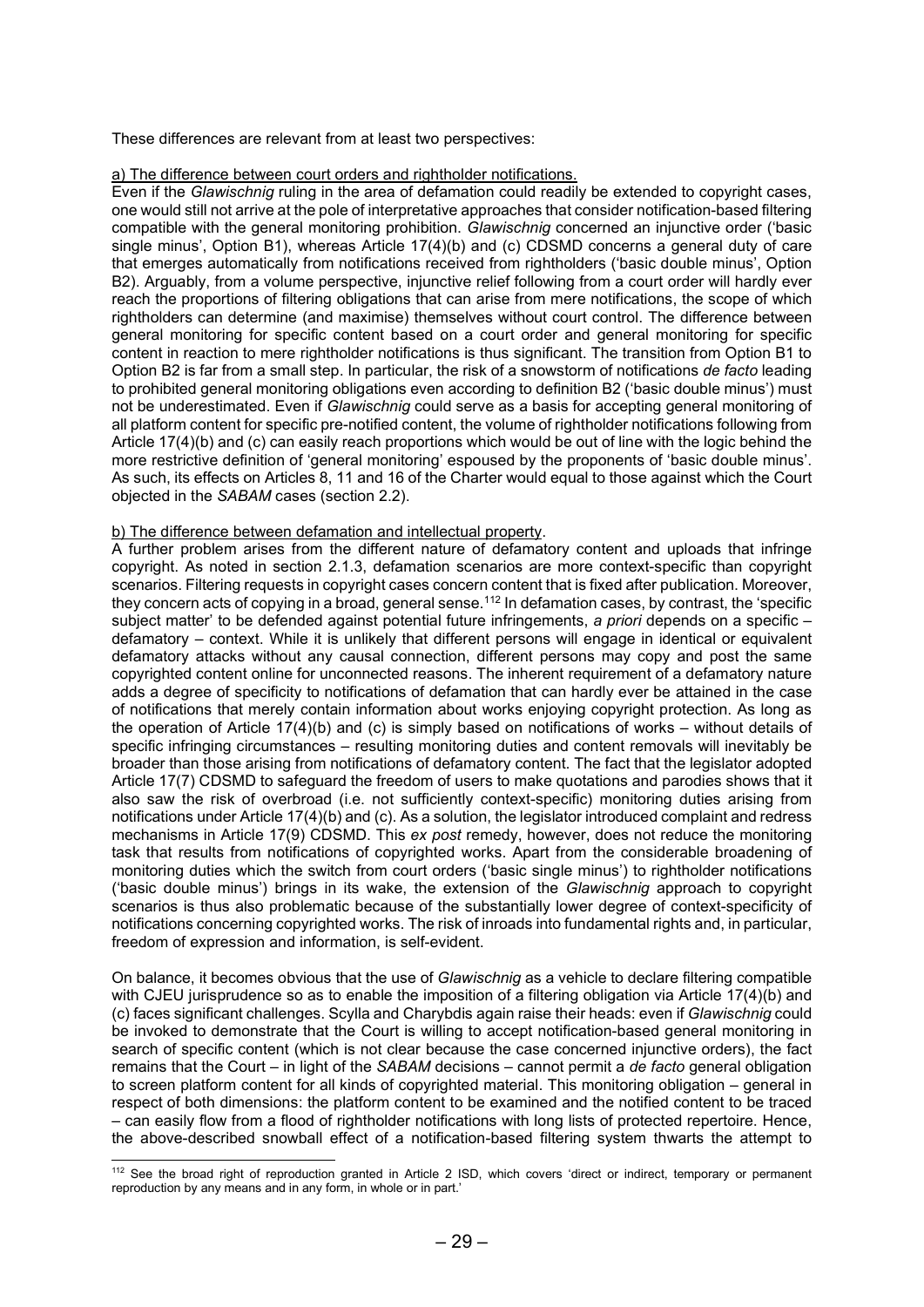transition from one pole of the interpretative spectrum ('basic' Option A) to the other ('basic double minus' Option B2) in the area of copyright law. Court acceptance would depend on the CJEU radically changing its interpretation of 'general monitoring'. As the monitoring obligation arising from a snowstorm of rightholder notifications would, arguably, give rise to precisely the same violations of primary EU law, namely Articles 8, 11 and 16 of the Charter (section 2.2) that were identified in no uncertain terms in the SABAM cases, the Court would have to reconsider the position taken in this earlier case law.

As to the risk of a snowball effect and prohibited general monitoring evolving from Article 17(4)(b), the difference between defamation and copyright, again, is crucial. In the area of defamation, there are no holders of comprehensive right portfolios that could send long lists of protected subject matter to be included in content filtering systems. In the copyright arena, the situation is markedly different. Owners of large copyright repertoires can initiate the above-described snowstorm of notifications leading to prohibited general monitoring duties. As no comparable risk of long lists of rights in the hands of individual rightholders arises in the field of defamation, the CJEU had room for the adoption of the 'basic single minus' approach (Option B1) in *Glawischnig* without considering fundamental rights. In a copyright context, this room is sought in vain. As the SABAM rulings demonstrate, the bundling of large copyright portfolios in the hands of individual rightholders prevents the Court from extending the Glawischnig approach to copyright – let alone adopting the even broader 'basic double minus' approach (Option B2). Otherwise, the risk of prohibited general monitoring violating Articles 8, 11 and 16 of the Charter becomes too problematic to ignore.

Therefore, Glawischnig must be accepted as a dead end. Article 17(4)(b) and (c) cannot be reconciled with current CJEU jurisprudence on this basis.<sup>113</sup> This result also seems appropriate in light of the aforementioned risk of a clash with the ECHR. As pointed out in section 2.3, ECtHR case law casts doubt upon the appropriateness of extending the approach taken in *Glawischnig* to the imposition of measures through, not court orders, but duties of care. Before generalising and broadening aspects of the Glawischnig ruling and considering its extension to copyright cases, it seems indispensable to clarify first on which conditions the Glawischnig approach can be deemed compatible with the ECHR and whether the application of filtering tools under Article 17(4)(b) and (c) CDSMD would meet these conditions.

## 3.2.4.2 Back to 'basic' (Option A): cautious interpretation of Article 17(4)(b) and (c) in line with L'Oréal

In contrast to Glawischnig, the L'Oréal decision of the CJEU offers signposts that can be put to good use when seeking to calibrate Article 17(4)(b) and (c) CDSMD in an appropriate way. As explained in section 2.1.1, the CJEU, inspired by the AG's 'double requirement of identity' suggestion, proposed the suspension of the infringer as an appropriate way to prevent further infringements of the same kind by the same person in respect of the same right.<sup>114</sup> The same rule could be applied to filtering tools. If they are to be adopted, these tools must be specific in two respects: the infringer and the infringed right. In a copyright context, this formula would mean double specificity in respect of the copyright infringer and the protected work. As Article 17(4)(b) and (c) CDSMD already requires specificity with regard to 'works and other subject matter', it clearly covers the dimension of a specific work to be shielded against infringement. Nonetheless, it is necessary from the perspective of L'Oréal to add the dimension of a specific infringer to the equation.

Of course, Article 17(4) does not itself explicitly require the adoption of filtering measures (cf. section 3.1). However, considering current content moderation practices, it is important to discuss the double specificity requirement against the backdrop of OCSSPs developing algorithmic content recognition systems (which are de facto filtering measures) to ensure the unavailability of notified works on their

<sup>113</sup> For a different interpretation, see J B Nordemann/J Waiblinger/J Tylewski, "Digital Services Act: Improving the Functioning of the Single Market", in: European Parliament, "Digital Services Act – European Added Value Assessment, Brussels: European Parliament Research Service, October 2020, Annex III, 247 (295); M Leistner, "European Copyright Licensing and Infringement Liability Under Art. 17 DSM-Directive Compared to Secondary Liability of Content Platforms in the U.S. – Can We Make the New European System a Global Opportunity Instead of a Local Challenge?', Zeitschrift fur Geistiges Eigentum/Intellectual Property Journal 2020, forthcoming, 16, available at: https://papers.ssrn.com/abstract=3572040; . However, these different views rest on an analysis that does not address the described central differences between defamation case law/injunction-based content moderation and intellectual property case law/notification-based content moderation.

<sup>114</sup> CJEU, C-324/09, L'Oréal v eBay International, ECLI:EU:C:2011:474, 12 July 2011, para. 141.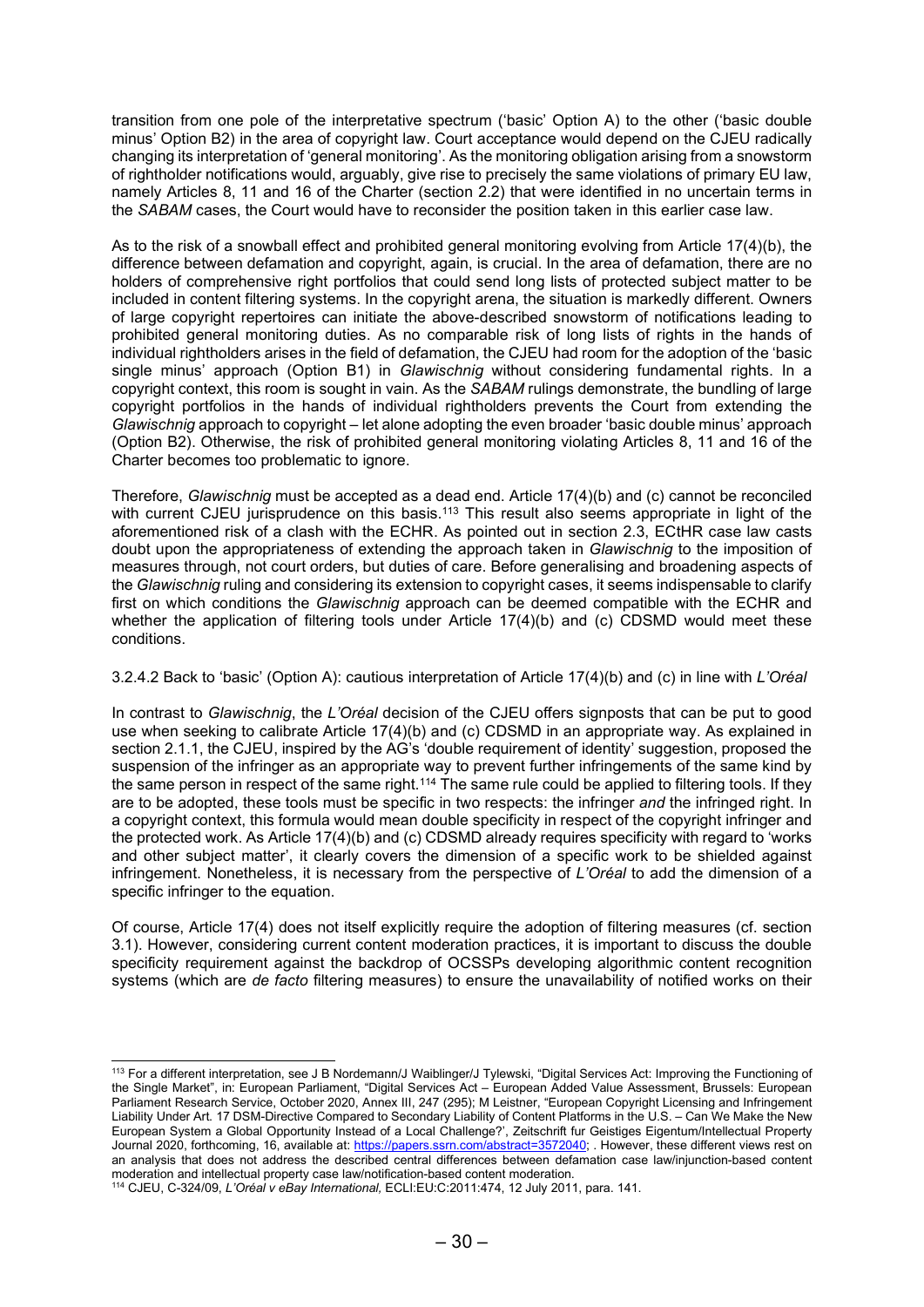platforms.<sup>115</sup> In the discussion on Article 17 CDSMD, YouTube's Content ID system was often referenced as an example. As private parties, online intermediaries are not bound by the Charter.<sup>116</sup> However, as Telekabel indicates, when obligations are imposed on intermediaries to adopt copyright enforcement measures, in selecting the appropriate mechanism, they must ensure compliance with the fundamental rights of internet end users:

'None the less, when the addressee [intermediary] of an injunction such as that at issue in the main proceedings chooses the measures to be adopted in order to comply with that injunction, he must ensure compliance with the fundamental right of internet users to freedom of information.'<sup>117</sup>

Following the guidelines which the CJEU provided in L'Oréal, the question is thus the following: how can – in a scenario where automated filtering tools are employed – the specificity in respect of the infringed right (which Article 17(4)(b) already ensures by referring to 'specific' works or other subject matter and Article 17(4)(c) by relying on notifications of existing infringements) be supplemented with sufficient specificity in respect of the infringer, so that any adopted filtering measures affect postings only by such users?

The wording of Article 17(4)(b) and (c) offers two starting points. First, Article 17(4)(b) obliges rightholders to furnish 'the relevant and necessary information' for ensuring the unavailability of notified works. Similarly, Article 17(4)(c) requires a 'sufficiently substantiated notice' of an existing infringement. In the light of the need to safeguard fundamental rights and freedoms, it could be said that a rightholder notifying only specific works, but failing to notify specific infringers, has not provided all 'relevant and necessary information' or a 'sufficiently substantiated notice'. As a result, the notification is incomplete and incapable of imposing a valid filtering obligation on OCSSPs. Second, it can be argued that, considering the risk of encroachments upon fundamental rights and freedoms, the 'best efforts' required under Article 17(4)(b) and (c) only concern efforts based on notifications that specify both the work and the infringer. An OCSSP is thus free to reject and disregard a notification that does not offer the required degree of specificity in respect of both the copyrighted work and potential infringers.

This understanding of Article 17(4)(b) still leaves the question unanswered of which degree of specificity rightholder notifications must offer in respect of perpetrators. In this regard, it is important to take into account the division of tasks between Article 17(4)(b) and (c). While Article 17(4)(c) concerns 'staydown' obligations that arise after an infringement has been brought to the attention of an OCSSP, Article 17(4)(b) concerns filtering obligations in a more abstract, preventive sense: even without any concrete incident of infringement on the content platform at issue, Article 17(4)(b) seeks to give rightholders the opportunity to establish a duty of preventing (future) uploads of infringing content on the platform. Obviously, the Article 17(4)(c) scenario – 'stay-down' after infringement has taken place – is close to the facts underlying the L'Oréal decision (section 2.1.1), whereas preventive notifications following from Article 17(4)(b) create a different scenario: different to such an extent that the L'Oréal formula – further infringements of that kind by the same person in respect of the same right<sup>118</sup> – can hardly be applied without modifications. In the absence of prior instances of infringement, a rightholder cannot be expected to specify in a notification who the infringing user is precisely.

With regard to this dilemma, the proportionality factors in Article 17(5) CDSMD provide guidance. Article 17(5)(a) requires an assessment of the efforts made by OCSSPs in the light of the 'the type, the audience and the size of the service and the type of works or other subject matter uploaded by the users of the service'. Hence it follows that the EU legislator does not expect OCSSPs to process any notification of specific works that is received under Article 17(4)(b). 'Best efforts' to ensure the unavailability of notified works can only be expected, if the notification is tailored to a concrete audience. As already concluded in section 2.1.2, the only truly 'specific' filtering measure that might be compatible with the general monitoring ban (in the sense of the 'basic' Option A interpretation) would be monitoring

<sup>115</sup> Cf. M Senftleben, "Bermuda Triangle: Licensing, Filtering and Privileging User-Generated Content Under the New Directive on Copyright in the Digital Single Market" 41(8) (2019) European Intellectual Property Review, 480 (482); G Frosio, "Reforming the C-DSM Reform: A User-Based Copyright Theory for Commonplace Creativity" 51 (2020) International Review of Intellectual Property and Competition Law, 709 (723-724).

<sup>116</sup> Which, according to Article 51 of the Charter, are instead addressed to 'the institutions and bodies of the Union with due regard for the principle of subsidiarity and to the Member States only when they are implementing Union law.'

<sup>117</sup> CJEU, case C-314/12, UPC Telekabel Wien GmbH v Constantin Film Verleih GmbH, ECLI:EU:C:2014:192, 27 March 2014, para. 55.

<sup>118</sup> CJEU, C-324/09, L'Oréal v eBay International, ECLI:EU:C:2011:474, 12 July 2011, para. 141.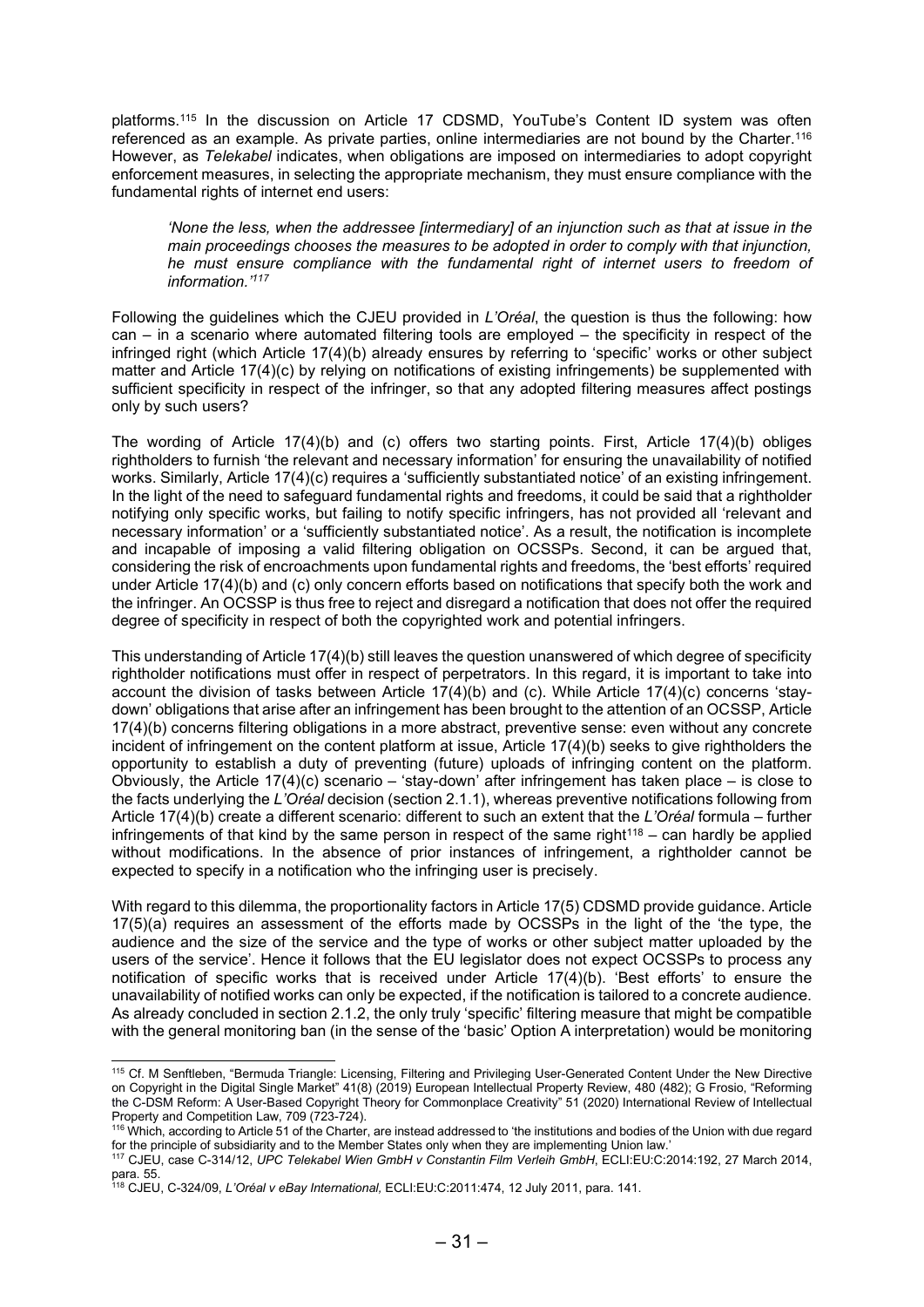that is limited to content posted by a pre-identified sub-group from among all of an intermediary's users. This could consist, for example, of a group or association operating on the OCSSP's platform that is dedicated to the appreciation of a certain genre of works, and whose members might therefore (depending on the specifics and with due regard to the principle of proportionality) be said to pose a higher risk of infringing notified works falling within that genre.<sup>119</sup> This conclusion is in line with the double specificity requirement that emerged in L'Oréal. Considering these guidelines and the underlying fundamental rights and freedoms, the reference to 'the audience' and 'users of the service' in Article 17(5) must therefore be understood to require a concrete audience in the sense of an audience that can clearly be distinguished from the general audience of the content platform at issue.

In practice, these parameters can be understood to require notifications that explain convincingly why the notified specific works are relevant to a specific sub-group of the platform audience. OCSSPs should be in a position to reject notifications if a rightholder fails to specify a sub-group. Moreover, it follows from the need to protect personal data that OCSSPs should be in a position to reject notifications if the confinement of filtering to a specific sub-group would require data processing that falls foul of applicable data protection standards. Where all 'relevant and necessary information' under Article 17(4)(b) is provided and a notification is sufficiently substantiated under Article 17(4)(c), to the extent that filtering is required by those provisions it must only be allowed to extend to the monitoring of the uploads of the identified users, leaving all other content unaffected.

If a sub-group cannot be identified with sufficient specificity within the limits set by data protection law, the alternative measures outlined above in section 3.1 would provide the next recourse. In practice, the deployment of 'specific' monitoring obligations can also be expected to combine with such alternative measures. So, for example, where a rightholder provides, in accordance with Art. 17(4)(b) 'relevant and necessary information' consisting of a specific subject matter and an identified sub-group of end users, the OCSSP may be required to adopt specific monitoring measures targeting that group with the purpose of preventing infringement of that subject matter. In other cases, alternatives such as the issue of warnings may be found to be sufficient in light of Art. 17(5). If infringement nonetheless occurs, upon receiving a sufficiently substantiated notification in line with Art. 17(4)(c), the OCSSP would be obliged to remove or disable access to that infringement and to take action to prevent further infringement. That action may consist of further specific monitoring of the sub-group or (in line with the CJEU's L'Oréal approach) go as far as suspension of the infringing end user or the sub-group as a whole. In all cases, due regard to the principle of proportionality would be required.

Thus, with the reference to 'relevant and necessary information', 'sufficiently substantiated notice' and 'best efforts' in Article 17(4)(b) and (c), and the inclusion of 'the audience' and 'users of the service' in the proportionality factors in Article 17(5), the new copyright legislation offers starting points for an interpretation of content monitoring duties that is in line with L'Oréal: monitoring that is specific in respect of both the potential users to be screened and the protected works to be found.

## 4. Conclusion: lessons to learn for the Digital Services Act

For the time being, the DSA is a phantom. Its provisions have not taken concrete shape. Nonetheless, the foregoing analysis yields several insights that may inform the decision on the maintenance and potential further development of the general monitoring ban.

First, it is noteworthy that CJEU jurisprudence has shed light on several aspects of the prohibition of general monitoring obligations that can be traced back to primary EU law, in particular the right to the protection of personal data, the freedom of expression and information, the freedom to conduct a business (Articles 8, 11 and 16 of the Charter) and the free movement of goods and services in the internal market. Seeking to reconcile these fundamental rights and freedoms with countervailing values, such as the protection of intellectual property in line with Article 17(2) of the Charter, the principle of proportionality enters the picture as a compass for the required balancing exercise.

<sup>119</sup> S Kulk & F Borgesius, "Filtering for Copyright Enforcement in Europe after the Sabam Cases" (2012) 34(11) European Intellectual Property Review 791. Identifying these users may pose challenges in light of data protection laws, but this is not an issue that falls under the purview of Article 15(1) ECD; C Angelopoulos, "Study on Online Platforms and the Commission's New Proposal for a Directive on Copyright in the Digital Single Market" (February 2017), available at: https://papers.ssrn.com/sol3/papers.cfm?abstract\_id=2947800 (last accessed 20 August 2020).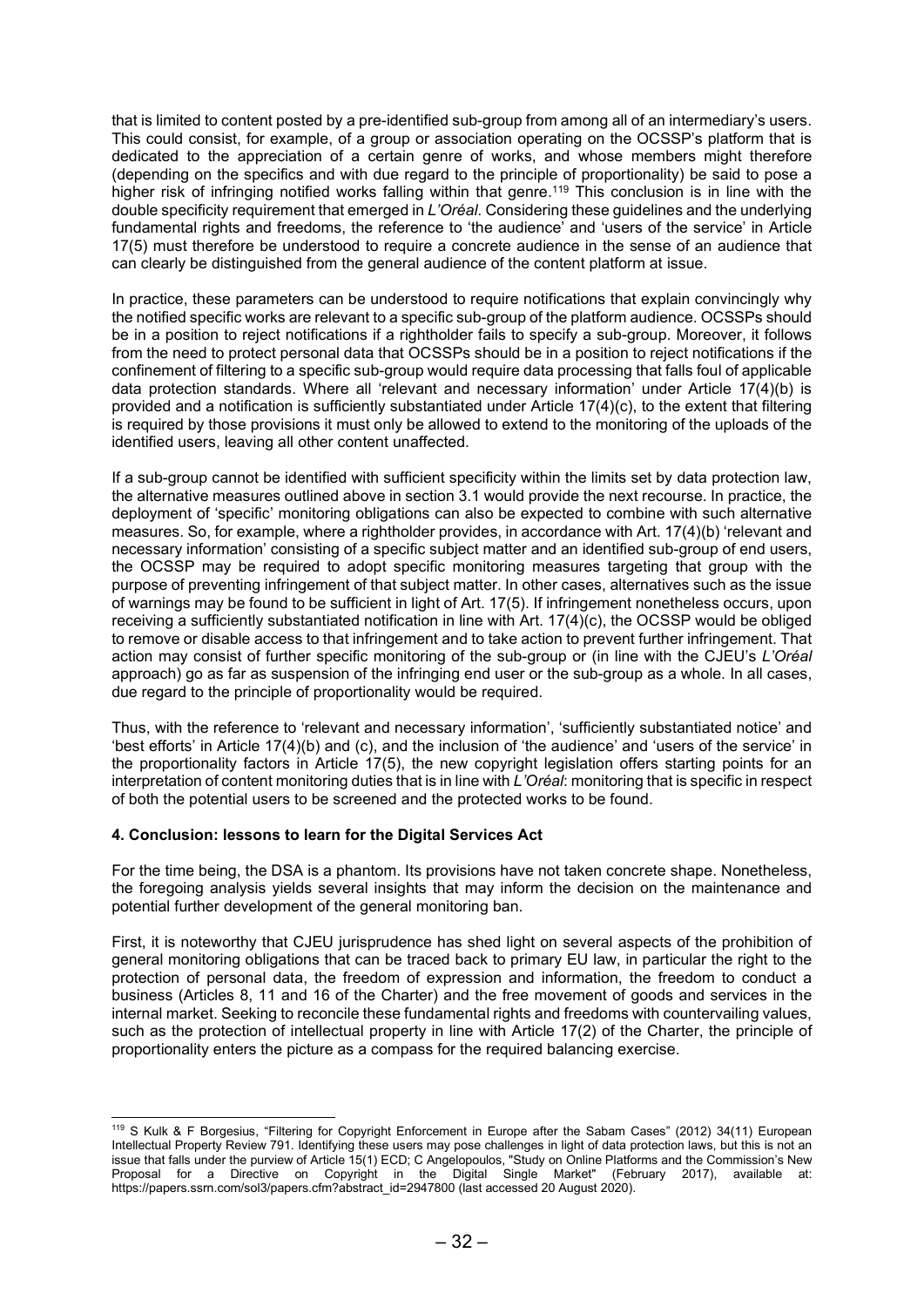Due to their higher rank in the norm hierarchy, these legal guarantees stemming from primary EU law constitute common ground for the application of the general monitoring ban in secondary EU legislation, namely Article 15(1) ECD and Article 17(8) CDSMD. Accordingly, Article 15(1) ECD and Article 17(8) CDSMD can be regarded as exponents of the aforementioned fundamental rights and freedoms and the accompanying principle of proportionality. With regard to the DSA, this result of the analysis implies that:

- any further manifestation of the general monitoring ban in the DSA would have to be construed and applied – in the light of applicable CJEU case law – as a safeguard against encroachments upon the aforementioned fundamental rights and freedoms. To the extent that filtering would fail to provide adequate protection to rights protected under Articles 8, 11 and 16 of the Charter, it cannot be imposed on intermediaries;
- even if new legislation were to set forth obligations to monitor platform content generally, any filtering this allowed would nevertheless be excluded by the need to strike a 'fair balance' between all protected fundamental rights;
- if the final text of the DSA does not contain a reiteration of the prohibition of general monitoring obligations known from Article 15(1) ECD and Article 17(8) CDSMD, the regulation of internet service provider liability, duties of care and injunctions would still have to avoid inroads into the aforementioned fundamental rights and freedoms and observe the principle of proportionality.

Second, as to the substance of the general monitoring ban, the foregoing analysis has shown that a misunderstanding of the difference between monitoring specific content and monitoring for specific content is a recurrent theme in the debate on intermediary liability and a central driver of the controversy surrounding it. Rightly understood, a prohibited general monitoring obligation arises whenever content – no matter how specific it is defined – must be identified among the totality of the content on a platform. The moment platform content must be screened in its entirety, the monitoring obligation has an excessive, general nature. Against this background, a content moderation duty can only be deemed permissible if it is specific in respect of both the protected subject matter and potential infringers (in line with the 'double specificity requirement' known from L'Oréal). The wording of relevant provisions leaves room for this requirement of double specificity. Article 17(4)(b) CDSMD, for instance, obliges rightholders to furnish 'the relevant and necessary information' for ensuring the unavailability of notified works. Similarly, Article 17(4)(c) requires a 'sufficiently substantiated notice' of an existing infringement. In the light of the need to safeguard fundamental rights and freedoms, a rightholder notifying only specific works, but failing to notify specific infringers, has not provided all 'relevant and necessary information' or a 'sufficiently substantiated notice'. As a result, the notification is incomplete and incapable of imposing a valid filtering obligation on OCSSPs. It remains an open question whether and how the requisite degree of specificity with regard to both dimensions can be attained when automated content filtering systems are employed. Regardless, other options also exist, indicating that automated content recognition is not required by Article 17(4)(b) and (c). Until workable solutions have been found, a cautious approach is necessary to avoid violations of fundamental rights and freedoms, and the principle of proportionality. In particular, it is essential to prevent a snowstorm of notifications culminating in a filtering duty which de facto encompasses all kinds of protected subject matter, such as all kinds of currently exploited copyrighted works and which is accordingly incompatible with all proposed interpretations of the general monitoring obligation.

Third, the foregoing analysis has shown that, even if the prohibition of general monitoring obligations would be expressed in a uniform manner in the ECD, the CDSMD and the DSA, its concrete meaning and impact would still depend on the nature and scope of the legal position, in respect of which a rightholder requests the imposition of duties of care, including the introduction of content moderation duties. The examination of general monitoring rules with regard to copyright, trade mark and defamation cases already revealed substantial differences:

 the preventive content moderation duties arising from Article 17(4)(b) CDSMD must be reconciled with the general monitoring ban laid down in Article 17(8) CDSMD. While the initial version of Article 17 and, consequently, the debate surrounding it, focused on content recognition technologies, the subsequent evolution of the directive indicates that the legislator recognised the legal problems inherent to their deployment. In light of alternative ways of abiding by the requirements of Article 17(4)(b) and (c), such as infringer suspension, community